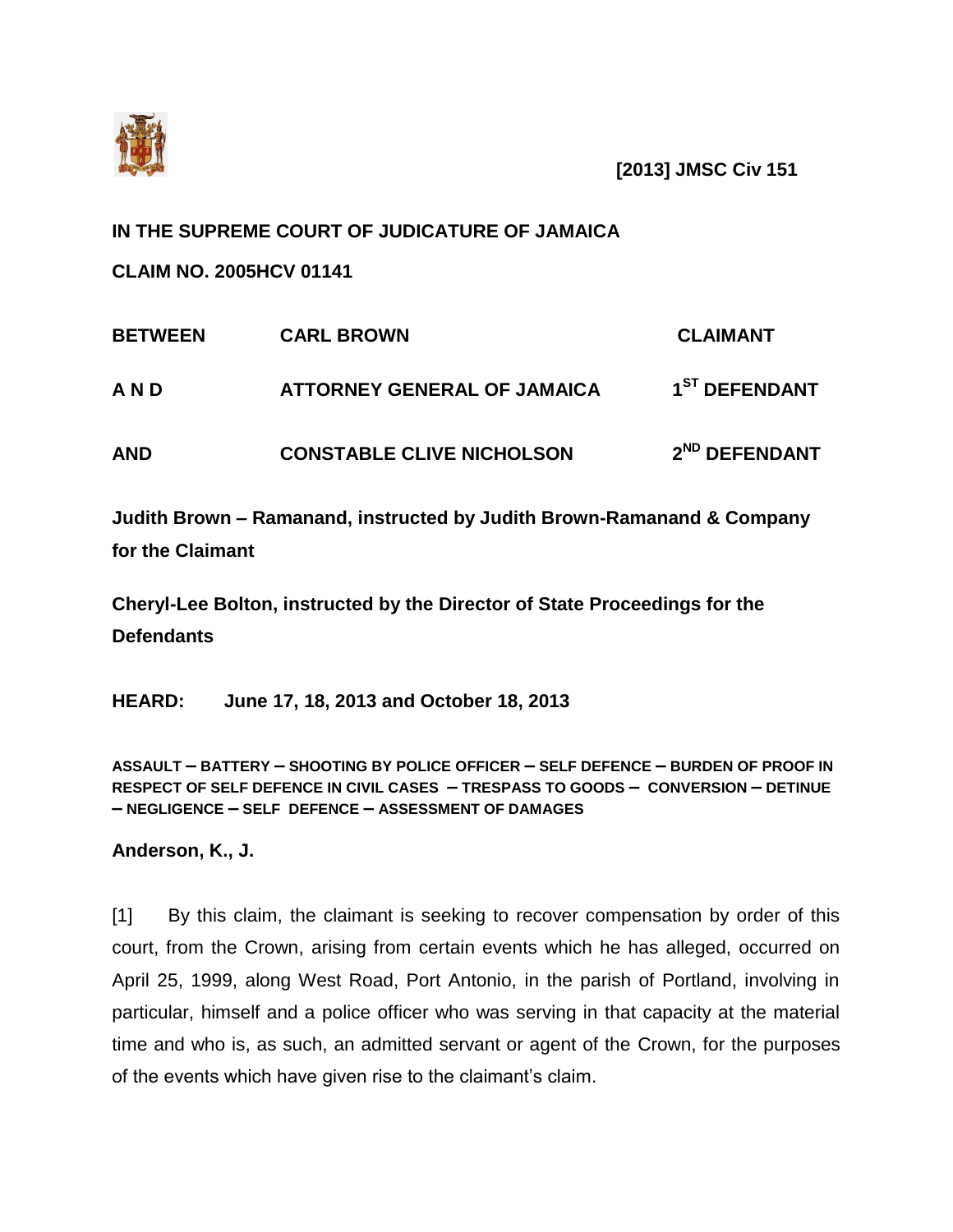[2] There are, as is typical in court cases of this nature, both accepted, as well as disputed matters of fact, between the parties to this claim. That which is not disputed is that the relevant events occurred during the night of April 25, 1999, along West Road, Port Antonio, in the parish of Portland and that those events began whilst the claimant was driving a motor car with licence number – 5790 BS, this being a motor vehicle which was, at that time, unregistered and uninsured. The second defendant had also been driving a marked police vehicle that night and at some point in time, the claimant stopped the vehicle in which he had, up until then on that night, been travelling and got out of said vehicle, in the immediate vicinity and in full view, of the second defendant. At some point in time thereafter, the second defendant with a firearm, shot the claimant in the upper left side of his left buttock. Thereafter, the claimant ran away, even though he was, at no time, being physically chased by anyone and reached his home via a taxi. Later that night, he was seen by the second defendant at the police station where the second defendant was then stationed for work. The claimant had gone there and was then accompanied by relatives of his, who complained about his having been shot by the second defendant. The second defendant transported the claimant to the hospital in Port Antonio, where he was treated and later released. The claimant incurred expense for the treatment which he received as an in-patient, as well as an out-patient, at the hospital and also, incurred expense, for, the medical advice which he thereafter received from various medical doctors and also, for the preparation of a medical certificate in respect of the injury which he suffered. The claimant was assessed as having suffered, as a consequence of the gunshot injury to his left buttock, a temporary partial disability, to the extent of 25% over three months. The claimant was earning \$7,800.00 per week and has claimed loss of earnings for the period of time during which he was temporarily disabled. At the time, the claimant used to work with a building contractor, as a mason. In addition, the claimant's vehicle was seized by the second defendant, purportedly in proper pursuit and carrying out his duties as a police officer.

[3] This court accepts as truthful and accurate in all respects, the evidence which has not been disputed – as set out above. The factual issues which are in dispute however, need to be resolved by this court, not only for the purposes of enabling this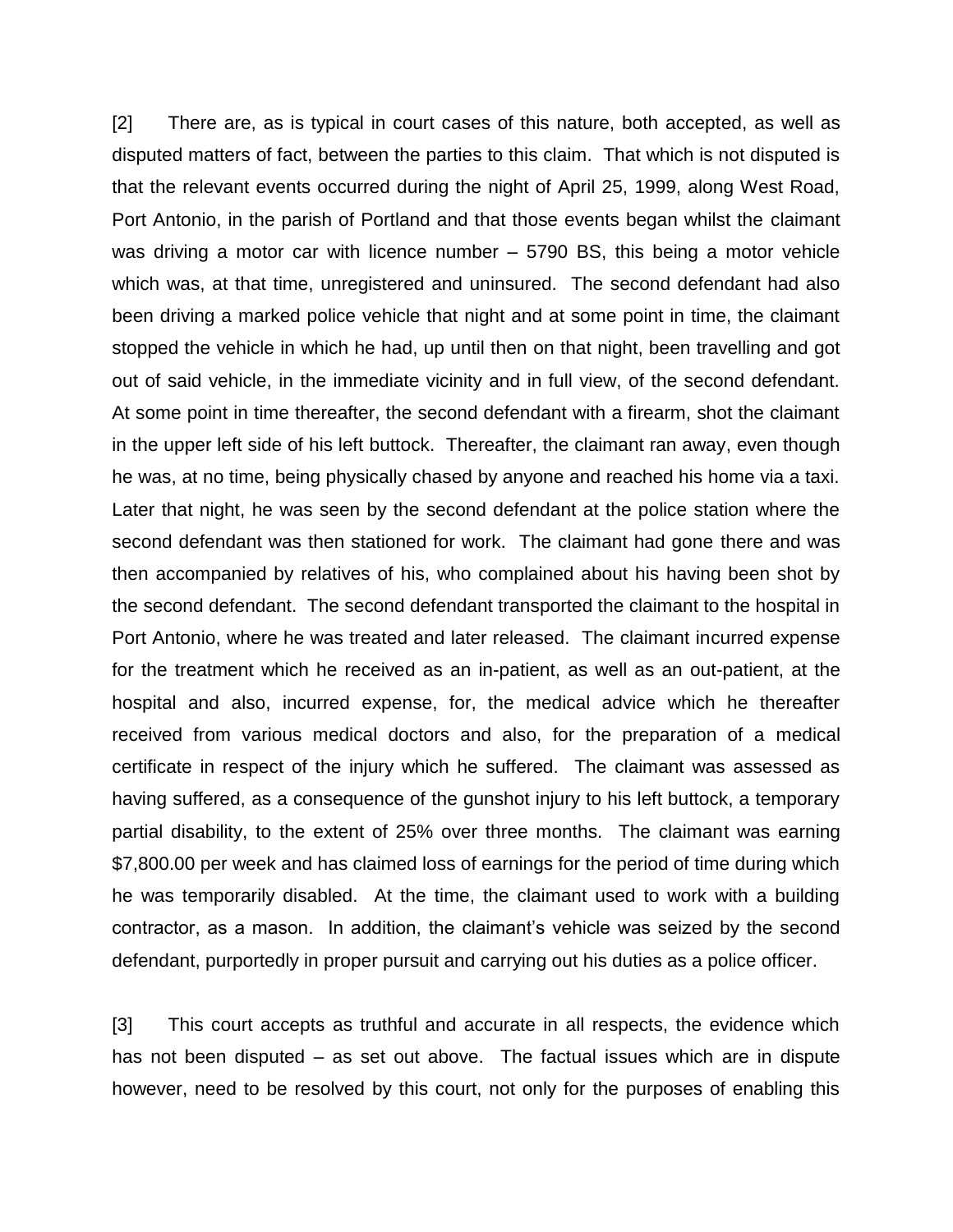court to conclude on exactly what transpired between the claimant and the defendant during their interaction on the relevant night and also on the sequence thereof, but also, for the purpose of enabling this court to conclude on one of the most important issues in this case, at least insofar as the claim for damages for assault and battery and/or negligence, is concerned, this being, as first raised by the second defendant in the joint defence as filed by the defendants and thereafter, responded to at trial, by the claimant, that being:- Whether or not the second defendant, when he shot the claimant, was then acting in self defence. For present purposes though, insofar as the defence of self defence as has been put forward on behalf of the defendants, is concerned, it is to be noted that there was no evidence placed before this court by anyone, that on the questioned night, the claimant had ever, in fact, had any weapon in his possession. There was also no evidence presented to the court on behalf of the defendants, as could even remotely suggest that the second defendant was physically attacked in any way. The evidence as presented to this court by both the claimant and the second defendant, makes it clear that there never was any physical attack committed by the claimant in relation to the second defendant. As will clearly be understood from this judgment at a later juncture though, the absence of such evidence, or of evidence that on the questioned night, the claimant had in fact had in his possession, a weapon or even, for that matter, any object readily capable of being utilized as a weapon in such a manner that serious harm or injury could have been caused to the second defendant, thereby having justified the second defendant, in defence of himself, to have fired the shot towards the claimant and thus, to have injured the claimant by means of a bullet which was thereby lodged in his left bullock, does not, in and of itself, deprive the second defendant, of the defence of self defence. This will be addressed in greater depth, later on in this judgment.

[4] Apart from the issue of whether or not, at the material time, the second defendant had acted in self defence, there are other issues of factual dispute as between the parties. One of these is as to the precise concatenation of circumstances which eventually led to the claimant having stopped the vehicle which he had, up until then on that night, been driving and having thereafter, exited the said vehicle.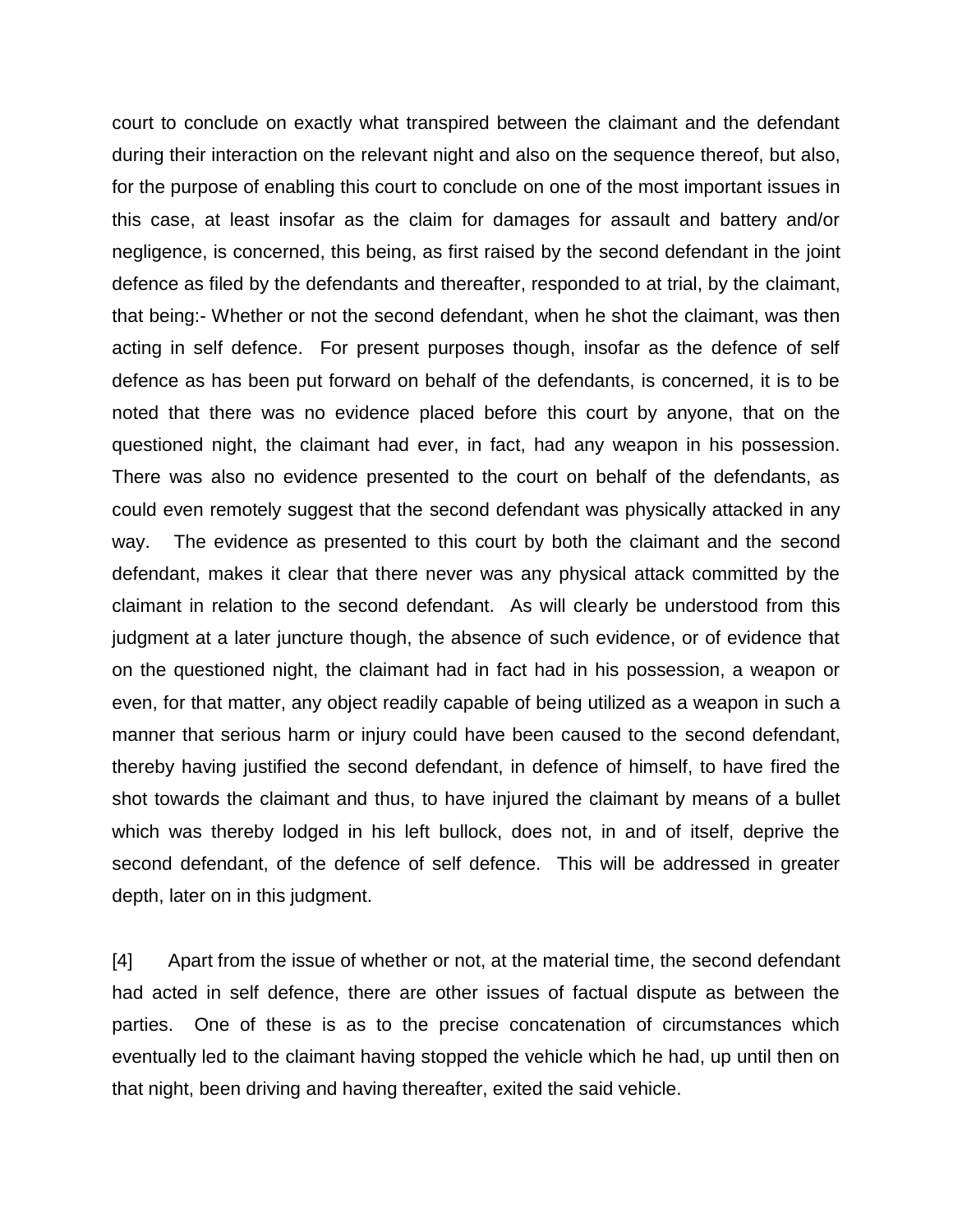[5] The disputed evidence as between the claimant and the defendants in that regard, is as follows:- According to the claimant, he was driving the vehicle which is his, albeit registered in the name of his brother – Christopher Brown. This was at about 10:30 p.m. on April 25, 1999. Upon reaching the intersection of West Street and Boundbrook Crescent, he saw two cars coming in his direction and he stopped and allowed them to pass. He identified one of those vehicles to be a taxi and the other, as being a police vehicle. There was only one person who was in the police vehicle at that time and that was, of course, the driver thereof. After these vehicles had overtaken his vehicle, the claimant then proceeded to drive his vehicle behind the police vehicle. The taxi and the police vehicle were, at that time, driving only about a chain apart from one another. The police vehicle thereafter came to a stop, not far away from where the claimant's vehicle had, on that night, been overtaken by the police vehicle - At that stage, according to the claimant, he put on his vehicle's indicator light and passed the police vehicle. While passing the said police vehicle, the claimant's evidence is that he then looked at the person then driving the police vehicle and that person is the second defendant. After having driven his vehicle past the police vehicle, the claimant drove on for about another minute and had just reached the Singer store, when he saw the blue flashing lights of the police vehicle in his rear – view mirror. The claimant's further evidence is that he then immediately put on his vehicle's indicator and came to a stop in the vicinity of the Navy Island gate, which is across from ('opposite' was how the claimant termed it) the Esso gas station.

[6] The claimant has further alleged and given evidence in support of the allegation that having stopped his vehicle, the police car then drove up and stopped right beside his. The second defendant, according to the claimant, then said to him – 'Hey blood cloth bwoy, you neva see police a blood cloth stop you!' The claimant then said 'good night' to the officer, but that gesture was seemingly ignored by the second defendant and thus, the claimant said 'good night' to the second defendant again. The claimant also gave evidence that the second defendant then said to him, 'Mi notice say unno a gwan like say unno a bad man.' To that, the claimant then responded for a third time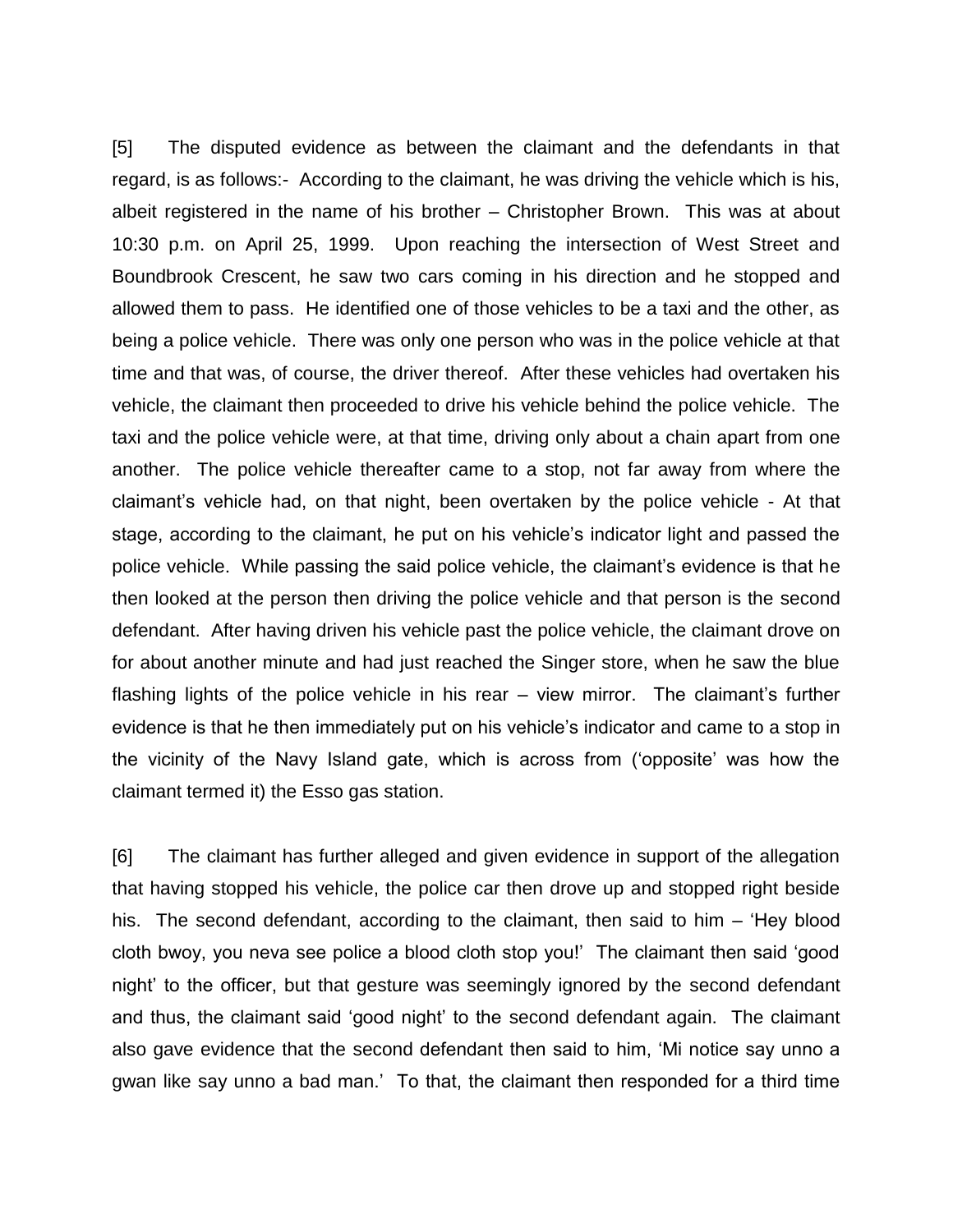with the salutation – 'good night,' to which the second defendant responded by saying  $-$ 'Come out of the blood cloth car, mi notice say unno a gwan like say unno a bad man, but mi deh yah fi unno.' It was at that point in time, after having heard of all this from the second defendant, that the claimant then came out of his vehicle. The claimant also gave evidence that when he came out of the vehicle which he was driving on that night, he came out with a coconut cake in one hand and his key in the other and raised his hands high in the air. This court finds it strange that he would have come out of the said vehicle with coconut cake in one of his hands. Why would he have taken the coconut cake out of the car, in one of his hands, when he exited the car? This particular aspect of the claimant's version of events, seems highly improbable to this court.

[7] The claimant also, testified that after he had exited the said vehicle, he told the second defendant that he was going to stand over by a nearby gas station, where there were then some people standing. According to the claimant, he did this because he thought that the second defendant, who was then visibly armed with a handgun, would not harm him in full view of so many persons. He went on to testify that he had walked away about 15 yards and had just reached the gas station compound when he heard a loud explanation and felt a burning sensation at what then seemed to him, to have been the back of his leg near his bottom. He pointed out to this court exactly where on his body, he received injury, which was later confirmed by a doctor, as being a gunshot injury. In that regard, he showed this court that he had been injured in his upper left buttock. As a result of that injury, he says that he stumbled forward and the cake and his vehicle keys fell out of his hands, while he used his hands to prevent himself from falling flat on the ground. He says that he then cried out for help, but no one came to help him. At that time, the second defendant was still seated in the police vehicle. According to the claimant, he felt sure that the second defendant was then going to kill him and realizing that the persons who were then nearby, could not prevent him from being harmed by the second defendant, he (the claimant), then got up and ran and scaled a wall in the process. The claimant has made it clear though, it should be noted, that at no time while he was lying on the ground, did the second defendant even so much as approach towards him. The claimant was taken home by a taxi and thereafter,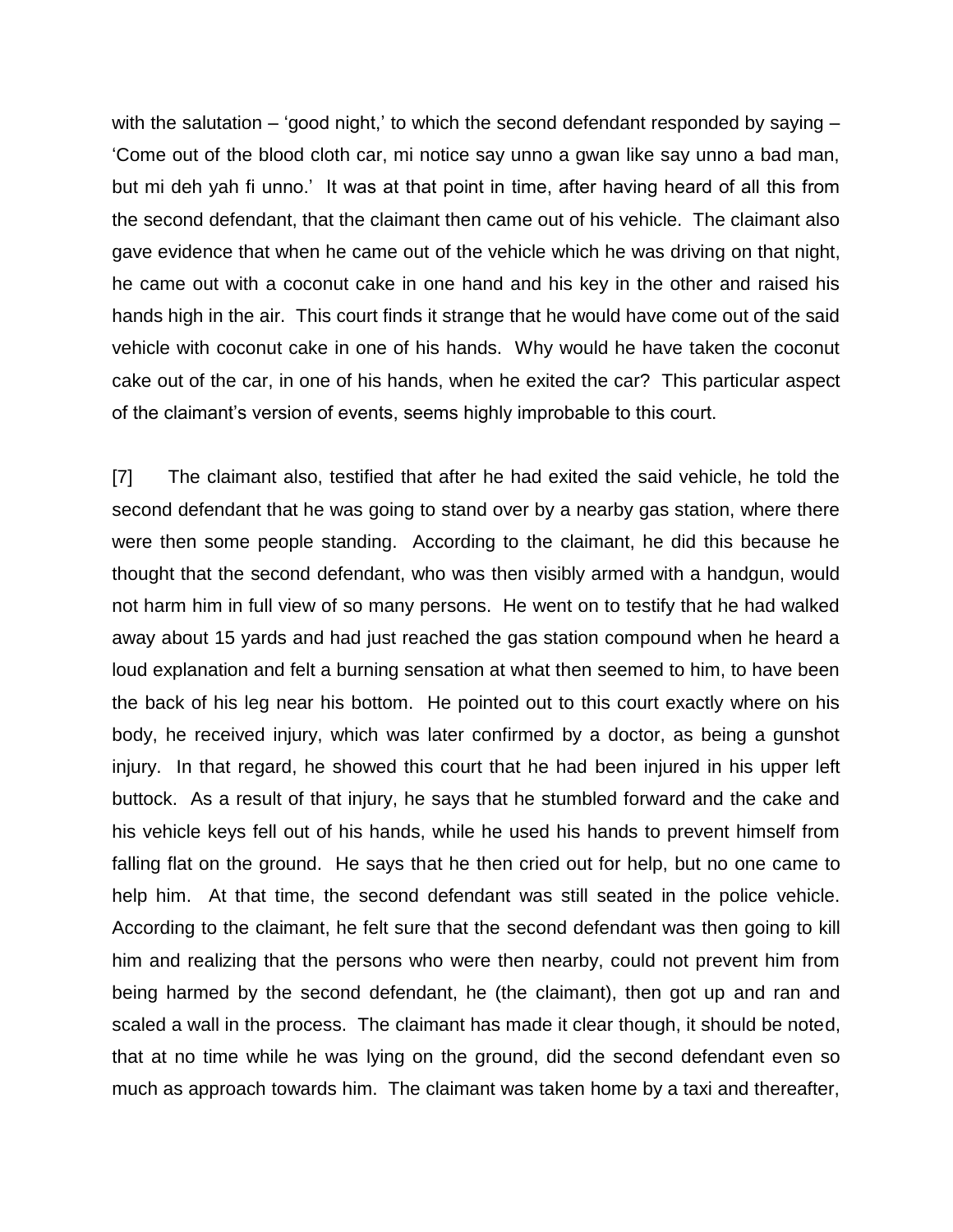at about 11:20 p.m., his brother-in-law and other family members, accompanied him to the Port Antonio Police Station. It was from there that he was, on the direction of the officer in-charge at that police station at that moment in time, escorted, either by the second defendant or by another officer than the second defendant (the identity of the officer who escorted him, is in dispute) to the Port Antonio Hospital, where he was eventually admitted to the surgical ward after having received initial medical treatment from Dr. Kenneth Williams – Consultant Surgeon – whose expert report in relation to the claimant's diagnosis, treatment and medical prognosis, as dated April 14, 2005, was admitted into evidence.

[8] In that expert report, it is stated, *inter alia*, that :

*'... Significant findings were confined to left buttock where there was an entry wound to the upper lateral aspect. There was no exit wound and bleeding was minimal... A diagnosis of gunshot wound to the left buttock with little associated injury was made. An X-ray of the area confirmed the presence of a warhead in the soft tissues of the left buttock.'*

[9] The second defendant's defence is one of self defence. If the claimant's claim is not proven, because this court believes that at the material time, the second defendant was acting in self defence, then this would mean that the claimant's claim as against both defendants, fails in its entirety.

[10] This is so because, by law – **Section 33 of the Constabulary Force Act**, requires that in order for a claim in tort against a member of the constabulary force to succeed, it must be proven by the claimant that such tort was committed either with malice, or without reasonable or probable cause. As a matter of law, self defence can only properly exist and be established in circumstances wherein there exists, on the relevant defendant's part, an honest belief that he or she needed to take action in order to defend himself/herself, but also, that the extent of the action taken, in defending himself/herself, was reasonable, as distinct from excessive – See: **Beckford v R** – [1988] AC 130.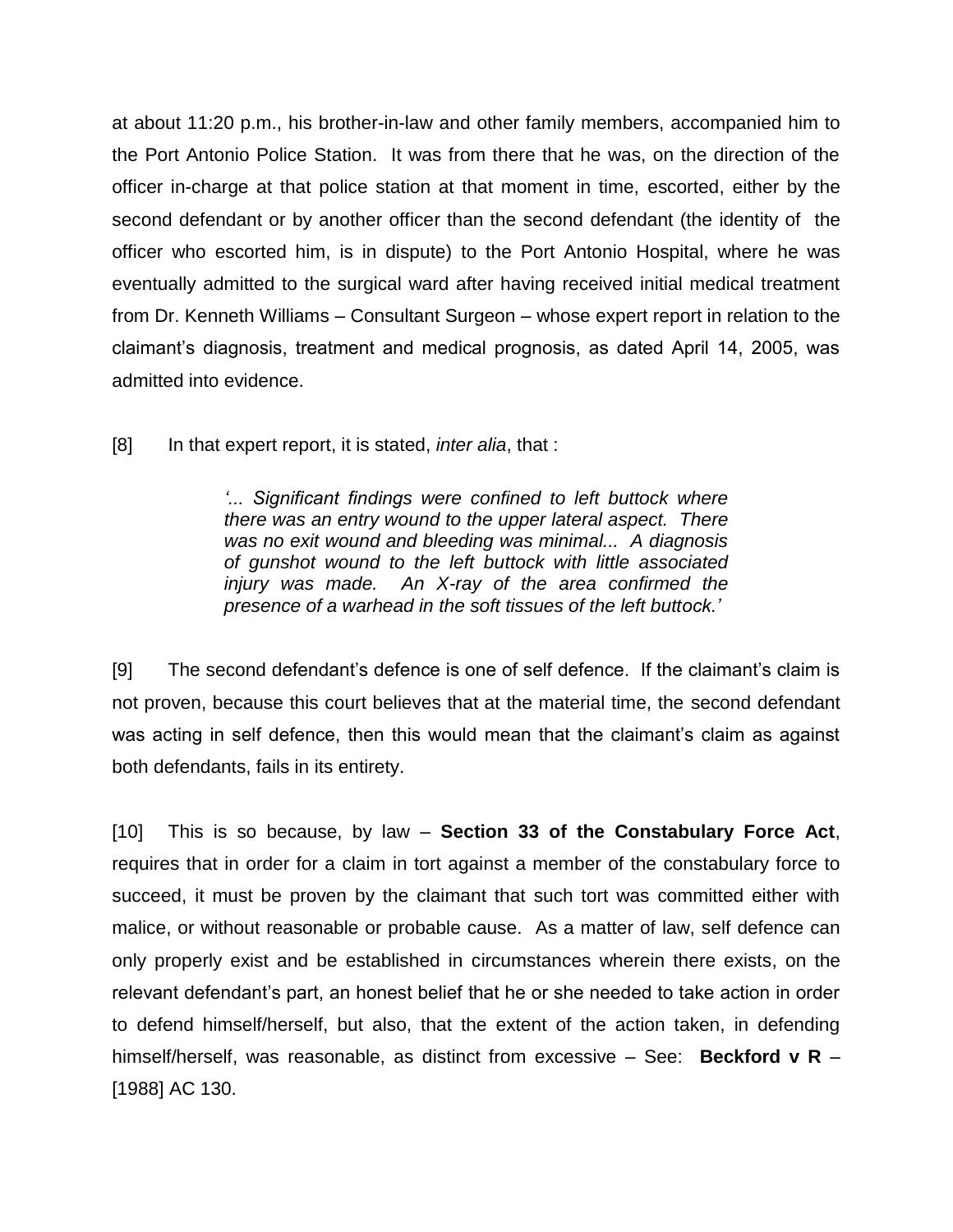[11] Thus, even if a defendant who is a police officer, is determined by a court, in a claim for damages for either assault or battery, or assault and battery (being as such, a claim in tort), as having acted in self defence at the material time, this should not be equated with the court also inevitably concluding that the defendant acted, at the material time, with 'reasonable or probable cause.' The test of whether the relevant actions of the defendant were committed without reasonable or probable cause, is purely an objective test. As regards the law of self defence though, it has evolved from that which was once based on solely objective considerations, to one of, the subjective consideration of whether, at the material time, he or she acted on an honest belief, that it was then necessary to defend himself or herself. As such, if one acts in self defence, this does not mean that one must have acted with either reasonable or probable cause.

[12] In the case at hand, the claimant has contended, in his statement of case, that the second defendant had, at all material times, while acting as a servant or agent of the Crown, acted maliciously and without reasonable and probable cause, or in the alternative, negligently. Of course, the claimant need not establish both malice and reasonable and probable cause, in addition to proving the tort of assault/battery as having been committed in relation to him by the second defendant, in order to succeed in respect of his claim. The proof of either malice or absence of reasonable or probable cause will suffice in terms of the requirements of **Section 33 of the Constabulary Force Act**. In any event though, the claimant had, at no time during the trial, even remotely, through his counsel, so much as suggested any basis upon which malice could even so much as have been inferred by this court. As things turned out in fact, at trial, during the oral closing submissions which were presented to this court by the claimant's counsel, it was then made perfectly clear to this court by her, that her client was relying on the limb – absence of reasonable or probable cause.

[13] Of course too, the alternative claim of damages for negligence can only succeed, if the relevant defendant is proven by the claimant, to have, at the material time, acted without reasonable or probable cause. This is so because, the very essence of a claim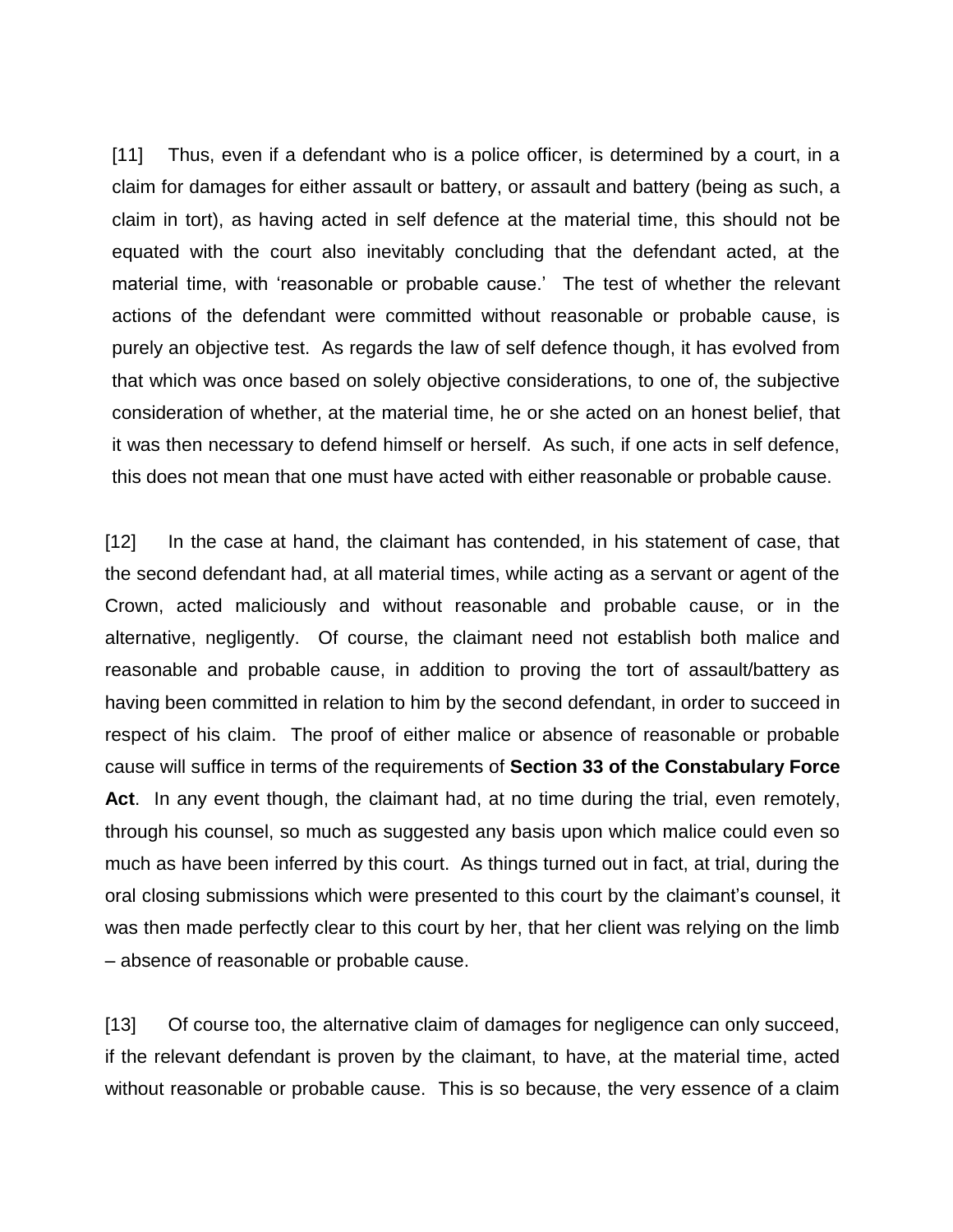for damages for negligence, requires that the claimant prove that the impugned actions or inactions of the defendant, were 'committed' without reasonable or probable cause.

[14] There does exist in this case, disputed evidence as to certain things allegedly stated by the second defendant at the Port Antonio Police Station and also, allegedly stated by the second defendant when he was escorting the second defendant to the Port Antonio Hospital, either later that night, or very early the following morning. There is even dispute as to whether the second defendant had, at any time, escorted the claimant to the Port Antonio Hospital, or any other hospital for that matter, arising from the relevant shooting incident.

[15] For this court's part, it is not believed to be necessary to determine who is telling the truth in respect of any of those matters referred to in paragraph 14 of this judgment, since, in order to make a determination as regards whether, at the material time, the second defendant was acting in defence of himself or not, which is undoubtedly, one of the most central issues to be resolved by this court for the purposes of this claim, this court prefers to rely on the objective evidence, which is also impartial in nature, as provided to this court in the expert report of Dr. Kenneth Williams as dated April 14, 2005, as the primary basis for that determination.

[16] The second defendant's version of events on that fateful night, is quite different, in material respects, from the version provided to this court by the claimant. In his version of events as testified to, only by him, he stated that on April 26, 1999, at about 11:15 p.m., he was on duty in the Boundbrook area of Portland. He was then driving a marked police vehicle and was heading towards the Port Antonio Police Station. He was alone in that police vehicle at the material time. According to him, based on the intelligence gathered on the car which was then driven by the claimant and which drove from Boundbrook Road onto West Palm Avenue, whilst the second defendant was then in the police vehicle, at the Boundbrook wharf gate, he then used his vehicle's revolving light, horn and siren, in order to then try to cause the vehicle which was then being driven by the claimant, to stop. The second defendant says though, that the said vehicle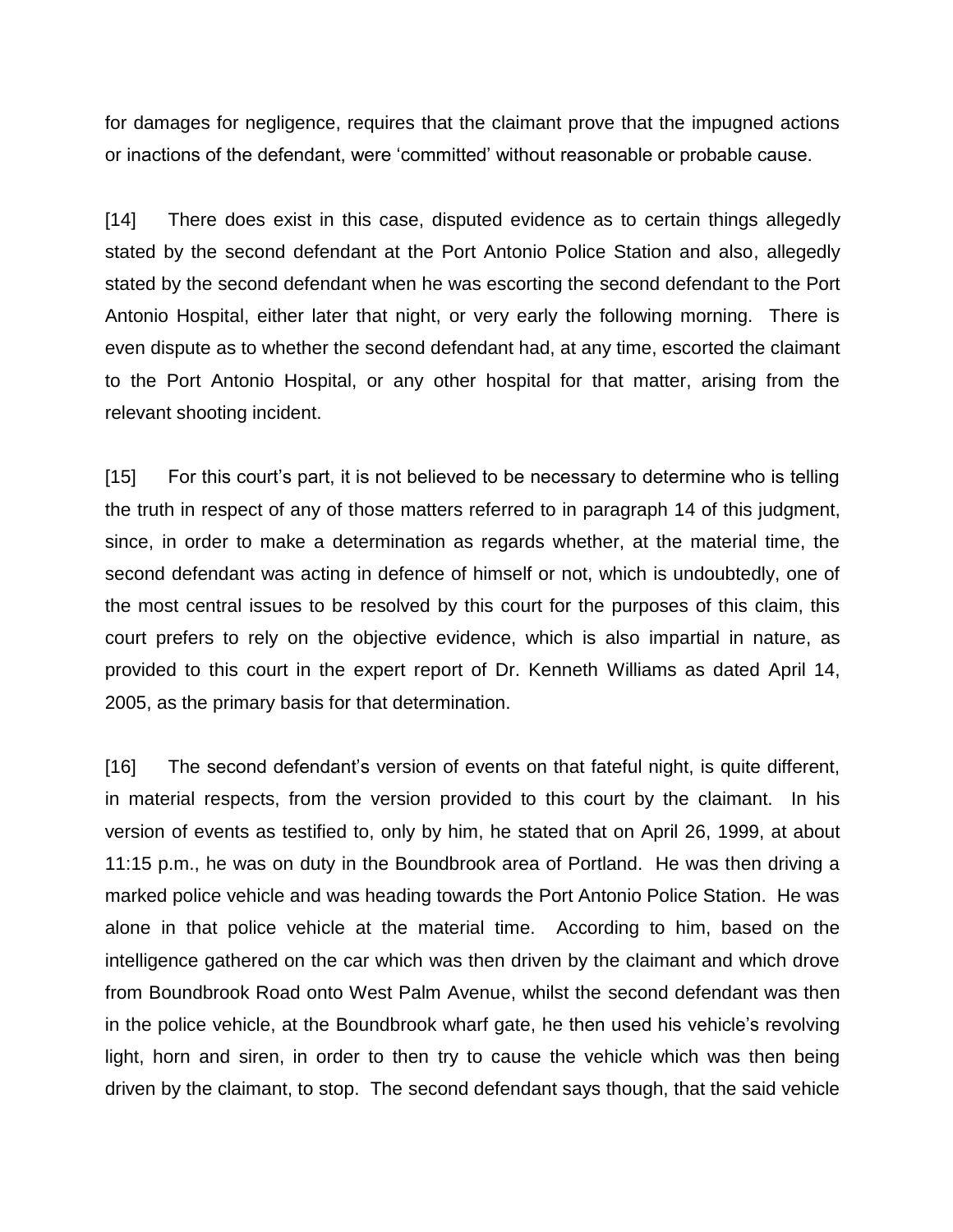did not stop, but instead, sped off. According to his account, he then drove behind the car in which the claimant was then travelling, with the blue revolving light of said police vehicle flashing and the siren of same, sounding at intervals. He has further alleged, in his testimony, that despite this, the car did not stop and instead, continued at high speed along West Palm Avenue.

[17] The second defendant further testified that he eventually forced the car in which the claimant was then travelling, to stop at West Street, in the vicinity of the Esso petroleum station. According to him, he then saw the claimant, whom he did not know before, open the right front door of the vehicle in which he had been travelling, and get out of the said vehicle. The second defendant gave no evidence that he asked the claimant to get out of the said vehicle. Equally too, the second defendant gave no evidence as regards the exact proximity of the police vehicle which he was then in, in relation to the vehicle which the claimant was in, when he (the police officer) was eventually, according to his account of events, able to force the claimant's vehicle to stop. The second defendant did testify though, that he was able to see because of the headlights of the police vehicle and also street lights which were then on, in the immediate vicinity. The second defendant testified, during cross-examination, that the lighting was good at that time and that when the claimant exited his vehicle, he (the second defendant) does not know what he had in his hand at that time. He also testified that he (the claimant) was eight to ten feet away from him when he exited his vehicle and that when he so exited, he (the claimant), did not have both of his hands in the air. He further testified, while under cross-examination, that the claimant did not, at any time, point anything towards him.

[18] According to the second defendant, he saw the claimant hold on to his waist and he saw light reflect off of a metallic object in the claimant's hand. On seeing that, he then pulled his service pistol and fired one shot 'in his direction' or in other words, in the direction of the claimant, who then ran across the road, onto the gas station grounds and then up Baptist Avenue. The second defendant later that night/early next morning, had the claimant's vehicle towed away and searched. No item which is unlawful to be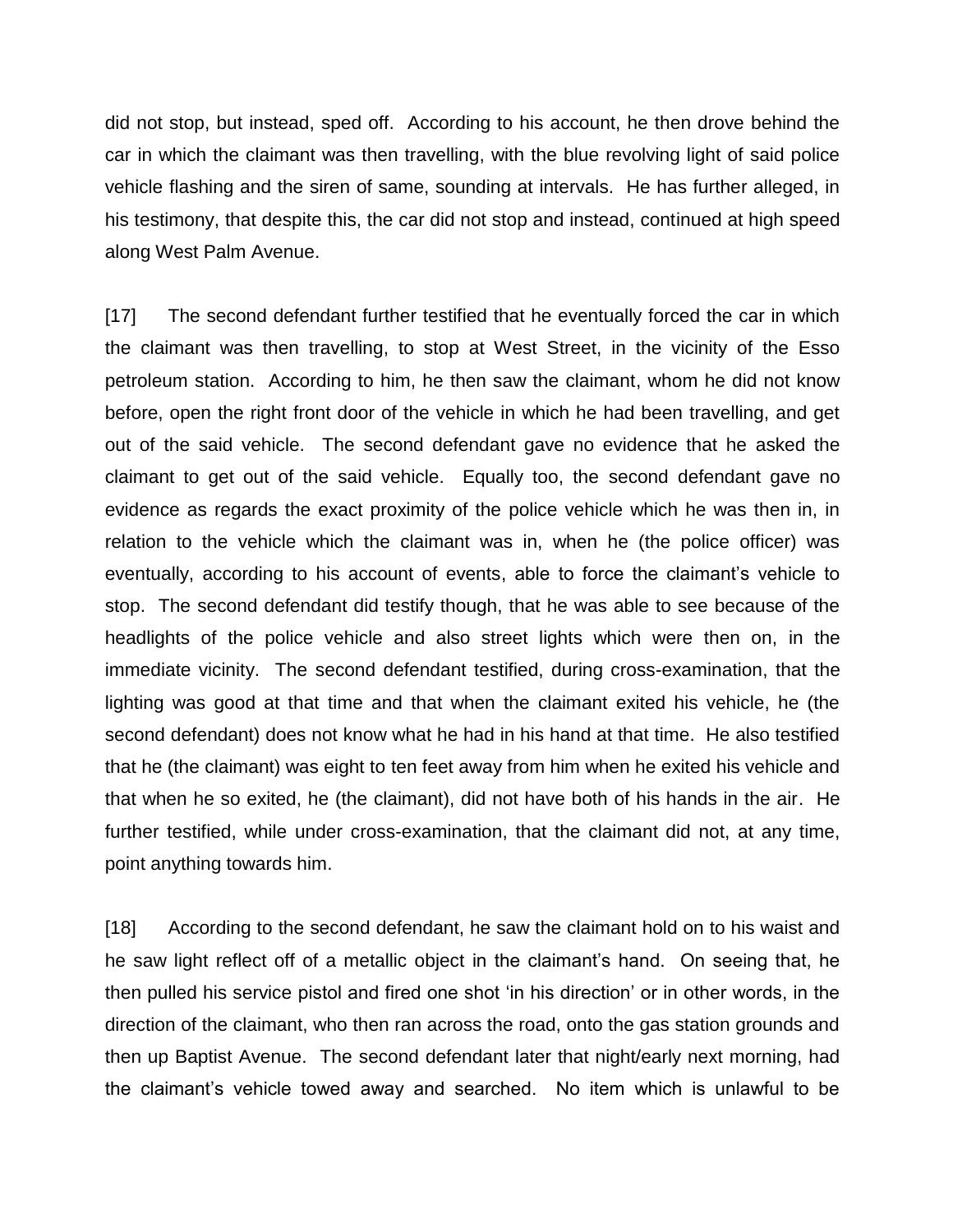possessed, was ever found in said vehicle. On the other hand though, it was made clear in evidence, orally provided to this court by the second defendant at trial and indeed, not at all disputed by the claimant, that at the material time, said vehicle was unlicensed and uninsured. The claimant in fact, at trial, as part and parcel of his evidence-in-chief, expressly gave evidence of said vehicle having been both unlicensed and uninsured at the material time. Interestingly enough also, the claimant accepted during his evidence as given while under cross-examination, that at the material time, he was driving his vehicle without a driver's licence. The defendants though, at no time during the trial, challenged the claimant's evidence that he was, at the material time, the owner of the motor vehicle which was seized by the police after he had run away from the scene, subsequent to his having been shot by the second defendant.

[19] This court finds the failure of the defendants to challenge the claimant's claim of ownership of said vehicle, to be not only interesting, but rather surprising. It is true that in their defence, the defendants put the claimant to proof of that assertion of ownership, but having not expressly challenged the claimant on said issue while cross-examining him, in circumstances wherein the claimant had, over and over again, described the relevant vehicle as his vehicle, is to this court, surprising. It is surprising because, insofar as the said vehicle was neither licensed nor insured at the material time, albeit that it did have on it then, a licence plate – No. 5790 BS, there is a likelihood that said vehicle was then registered. This must be so, since, in Jamaica, a vehicle cannot have a valid licence plate, unless it has been registered. Of course though, from time to time in Jamaica, persons have been arrested and charged for driving vehicles with fake licence plates! If the said vehicle though, was lawfully registered, it would be registered in the owner's name. In order for the vehicle to be licensed and insured, proof of ownership must be shown. The said vehicle would then be both licensed and insured in the name of the registered owner of said vehicle, as detailed in registration papers for same. As such, where a vehicle is both unlicensed and uninsured, it is distinctly possible and perhaps even distinctly probable, that a person claiming ownership of said vehicle, may not in law be recognized as the owner of same. This is also because, ownership and possession are, of course, in law, by no means the same.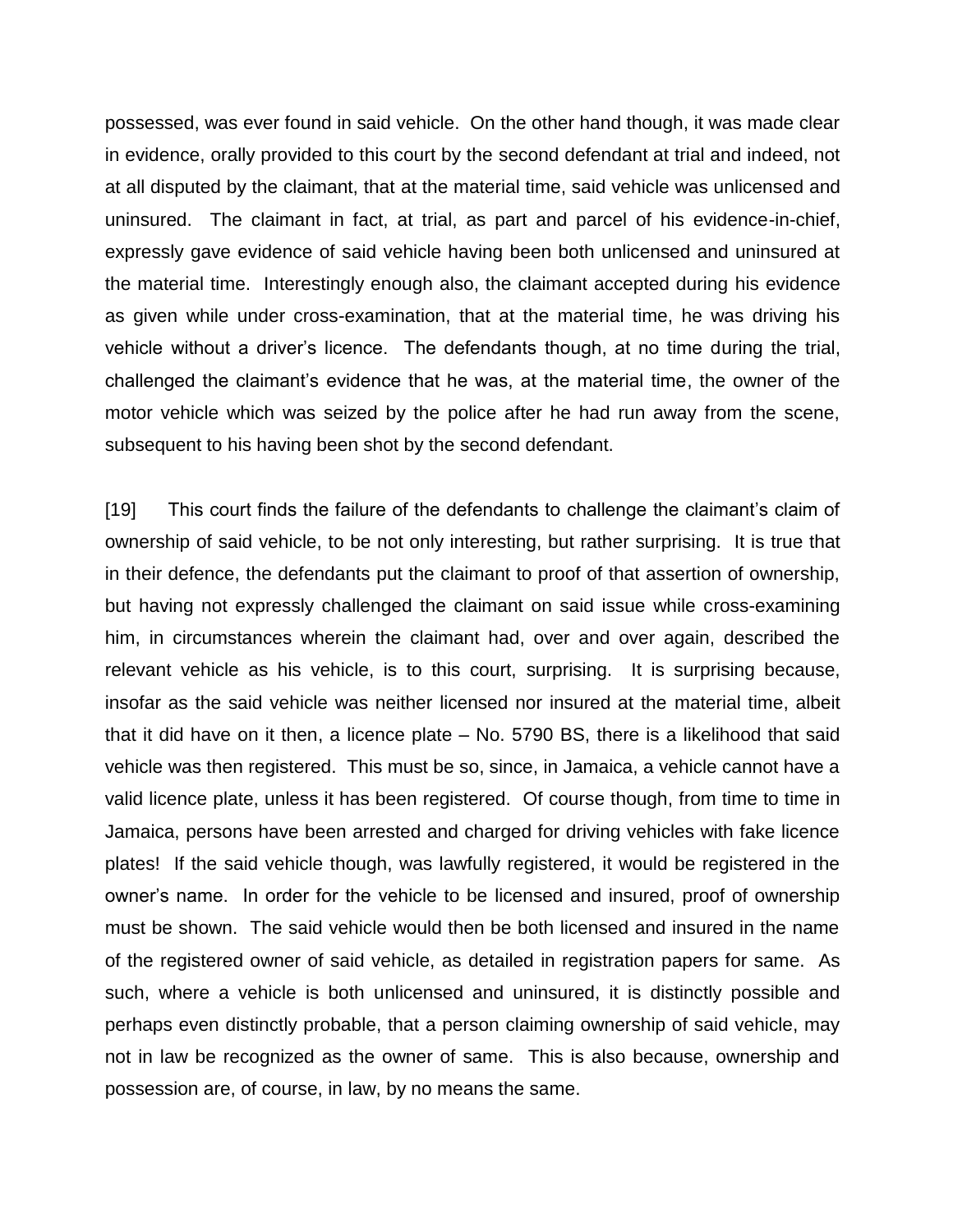[20] As things now stand in this case however, insofar as the claimant's claim for detinue and trespass to goods, in respect of said vehicle is concerned, the claimant's evidence as to ownership of that vehicle having, at no time during trial, been expressly challenged by the defendants, this court accepts that ownership of same by the claimant, has been proven to the requisite standard, that being a balance of probabilities, by him.

[21] Insofar as the claimant's claim for damages for detinue is concerned, it is clear to this court that said claim must fail. The claimant has contended that he made several demands, to police personnel, for the return of his vehicle to him but that said vehicle was not returned to him until on or about one year after the relevant shooting incident occurred. No evidence was provided by the claimant, as would serve to even remotely suggest that any such demand for the return of said vehicle to him, was ever made in writing. Equally too, no evidence was ever provided to this court by the claimant – he being the only witness who testified in support if his claim, as could even remotely serve to satisfy this court that there was ever any demand made for the return of his vehicle to him, which was unconditional in nature. Furthermore, no evidence had been provided to this court, nor any specific averment made anywhere in the claimant's statement of case, as to when such 'demands' were made.

[22] All of these averments which the claimant has wholly failed to prove and in fact, has wholly failed to place any evidence before this court on, can lead to nothing other than judgment in favour of the defendants on the claim for damages for detinue. This is because, as stated in another judgment of mine- **Kirk Lofters and Attorney General and Deputy Superintendent Cleon March** – Claim No. 2006 HCV01625, at para. 14 – '... in order to prove a claim in detinue, the claimant must prove that there was an unconditional demand for the return of the relevant property to him and that there was a refusal, after a reasonable time, to comply with such demand.' There must also be proven, that at the material time, the Crown's servants or agents, acted either with malice or without reasonable or probable cause. See: **George and Branday Ltd v**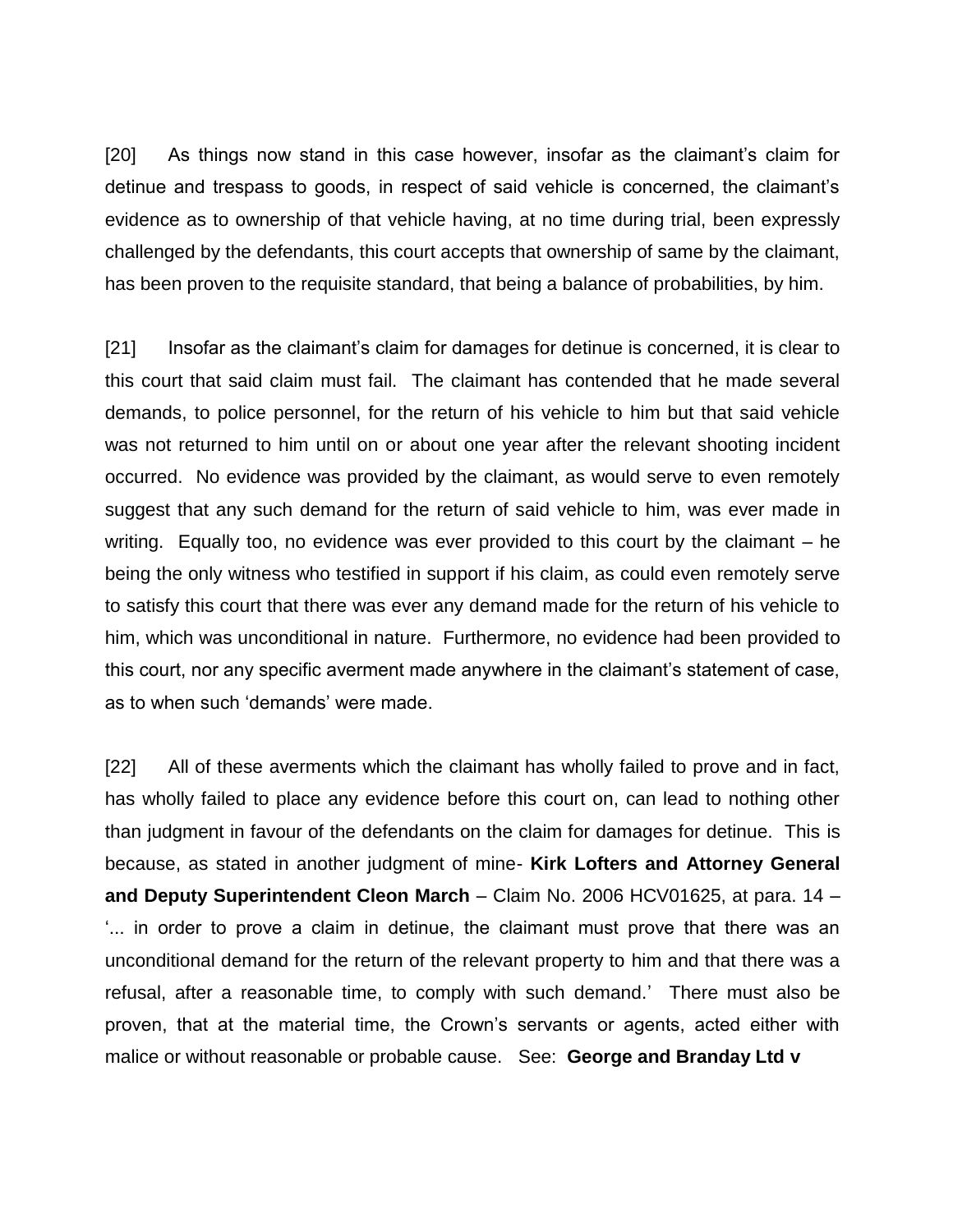**Lee** – [1964] 7 W.I.R. 275, at p. 277, per Waddington, J.A.; and **Hosiery v Brown** – [1970] 1Q.B. 195; and **Rushworth v Taylor** – [1892] 3 Q.B. 699.

[23] In the case at hand, not only has the claimant failed to prove that he had made, at any time, an unconditional demand to servants or agents of the Crown, for the return of his vehicle to him, but he has also failed to prove that there was a refusal, within a reasonable time, to return said vehicle to him, bearing in mind of course, that such 'reasonable time', is to be considered in the context of the date when the unconditional demand for the return of the relevant item to its owner, is first made. In other words, the unconditional demand for the return of the said item, is a condition precedent to a claim for damages for detinue being successfully proven in court. Time therefore, does not and cannot begin to run, for the purpose of determining the length of time which is 'reasonable', from the date/time when the vehicle is first detained. 'Reasonable time' is to be determined, starting from the date/time when the unconditional demand for the return of the detained item, is first made by a person/entity lawfully entitled to the return of the detained item, to him/her or them and the date/time when such vehicle is either returned to such person or entity, or if not returned, when that person or entity claims damages for detinue arising from the failure to have returned the same, within a, 'reasonable time.'

[24] It should be noted that the second defendant had every lawful right to remove the claimant's vehicle from the road where it had been abandoned by the claimant and to detain it until its owner made an unconditional demand for its return to him. The second defendant acted lawfully in exercise of his police duties, in having so done. **Section 22(1) (iv) of the Constabulary Force Act**, provides that:

> *'Whenever in the opinion of the Commissioner, a street is*  liable or likely to be thronged or obstructed it shall be lawful *for him and for any constable acting under his authority – generally to do all that is necessary to prevent a congestion of the traffic, and to provide for the safety and convenience of the public.'*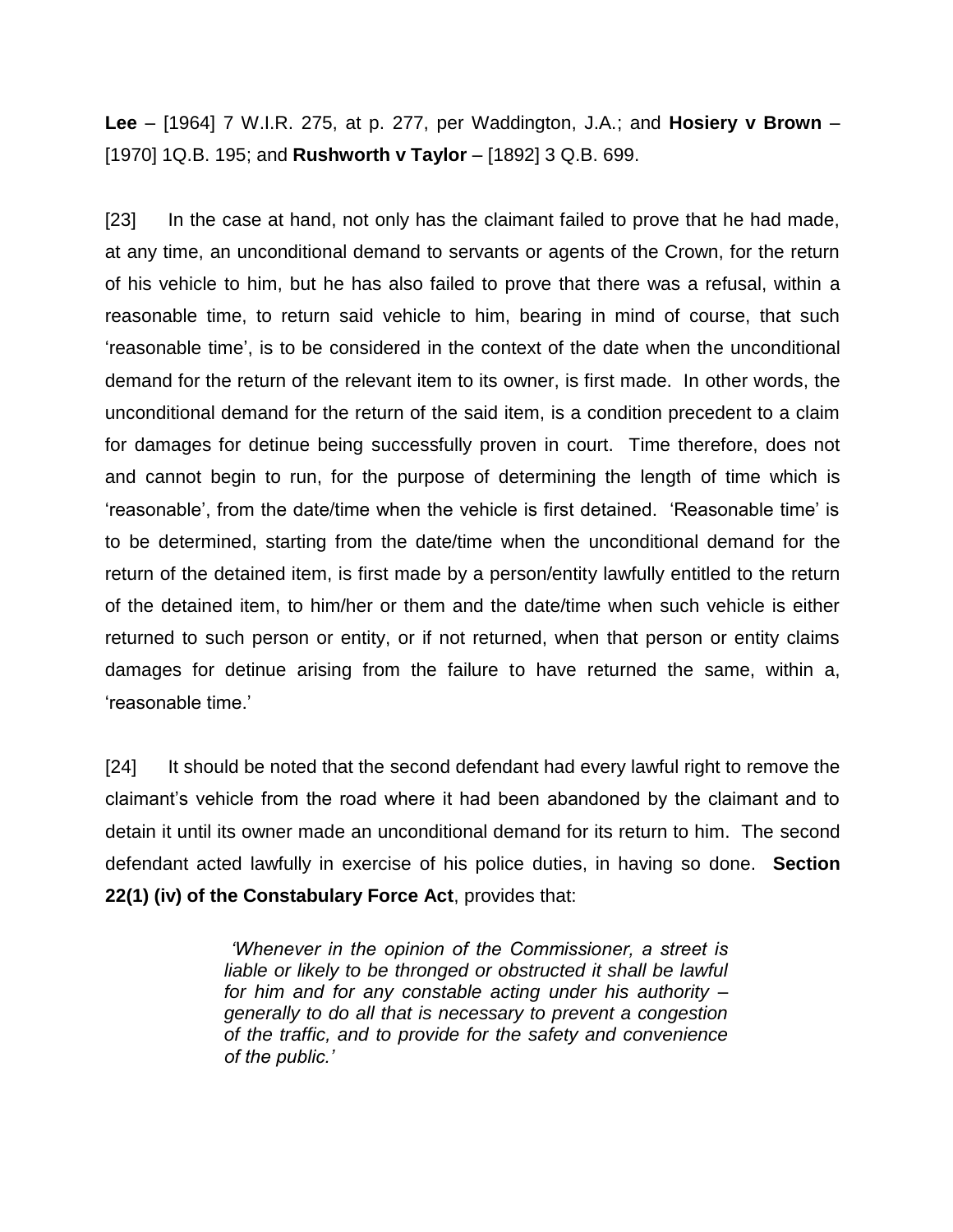[25] In the matter at hand the claimant's vehicle was abandoned by him, on a main road and in the circumstances, it could properly have been considered by the second defendant, as being likely to obstruct traffic and in the circumstances, it was not only the second defendant's lawful right, but also, his duty to remove said vehicle, so as to thereby better ensure the safety and convenience of members of the public traversing that road, particularly those doing so by means of vehicles.

[26] The claimant has, as part of his statement of case, contended that when his vehicle was returned to him approximately one year after it had been detained, it was then, extensively damaged thus causing a diminution in value.' Said alleged damage to the relevant motor vehicle, has been particularized in the claimant's statement of case. In that regard, the claimant has also particularized, in his statement of case, his alleged loss arising from same, as being a total of \$127,500.00 – this comprised of cost of parts - \$77,500.00 and cost of materials for body work and labour - \$50,000.00.

[27] Interestingly enough though, although having apparently carefully particularized such loss, in his particulars of claim ('statement of case'), the claimant has provided no evidence to the court, even to so much as remotely suggest that his vehicle was ever damaged whilst being detained by servants or agents of the Crown (police personnel), much less, what the nature of any such damage was, or even, what the cost to repair any such damage was. This court is thereby forced to conclude that the claimant is not seeking any relief for such initially alleged loss arising from the initially alleged damage to his vehicle, whilst said vehicle was being detained in police custody.

[28] The claimant though, has throughout proceedings leading up to the trial of this claim and during the trial itself, always maintained his claim for trespass to goods, with said 'goods' in this particular case, being his motor vehicle which was detained by police personnel, in conjunction with the 2<sup>nd</sup> defendant.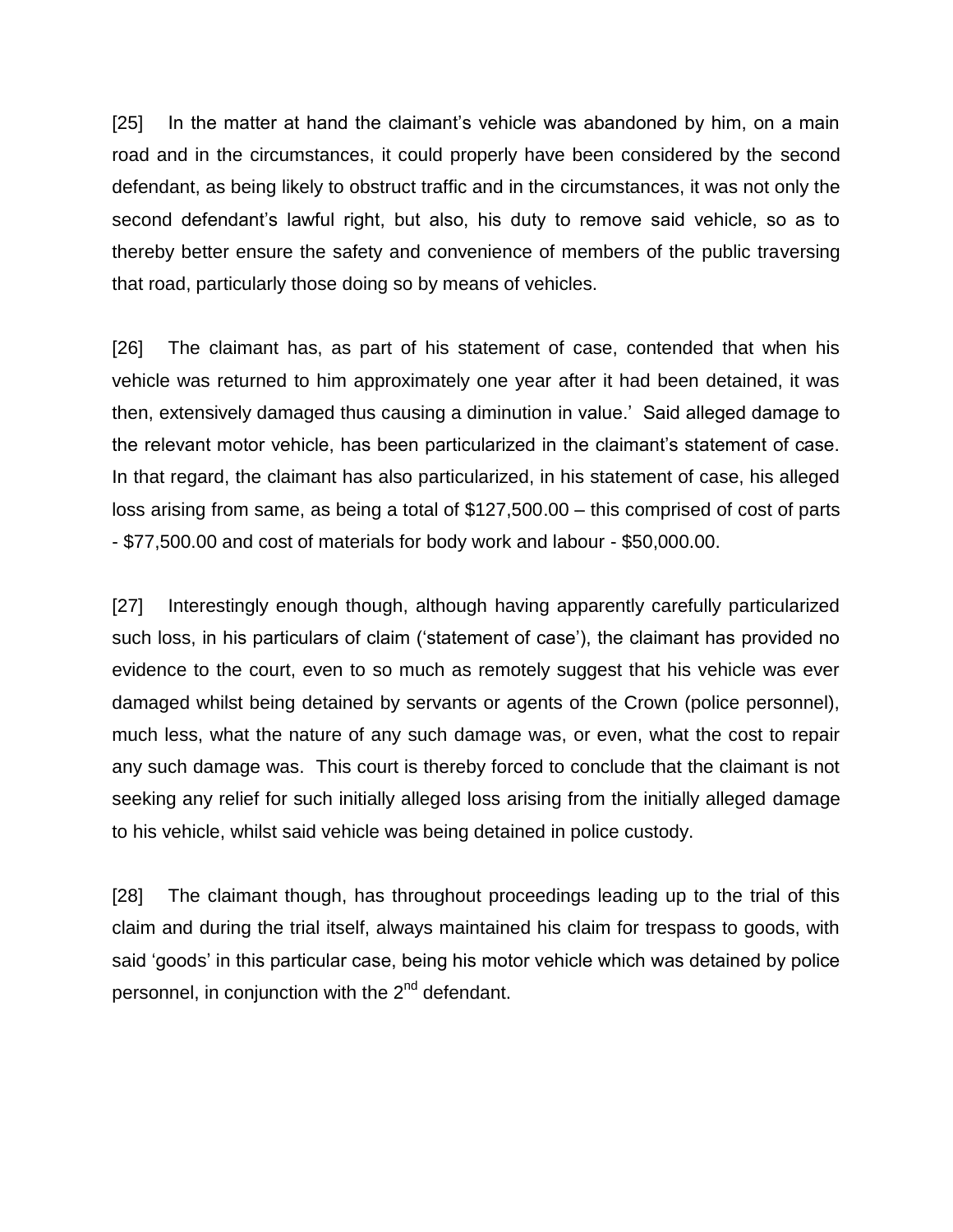[29] As has been stated in the text – **Salmond on the Law of Torts** (13<sup>th</sup> ed.) [1961], pp. 253 -254 in reference to the tort of 'trespass to chattels', which is the other terminology sometimes used to describe the same tort of 'trespass to goods':

> *'...The tort of trespass to chattels consists in committing without lawful justification an act of direct physical interference with a chattel in the possession of another person – that is to say, it is such an act done with respect to a chattel as amounts to a direct forcible injury within the meaning of the distinction drawn in the old practice between the writ of trespass and that of trespass on the case...Thus it is a trespass to take away a chattel or to do wilful damage to it... Physical interference usually consists in some form of physical contact – some application of force by which the chattel is moved from its place or otherwise affected... A trespass to chattels is actionable per se without any proof of actual damage. Any unauthorized touching or moving of a chattel is actionable at the suit of the possessor of it, even though no harm ensues.'*

[30] For this court's part, it must though, be made clear at this juncture, that if such unauthorized touching, moving, or other physical interference with the relevant chattel, was done pursuant to lawful authority, whether such lawful authority be derived from common law or statute, then clearly, a claim for damages for trespass to goods/chattels, cannot be successfully made out, since otherwise, it would make a mockery of the law.

[31] It must therefore follow, from my conclusion in the last preceding paragraph of these reasons for judgment, that since this court has already concluded that the removal of the relevant vehicle at the material time, was done lawfully, no claim for damages for trespass to goods, can be successfully made out, based on the law and relevant evidence, in relation to that specific aspect of the claimant's overall claim.

[32] Even if this court is wrong in respect of its conclusion that the claimant must prove that the physical interference with his vehicle was done unlawfully, not to mention, also without reasonable or probable cause, nonetheless, this court takes the view, for yet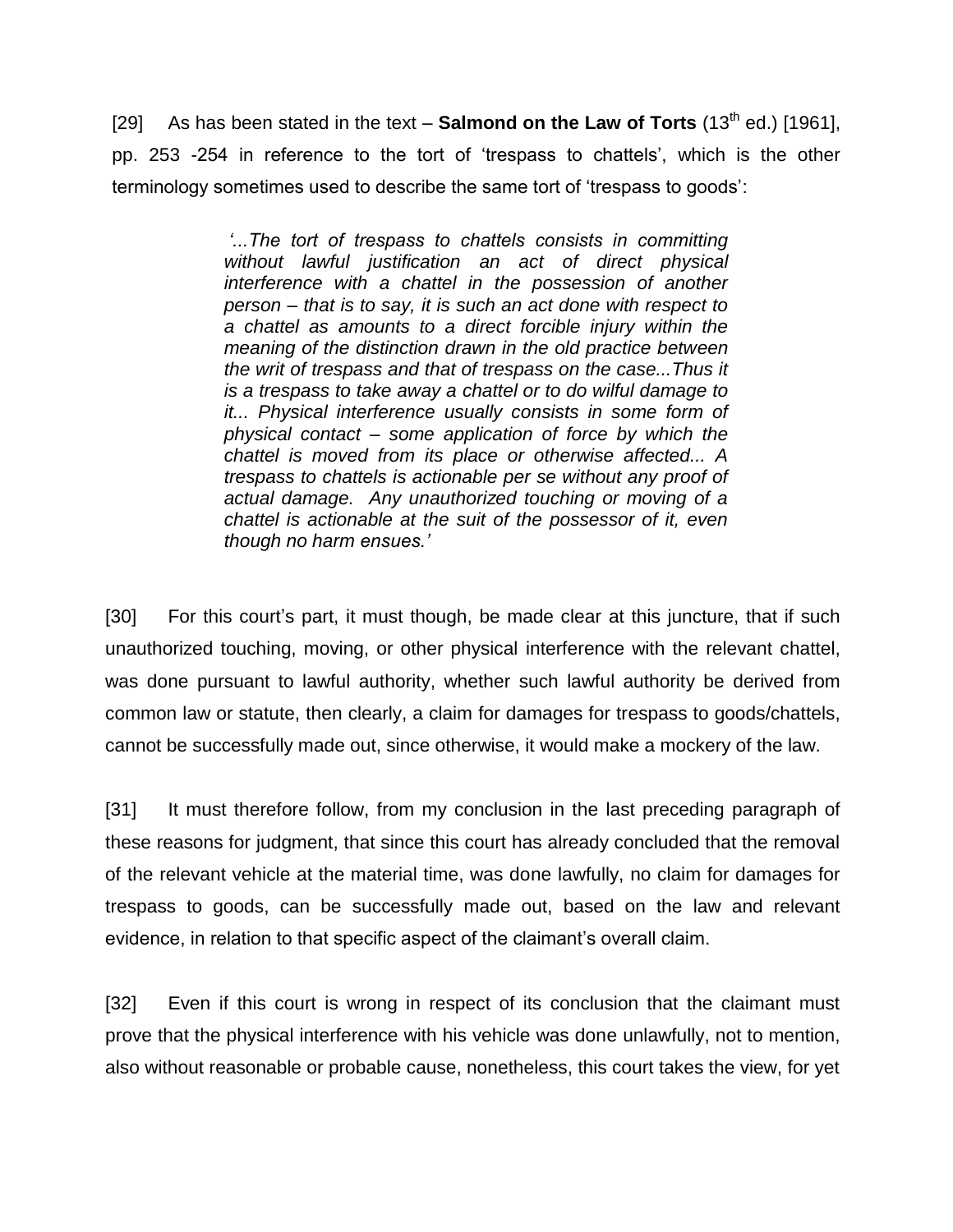another compelling legal reason, that the claimant's claim for damages for trespass to goods, must fail.

[33] This is because, an action for trespass to goods, as stated clearly in the text – **Clerk and Lindsell on Torts** (15<sup>th</sup> ed.) [1982], at para. 21-02, p.1019) -

> *'The action of trespass has always been a remedy affording compensation for injury to a chattel in the plaintiff's possession. The sole question is whether the defendant has directly interfered with the plaintiff's possession. Trespass remedies any damages thus caused; it is also actionable per se, that is, without proof of actual damage to the chattel.'*

One can readily recognize from this last quoted textual extract, that the tort of trespass to goods is comprised of injury to a person's possession to goods/chattels, as distinct from ownership of same. Thus, as stated in the text – **Salmond on the Law of Torts** (*op. cit.)*, at p.255 – 'Trespass to chattels, like trespass to land, is essentially an injury to possession and not to ownership. The plaintiff therefore, in an action for trespass must have been in actual possession at the time of the interference complained of.' See: **Ward v. Macauley** [1791] 4 T. R. 489. To this, there are only four exceptions. Suffice it to state though, in the present claim, the claimant's situation both legally and factually, as at the material time, does not enable him to rely on any of those four exceptions.

[34] The inability of the claimant to properly rely on any of those exceptions, disentitles him from being successful in respect of his claim for damages for trespass to goods. This is so because, at the material time, which is the time when the physical interference with his vehicle would have taken place, the claimant then had only a right to possession of the said vehicle, this insofar as it has not been disputed, that he was then the lawful owner of same. A mere right to possession would not though be enough, in law, to properly entitle the claimant to even be a proper party to claim for damages for the trespass to goods. Actual possession at the time of the physical interference by police personnel with his vehicle is what the claimant needed to have proven as regards his claim for damages for trespass to goods. The claimant has given uncontradicted evidence which, when taken along with the equally uncontradicted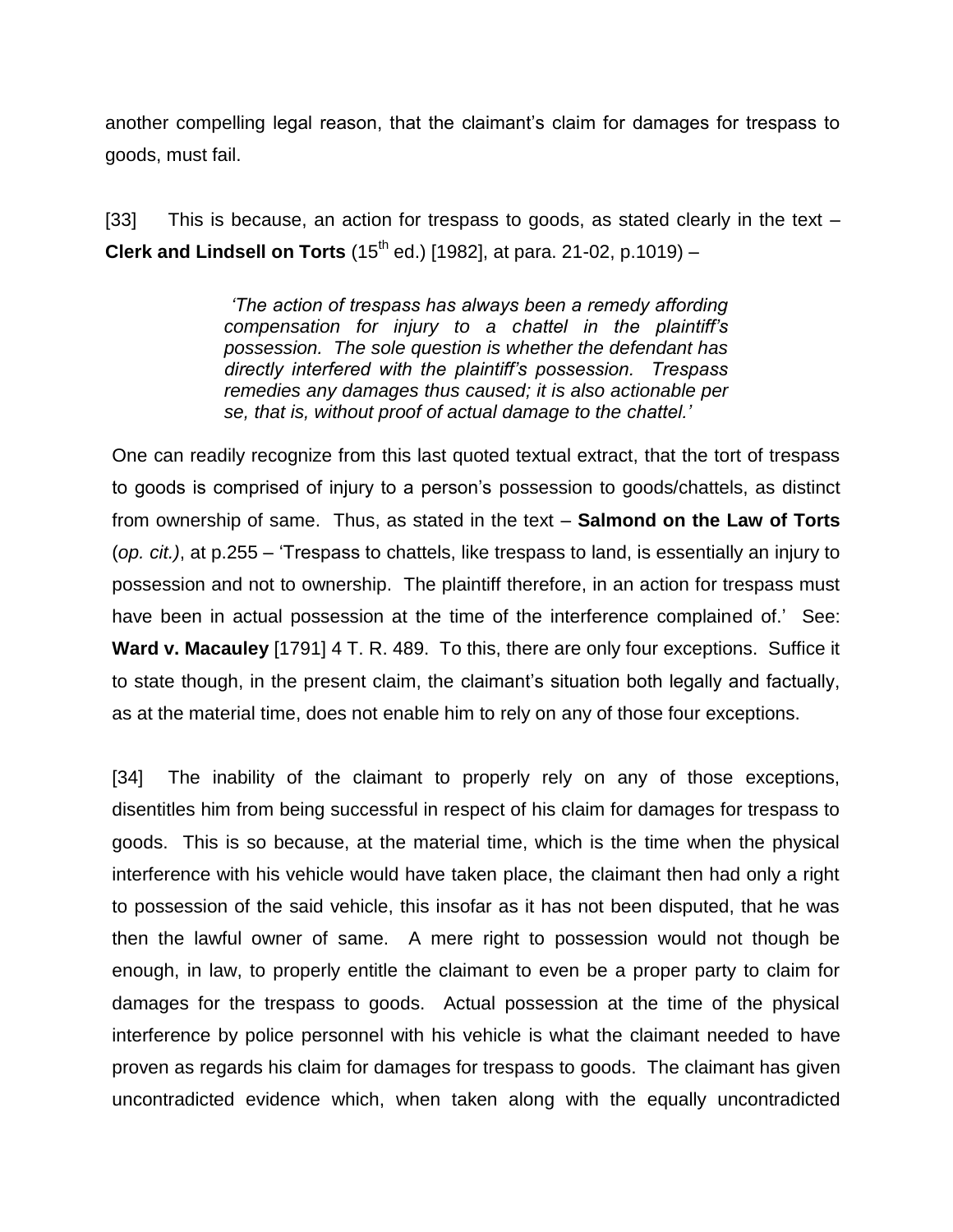evidence of the defendant in that regard, has made it pellucid to this court, that at the material time when the vehicle was removed from the relevant scene, the claimant was not, at that time, in possession of same. He had, by then, abandoned his actual possession thereof, whilst no doubt seeking safety. As such, the claimant would, even if the said vehicle was physically removed from the scene unlawfully and even if such was done without either reasonable or probable cause, have failed to prove his claim for damages for trespass to goods, and therefore, that claim, just as his claim for damages for detinue, must fail.

[35] The claimant has also claimed for damages for conversion in respect of his motor vehicle. The claimant though, has given unchallenged evidence, which is accepted by this court, that said vehicle was returned to him approximately one year after he had first abandoned same, whereafter it was removed by police personnel from the main road on which he had left it, abandoned.

[36] This court has already addressed the issue as to whether or not such vehicle was lawfully removed from the main road on which it had been abandoned by the claimant and as such, will not reiterate the views and conclusions as earlier expressed in that respect, at this juncture. Suffice it to state though that insofar as this court has concluded that the Crown's servants and/or agents acted lawfully in having removed and retained temporary custody of said vehicle, it inexorably follows, that the claimant has been unable to prove, to the required standard of balance of probabilities, this meaning of course - more probable than not, that even if there was the tort of conversion committed by the Crown's servants or agents, in relation to the relevant vehicle, nonetheless, that such tort was committed in the absence of either reasonable or probable cause, as is being contended by the claimant. In that circumstance, in accordance with the provisions of **Section 33 of the Constabulary Force Act** (as earlier referred to in the judgment), the claimant having failed to prove either malice or absence of reasonable or probable cause, in respect of the seizure and removal of said vehicle from the road where it was left abandoned, must result in the defendants being awarded judgment in their favour, on the claim for damages for conversion. This is so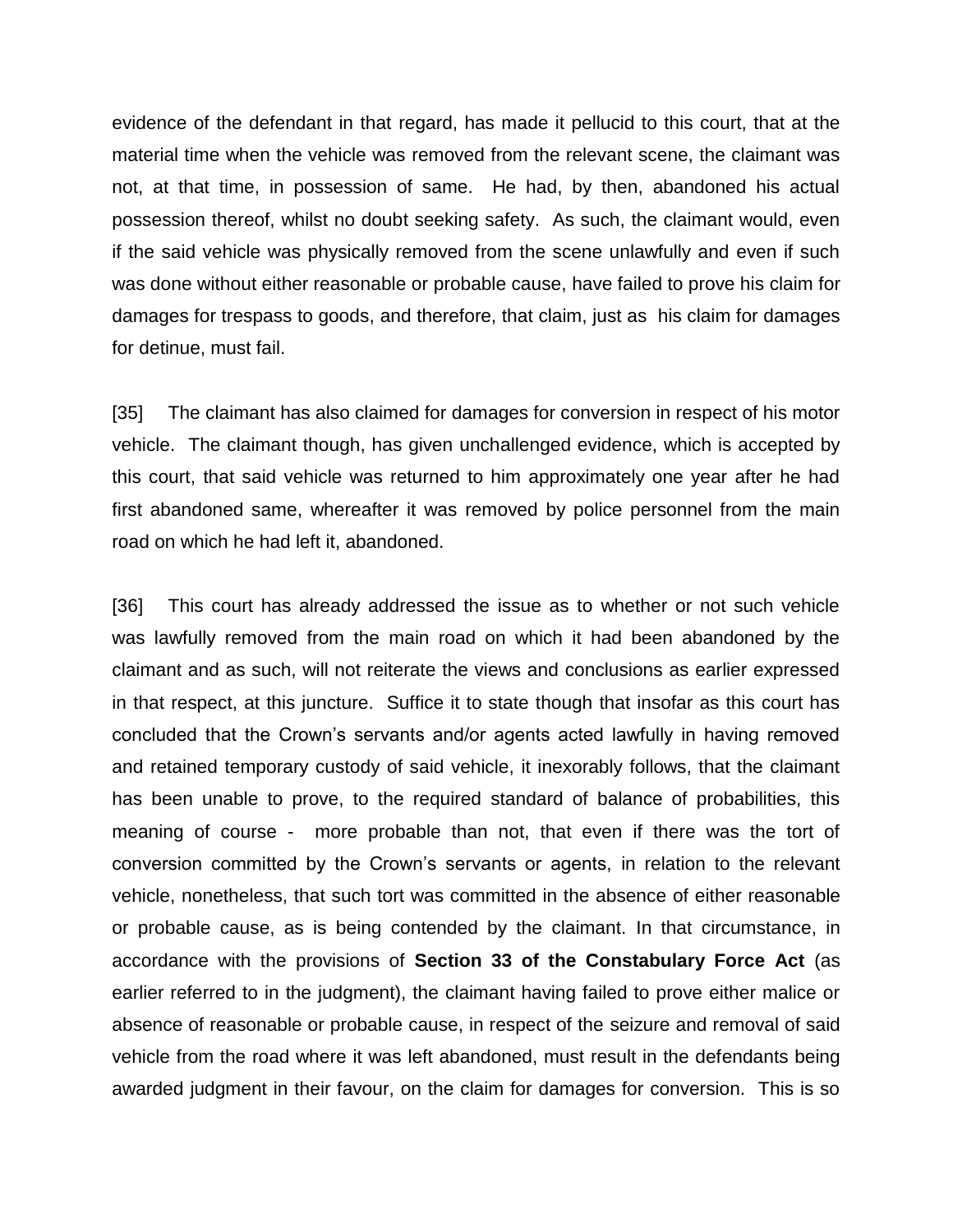because the principle of vicarious liability (employer's liability for actions of employee), cannot be applied so as to affix liability upon the Crown, in circumstances wherein the law, as per **Section 33 of the Constabulary Force Act**, does not enable tortious liability on the part of a constable, to be properly adjudged by this court.

[37] In any event though, has the claimant been able to establish to the requisite standard of proof, that the tort of conversion was committed by either or both of the defendants in relation to him? The learned author of the text – **Winfield on the Law of**  Tort, 7<sup>th</sup> ed., at p. 518, defines conversion:

> *'As any act in relation to the goods of a person which constitutes an unjustifiable denial of his title to them. Conversion involves two concurrent elements (a) a dealing with goods in a manner inconsistent with the right of a person entitled to them and (b) an intention in so doing to deny that person's right or to assert a right which is inconsistent with such a right.'*

In a case of this nature, where the essence of the complaint is the wrongful seizure of a good/a chattel, it is open to the claimant to institute a claim based on either or both of the torts – conversion and/or detinue. This was what was held by Jamaica's Court of Appeal , in the case – **Attorney General and Transport Authority v Aston Burey** – [2011] JMCA Civ 6, at para. 6. This legal point was reiterated in a judgment of **Jamaica's Supreme Court – Trevor Wright v Det. Sgt. Yates**, **Inspector Canute Hamilton and The Attorney General of Jamaica** – [2012] JMSC Civ 52, at paragraph 20, per Campbell, Q.C., J.

[38] It follows from the definition of what constitutes conversion in law, as set out in the previous paragraph of this judgment, that the claimant has wholly failed to prove conversion, just as he has wholly failed to establish malice or absence of reasonable or probable cause. This is so because, firstly, the car was not dealt with by the police officers responsible for the removal of the same and subsequent detention by them until the same was later returned to its owner, in a manner which was inconsistent, with the right of the owner (claimant) to same. The owner had abandoned the same and his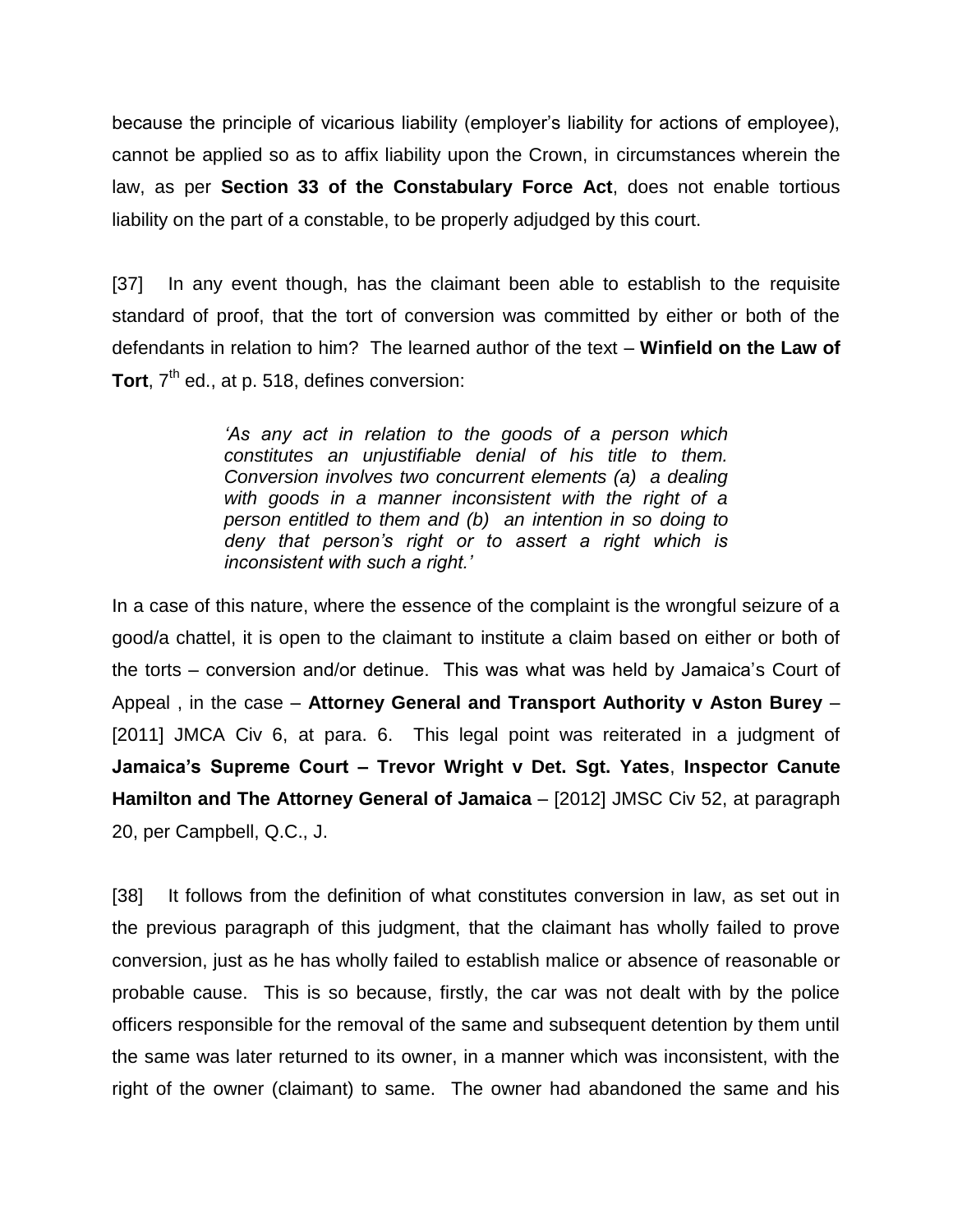whereabouts and even his identity, was unknown to any police personnel, until later on that fateful night, when he and family members of his, went to the Port Antonio Police Station and there demanded that he be taken for medical treatment, which was in fact done, early the following morning. There is no evidence that at any time during the night when the vehicle was seized, the claimant made any demand, much less, any unconditional demand for the return of same to him. As earlier mentioned in this judgment, there is in fact, no evidence whatsoever, that the claimant has ever at any time, at all, made any such unconditional demand. Accordingly, the claimant has also failed to prove an intention on the part of any of the Crown's servants and/or agents, to deny his right to retrieve said vehicle, or to assert a right which is inconsistent with the claimant's right to retrieve same. In order to have properly established this, it would have had to have been proven by the claimant, that there had been made by him, an unconditional demand for the return of his vehicle to him and also, the unconditional refusal of police personnel or, at the very least, the second defendant, acting solely in his personal capacity (as distinct from acting as a Crown servant or agent), to have returned the same to him within a reasonable time thereafter. In this regard, see: **Rushworth v Taylor** – [1842] 3Q.B. 699**; Mires v Solebay** – [1678] 2 Mod. 242; **Clayton v Le Roy** [1911] 2 K.B. 1031; **Pillott v Wilkinson** – [1864] 3 H. & C. 345; **Alexander v Southey** – [1821] 5 B. & A. 247; Clerk and Lindsell on Torts,  $16<sup>th</sup>$  ed. [1989], at paras. 22-24 - 22-32.

[39] There is just one more matter of law which should briefly be addressed, for the purposes of this judgment, insofar as the claimant's claim for damages for conversion is concerned. This is that the claimant's counsel had submitted, during oral closing submissions, that the conversion claim could not succeed, since the relevant vehicle was in fact returned to the claimant. This however, reveals a misunderstanding of the law, by the claimant's counsel, as regards what constitutes conversion. The return of the vehicle in and of itself, does not negate the claim for conversion being a valid one. This must be so, since, if said vehicle was not lawfully in the possession of police personnel and an unconditional demand for the return of same, had been made to them by the claimant, then the only other legal element to be proven by the claimant, in order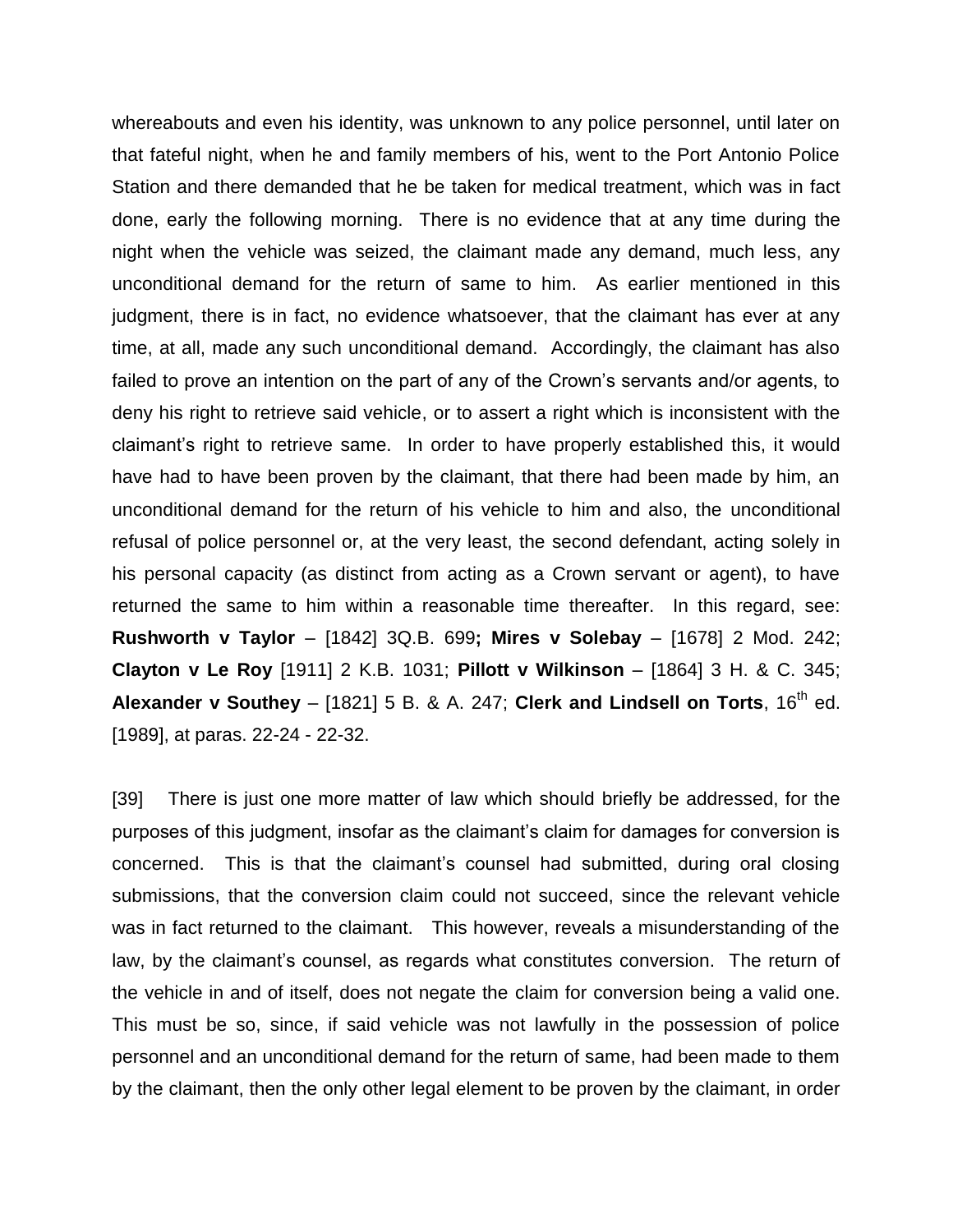for the tort or conversion to be successfully proven, is whether said vehicle was therefore returned to the claimant within a reasonable time. The mere return of the wrongfully detained chattel after, an unconditional demand for the return of same has been made by a party who is lawfully entitled to possession of same, would not suffice to exempt a defendant from liability for conversion, if said defendant had failed to return said chattel, within a reasonable time after that unconditional demand was first made. The case law as cited immediately above this paragraph of these reasons for judgment, makes this clear.

[40] This court must now return to what is certainly the most difficult and important factual/legal issue to be addressed by this court, for the purpose of resolving this claim, which is whether or not, at the material time, when the second defendant admittedly shot and injured the claimant, he did so in defence of himself.

[41] There exists other evidence given by the parties who gave evidence during the trial, which will be of importance for the purposes of this court's determination of the important issue of self defence, and therefore, let me refer to same at this juncture.

[42] The claimant gave evidence during cross-examination, that the police car in which the second defendant was then seated and driving, stopped beside his car, when his car stopped. According to the claimant, at that time, when facing frontwards, the police car was to his right when it stopped. The claimant also testified that his vehicle was a right hand drive vehicle. This would therefore no doubt mean, that if these aspects of the claimant's evidence are accepted by this court, as being truthful, when the claimant exited his vehicle , he would have exited same, facing where the second defendant would then have been seated in the police vehicle. This is so whether the police vehicle is a right or left hand drive vehicle (in respect of which, no evidence was given by anyone, at trial). According to the claimant therefore, as per his evidence at trial, as expressly stated by him in response to questioning by defence counsel, the vehicles were then parallel to each other and were then both facing in the same direction, which is, towards town. This was, of course, when both vehicles had stopped.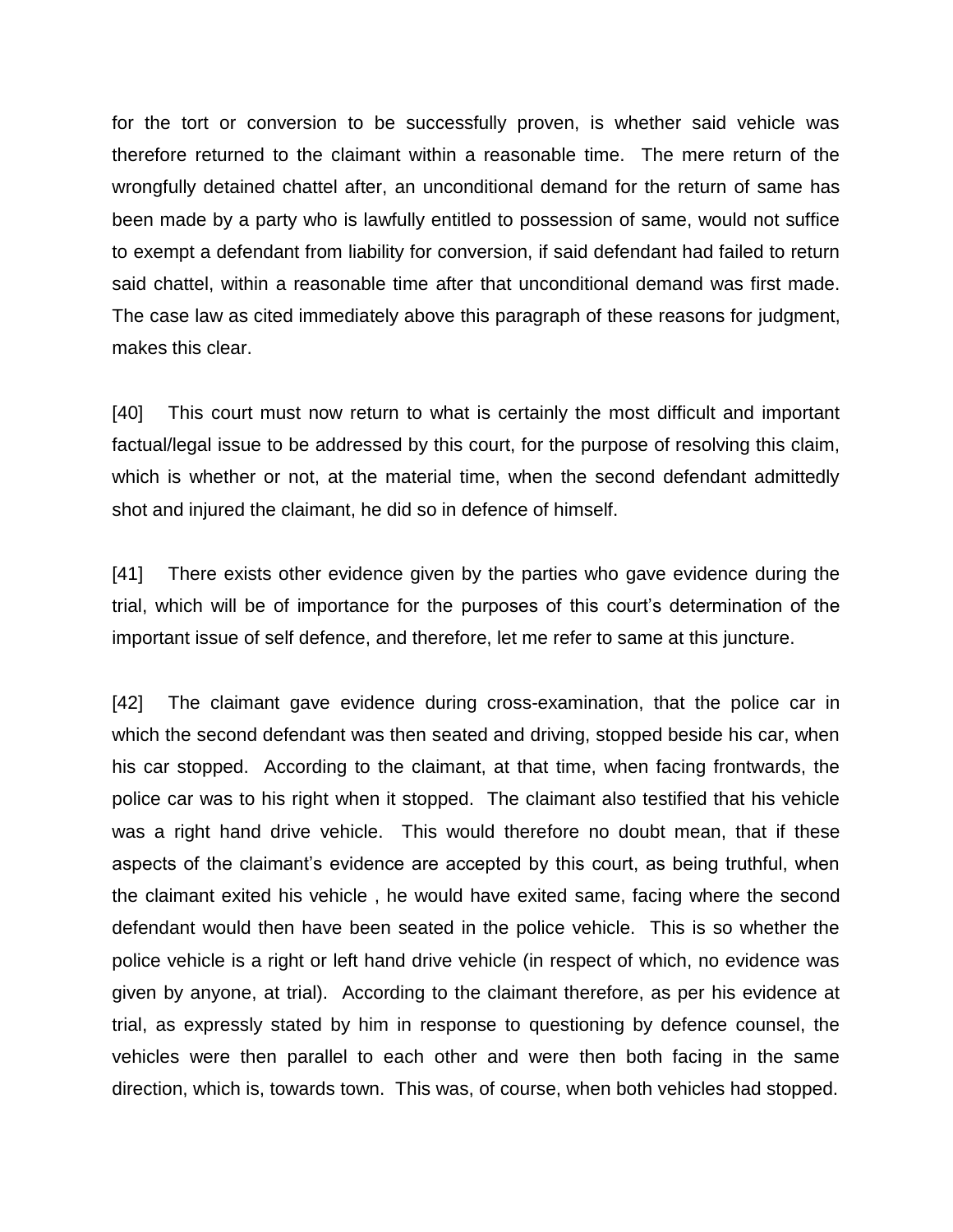[43] The claimant also gave evidence that he noticed, while coming out of his car, that the second defendant then had a gun in his right hand, albeit that said gun was not then being pointed at him, but instead, was being pointed at, 'the little middle section of the car, with the a/c and the radio'. This court understood the claimant as using the acronym 'a/c' in his evidence, to refer to his car's air condition unit. According to the claimant, when the second defendant was so holding and pointing the gun, it was being held sideways – as demonstrated by the claimant.

[44] Furthermore, the claimant has testified that the keys which he had in one of his hands at the material time, was metallic looking. The claimant however, has categorically denied that, having exited his car, he ever reached down with his hands, towards his waist.

[45] For his part, the second defendant when he testified, during cross-examination, expressly denied that when his vehicle came to a stop, after the claimant's vehicle had stopped, the same was either beside the claimant's vehicle, or in other words, parallel to the claimant's vehicle. To the contrary, he then testified that the police vehicle in which he was then seated as the driver thereof, was, when it stopped, positioned behind Mr. Brown's vehicle, to the right of his rear fender.

[46] If therefore, this court were to accept the second defendant's evidence as to where the police vehicle came to a stop, after the claimant's vehicle had came to a stop, it inexorably follows that when the claimant exited his vehicle, the second defendant would then have been positioned, seated in the police vehicle, behind the claimant. In fact, if such account in that specific respect, as provided to this court by the second defendant, is true, then the claimant's back would have been turned towards the second defendant as at the time when he exited his (the claimant's) vehicle. Interestingly enough though, the second defendant went on to testify, during cross-examination, that when the claimant was coming out of his vehicle, his right side was then facing the second defendant and also that, when he had fully come out of his vehicle, he was then fully facing the second defendant, as 'he was face to face with me.' (These were the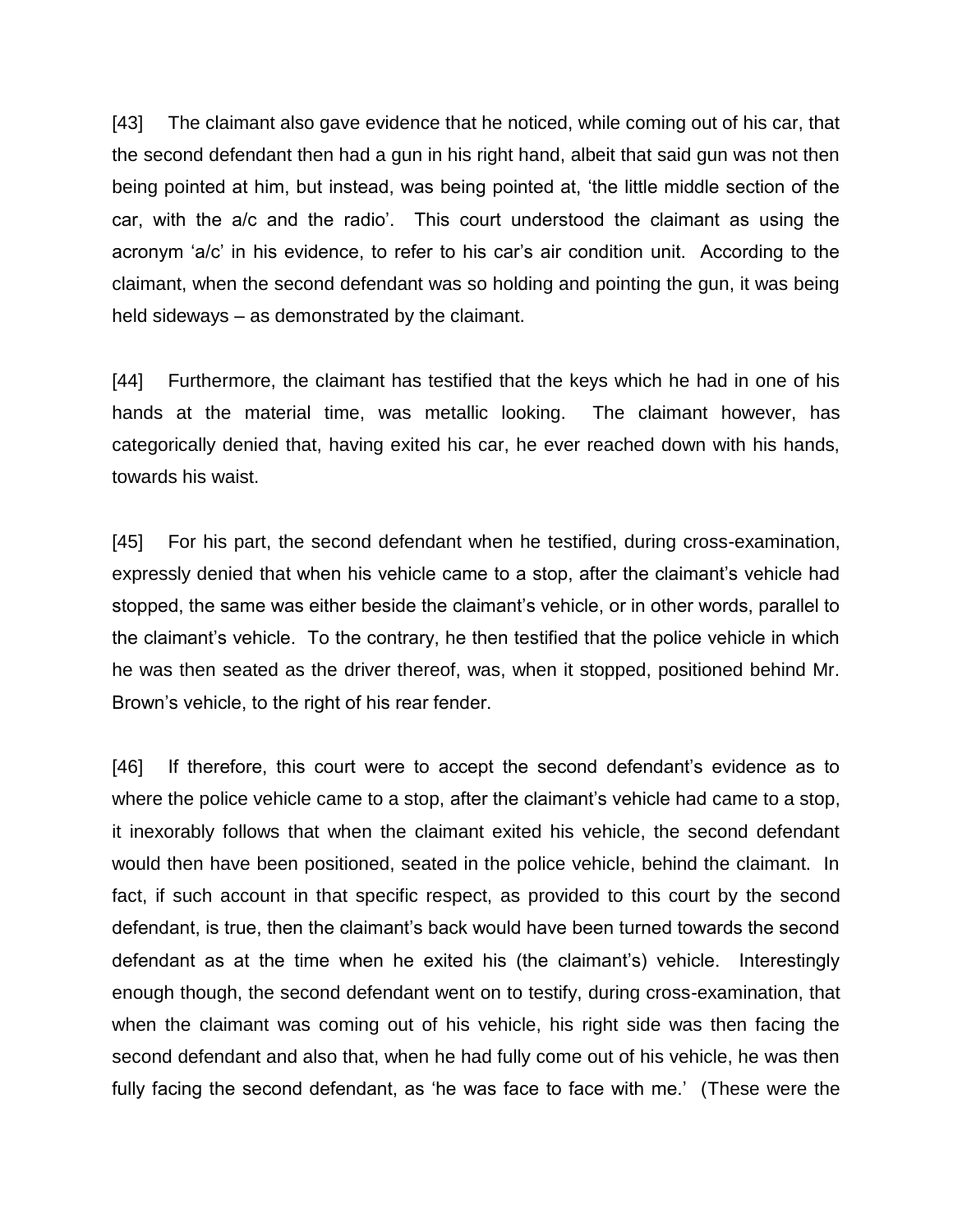exact words used by the second defendant in answer to the question –'when he had fully come out, how was he positioned?' In answer to this question, the second defendant also said – 'When he had fully come out of the vehicle he was fully facing me.' Clearly though, the only means by which it would have been physically or humanly possible for the claimant, when he come out of his vehicle, to have been then, fully facing the second defendant, is either, if the vehicle in which the second defendant was then seated, had stopped in a position wherein the front of the police vehicle was facing towards the front of the claimant's vehicle, but in that regard, the police vehicle was slightly to the right of the claimant's vehicle (when looking towards the police vehicle from the claimant's vehicle). Alternatively, it would have had to have been that the police vehicle had stopped to the right of the claimant's vehicle and that the two vehicles were then parallel to one another. This is in accord with the account as given by the claimant in that specific respect. This court accepts that account, in that specific respect.

[47] The second defendant has also given other evidence which this court considers surprising, which is, that he never spoke with the claimant that night, until the claimant appeared at the police station. This would have been, as it may be recalled, after the claimant had, earlier that night, been shot by the second defendant. This court finds this surprising because, having not spoken with the claimant at any time before then on that night, could it seriously be argued that proper police procedure and/or reasonably careful and/or appropriate police procedure would have been carried out by the second defendant, when, the first primary step that he took, upon the claimant having exited his vehicle, fully facing him, undoubtedly in close proximity to one another , with the claimant allegedly then having reached towards his waist with his hands and in one of those hands, the claimant then had a metallic – appearing object (which in fact were keys) was to shoot at the claimant? Surely this cannot be and certainly ought never to be considered to be, reasonably appropriate police procedure to adopt in such a circumstance. The second defendant ought to have told the claimant, before he (the claimant) had exited the vehicle which he was, up until then, the driver of, to exit that vehicle with his hands in the air, or better yet, not to exit that vehicle at all and to keep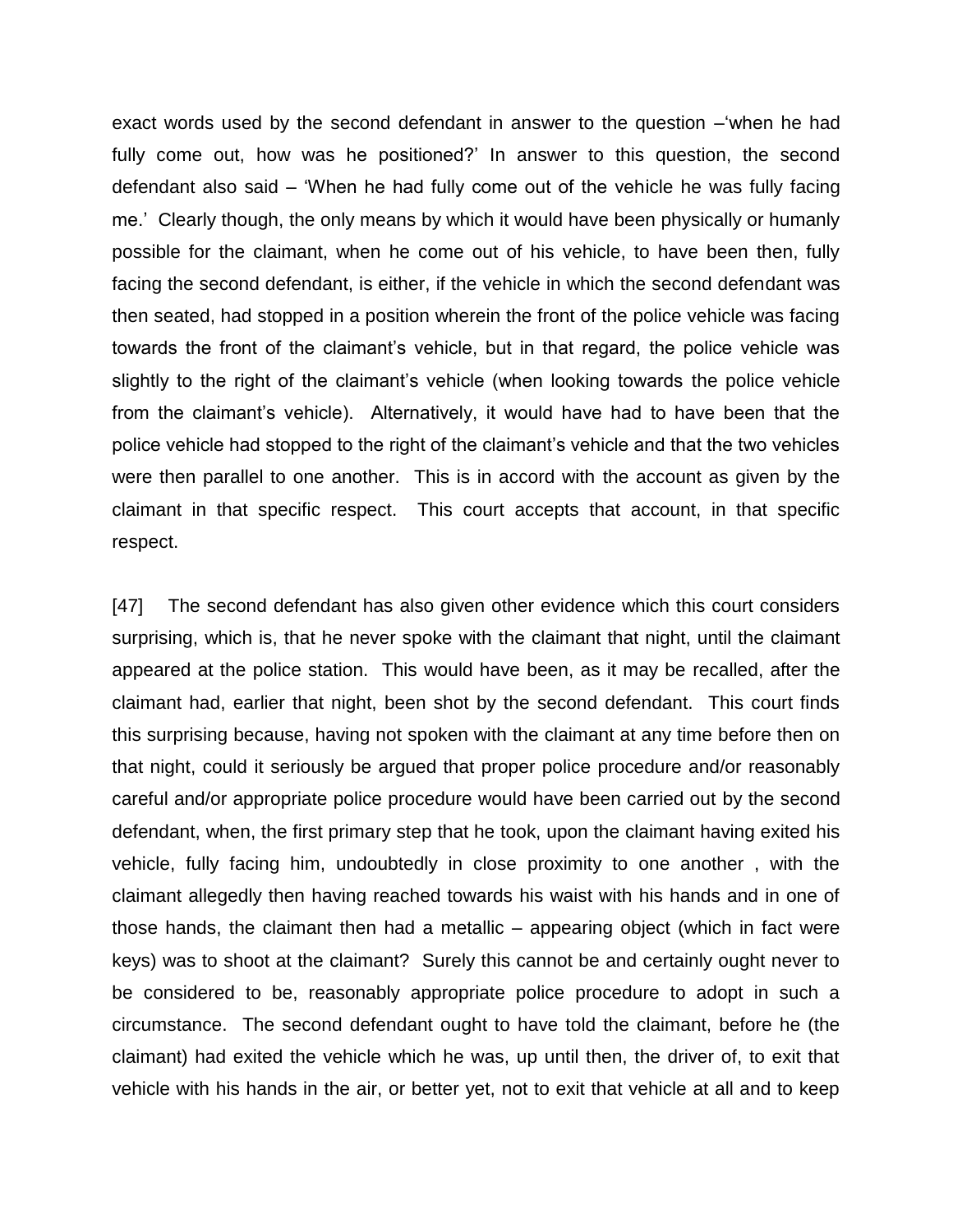his hands on the steering wheel. This needed to have been done, since, instead of having so done, what transpired was that, when the claimant was exiting the vehicle which he had previously been driving, he was told nothing by the second defendant and then, upon having exited that vehicle, the claimant, as he has suggested in his statement of case, reached down towards his waist to pull up his pants. Following on his having reached down, allegedly with a metallic object then in one of his hands, the second defendant contends that he then believed that his life was in danger as a result of which, he shot and injured the claimant and now, after having been sued, is relying on the defence of self defence. That defence though, may very well be negated because, by virtue of the failure of the second defendant to follow any reasonably appropriate police procedure, either prior to, or during the claimant's exiting of the vehicle, in informing him as to what he (the claimant) then could or could not do, it may be concluded by the court, that at the material time, the second defendant acted using excessive force, albeit that he then did so in the honest belief that he then needed to do so in defence of himself.

[48] This court accepts that it is now undisputed law as regards self defence, that the defendant ought to be assessed, for the purposes of such defence, based on what the tribunal of fact, considers to have been this honest belief at the material time. For this purpose of course, the material time is the time when the alleged threat or danger first exists in the mind of the second defendant. Therefore, this court must first assess what was the defendant's honest belief at the material time. Then though, this court must assess whether the defendant's actions as taken, were such as were reasonably necessary for the purpose of defending himself, based on the facts as he honestly believed them to be at the material time.

[49] It must always be recognized and properly understood, that there are, two segments to the defence of self defence. In all cases, the first of these segments as set out in this paragraph, must be carefully considered and determined. It is only though, in some cases, that the second of these segments will require serious consideration for the purpose of determination. These segments are: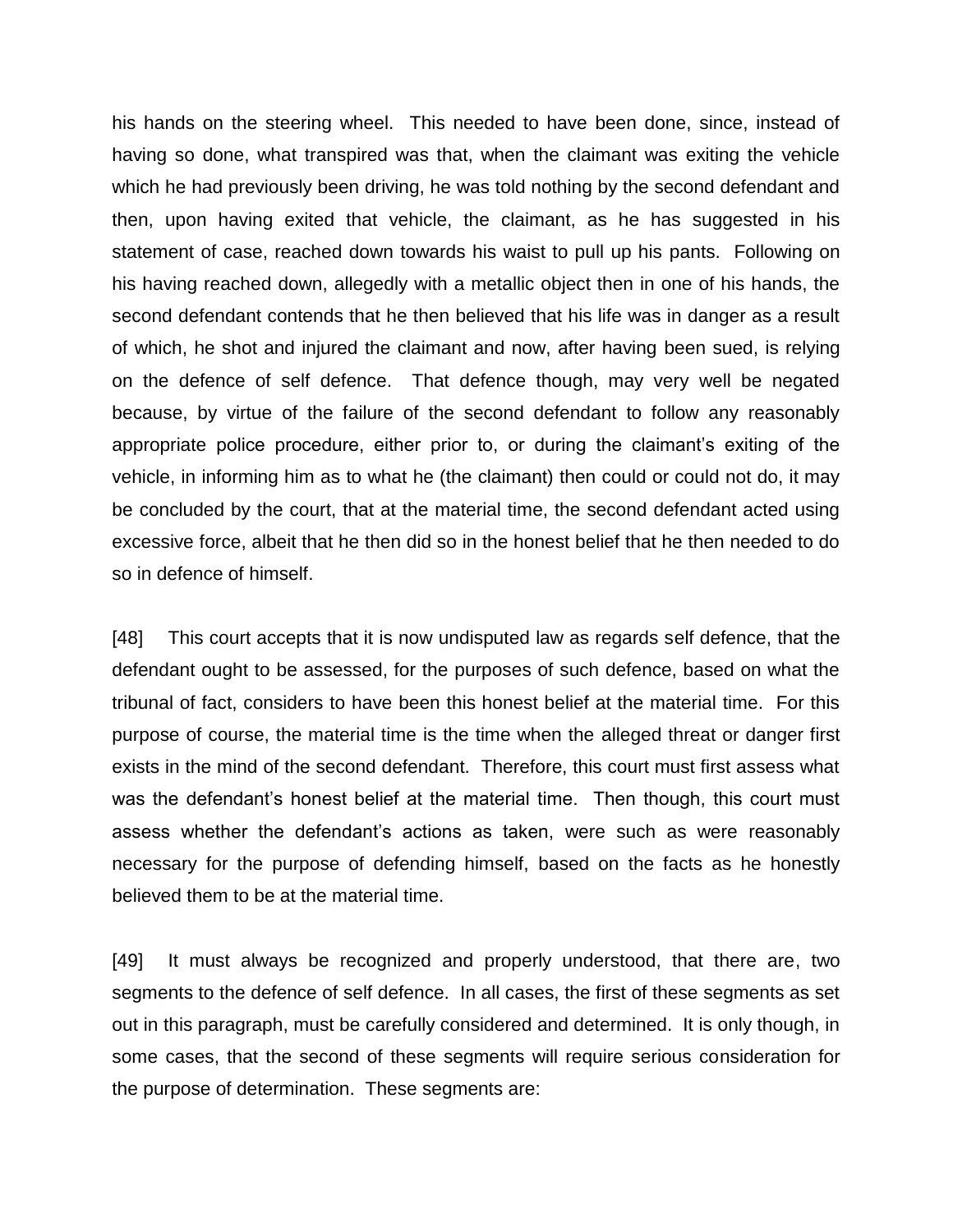- (1) Whether the defendant honestly believed that it was necessary to defend himself, based on the facts as he honestly believed the same to be, at the material time. It is to be carefully noted at all times, that even if the defendant's honest belief is unreasonable in nature, the defendant is nonetheless entitled to the benefit of such honest belief and in the circumstances, providing that the second segment of this defence is also made out; and
- (2) Whether the actions of the defendant, as taken in defence of himself, based on the facts as he then honestly believed the same to be, were reasonably necessary, in response to the threat which he then believed, existed in relation to him.

[50] This court states though, that this is only a general rule and that such general rule would be applicable where a claim is made for damages for either assault or battery or damages for assault and battery. In the present claim, the claimant has expressly sought damages for assault. In addition, with respect to this claim, the claimant has claimed damages for negligence. The general rule that if, in respect of the first  $$ mentioned of the two segments of self defence, the defendant honestly believed that it was necessary for him to defend himself, but such honest belief was unreasonably held by him at the material time, he (the defendant) can nonetheless successfully rely on such defence even in a civil claim for damages, is inapplicable to a claim for damages for negligence. This must be so, since it must be realized that the primary test for determining whether a defendant in respect of a claim for damages for negligence which has been brought against him, has been negligent or not, is whether, in the circumstances which actually prevailed at the material time, the defendant acted in a reasonable manner. Thus relating that to a defence of self defence which is raised by a defendant, in response to a claim for damages for negligence, it is clear that an honest belief which is unreasonably held, cannot avail the defendant in such a circumstance. This view of mine, is one which is expressly shared and which was, in fact, earlier than this, expressed by the learned authors of the text - Clerk and Lindsell on Torts (16<sup>th</sup> ed.) [1989], at para. 8-02 (pp.352-353).

[51] As stated earlier in this judgment, there are two segments constituting a valid defence of self defence. The second of these segments, is that the defendant, based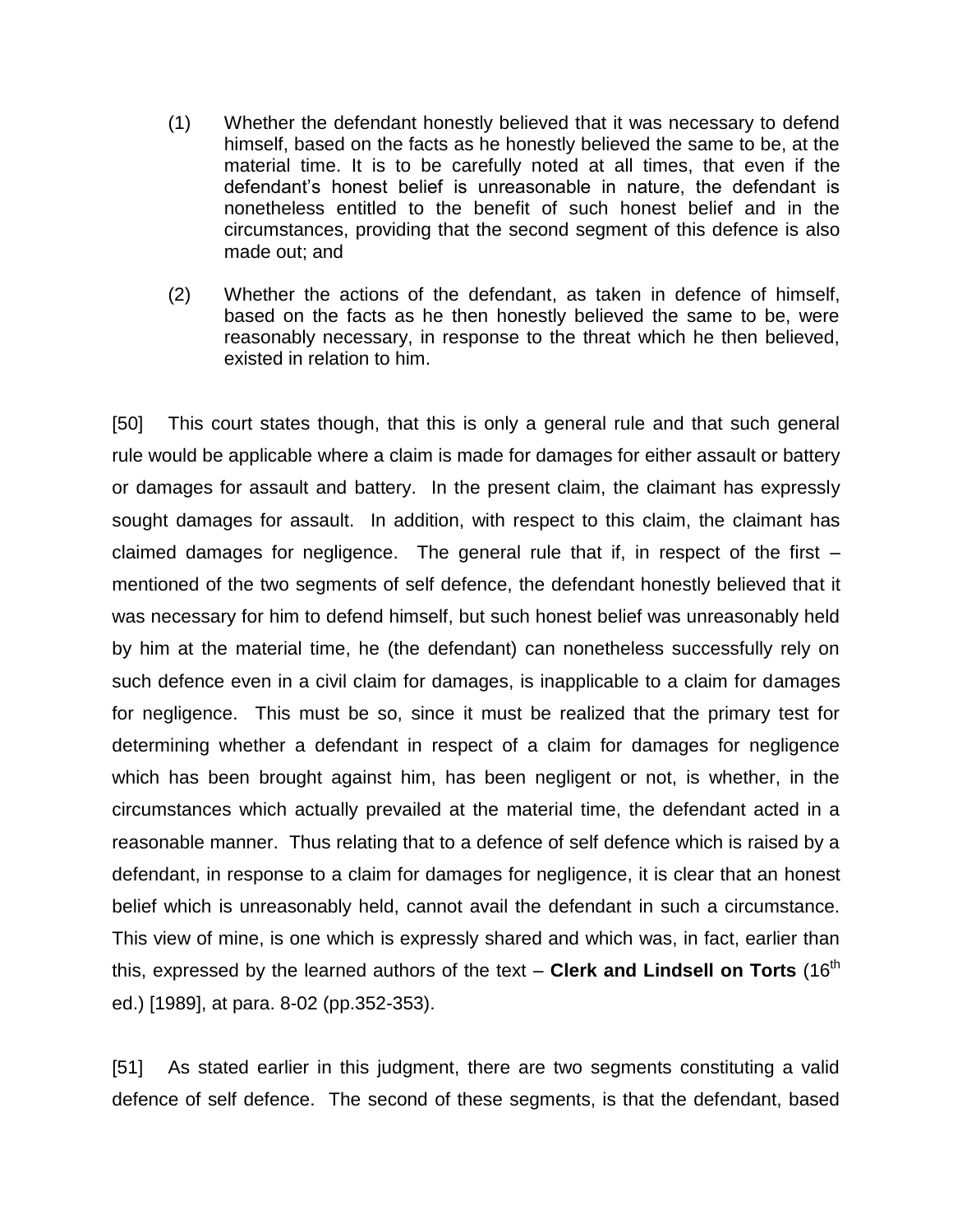on the facts as he honestly believed them to have at the material time, acted only as was reasonably necessary, in response to the threat as he honestly then believed, was posed either to himself/another/others. Whilst the first segment is, as a general rule therefore, both in a criminal and a civil law context, entirely a subjective test, this is not so with respect to the second segment thereof, which is partially subjective and partially objective, this meaning that, it will be assessed, on the basis of what a defendant or accused honestly believed to be reasonably necessary in a given circumstance as he honestly believed to have existed at the material time, and as such, it will be for the relevant fact-finding tribunal, applying its mind objectively to the proven facts, to make the determination as to whether the defendant or accused had done no more than he honestly believed to be reasonably necessary in order to defend himself.

[52] The expression by the defendant or the accused that he has done no more than that, in defence of himself, whilst worthy of consideration, cannot be determinative of the question as to whether or not, at the material time, the accused or defendant had acted with the use of excessive force whilst purportedly (*op. cit.)* then acting in defence of himself. Equally too, a defendant or accused's expression to the court, as to what was his honest belief at the material time, cannot, in that court, be taken as being determinative of whether or not he did in fact hold that honest belief at the material time.

[53] The caselaw as to what is to be considered as constituting self defence, both in civil as well as criminal cases, has, in large measure, become clearly established primarily by means of criminal caselaw, wherein self defence features frequently and prominently. As stated earlier, the only clear distinction in that regard, between the approach as regards how the law of self defence is applied in civil cases as against criminal cases, is to be found in civil claims for damages for negligence, in response to which, the defence of self defence is raised. As earlier stated, this is because, to put it simply, self defence in law at present, ought to be considered by the adjudicator(s) from a partially subjective and partially objective standard, whereas, in a claim for damages for negligence, the standard for consideration is purely an objective one, for the purpose of determining whether, at the material time, the defendant was negligent or not. As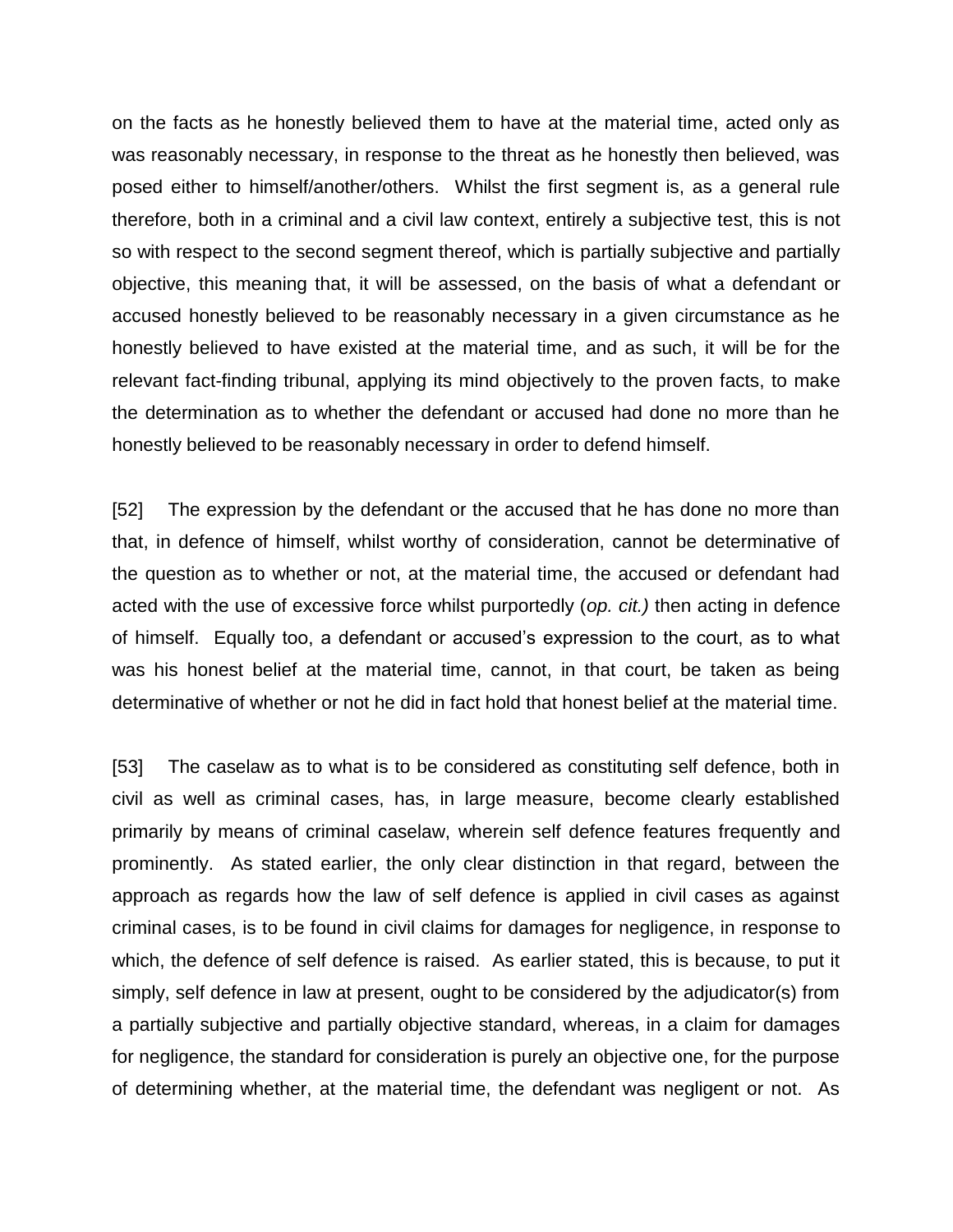regards what constitutes the defence of self defence, see: **Beckford v R** – (*op. cit.)* A.C. 30. **R v Owino** – [1996] 2 Cr. App. R. 128, **R v Williams (G)** 78 Cr. App. R. 367, **Palmer v R** – [1971] A.C. 814; and **R v. Clegg** – [1995] 1 A.C. 482. In law, there exists no rule requiring that a person must wait to be struck first, before they may defend themselves. As such, a pre-emptive strike does not negate the defence of self defence. See: **R v Deana** - 2 Cr. App. R. 75. Equally too, there is no duty to first retreat before one can successfully rely on the defence of self defence. Thus, the failure to retreat when attacked and when it is possible and safe to do so, is not in and of itself, conclusive evidence that a person was not acting in self defence. It is simply a factor to be taken into account for the purpose of determining whether or not the defence has either been successfully established, or successfully refuted (as the case may be).

[54] The next legal issue to be considered as regards the defence of self defence which has been raised in defence of the claim by the claimant for damages for assault, is firstly, who has the burden of proof in that regard? Secondly, who has the evidentiary burden? It is easiest to answer the latter question, first. Since it is the defendants who have raised the defence of self defence, there exists an evidentiary burden on them to bring forth sufficient evidence before this court in order to enable that defence to be considered for the purposes of this claim. There is no doubt, in my mind, that such evidentiary burden has been met by the defendants in respect of this claim. Accordingly, self defence is a very live issue in this claim.

[55] Insofar as the burden of proof is concerned, at common law, the legal position is that in civil cases, the burden of proof rests squarely on the defendant's shoulders in circumstances wherein the defence of self defence is raised. See: **Murphy on Evidence 11th ed.** [2009], at p.83 and **Ashley v Chief Constable of Sussex** – [2007] 1 W.L.R. 398.

[56] In Jamaica however, it can never be forgotten that **Section 33 of the Constabulary Force Act** requires that in order for a claim in tort to be successfully proven as against a police constable, the claimant must not only successfully prove the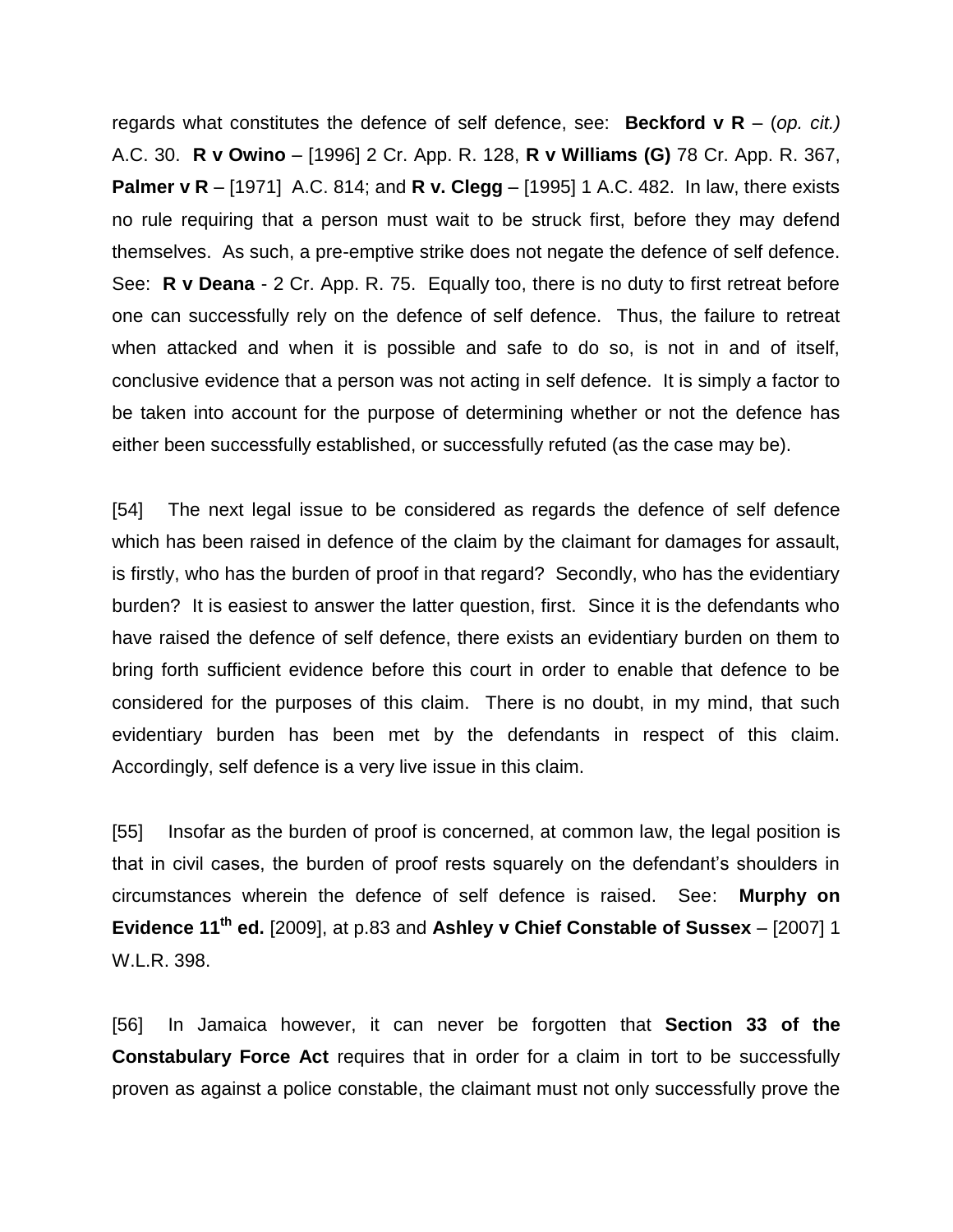commission of the relevant tort (wrong), but also, must prove that such tort was either committed maliciously, or without reasonable or probable cause. When civil claims in which the defence of self defence is properly raised on evidence led before the court, are being tried by a court in Jamaica, it is clear to my mind therefore, that since self defence, if able to be successfully relied on as a defence, undoubtedly would negate an allegation of malice, as well as any allegation of absence of reasonable or probable cause, for the commission of the relevant tort by a police constable, it must follow that, if a claim for tort is to be successfully proven against a constable in Jamaica, the statutory provision – **Section 33 of the Constabulary Force Act**, requires that the claimant disprove self defence. As such, in the case at hand, this court has taken the view that it is for the claimant to disprove the defence of self defence as raised by the defendants in response to the claim for damages for assault and that such burden to disprove (being the equivalent of the burden of proving that self defence should not avail the defendants), requires that the claimant disprove same, on a balance of probabilities. In the case at hand therefore, this court has determined and applied, that the burden of proof has rested on the claimant from the beginning until the end thereof, in respect of each and every aspect of his overall claim for damages, arising from that which he alleged, was the commission of various torts in relation to him, by the second defendant, whilst acting in the course of his duties as a police officer and thus, as a servant or agent of the Crown.

[57] There are still yet, other important pieces of evidence which have been taken careful note of by this court, for the purpose of these reasons for judgment. These are as set out in Latin numerals in this paragraph, immediately below:

- (i) The second defendant testified that at the time when he stopped the claimant's vehicle, he did not, at that time, have any particular reason to believe that any threat then existed.
- (ii) The second defendant testified that if there is no threat of harm or injury, there should not be a bullet in the chamber of any handgun being held by a police officer at that time.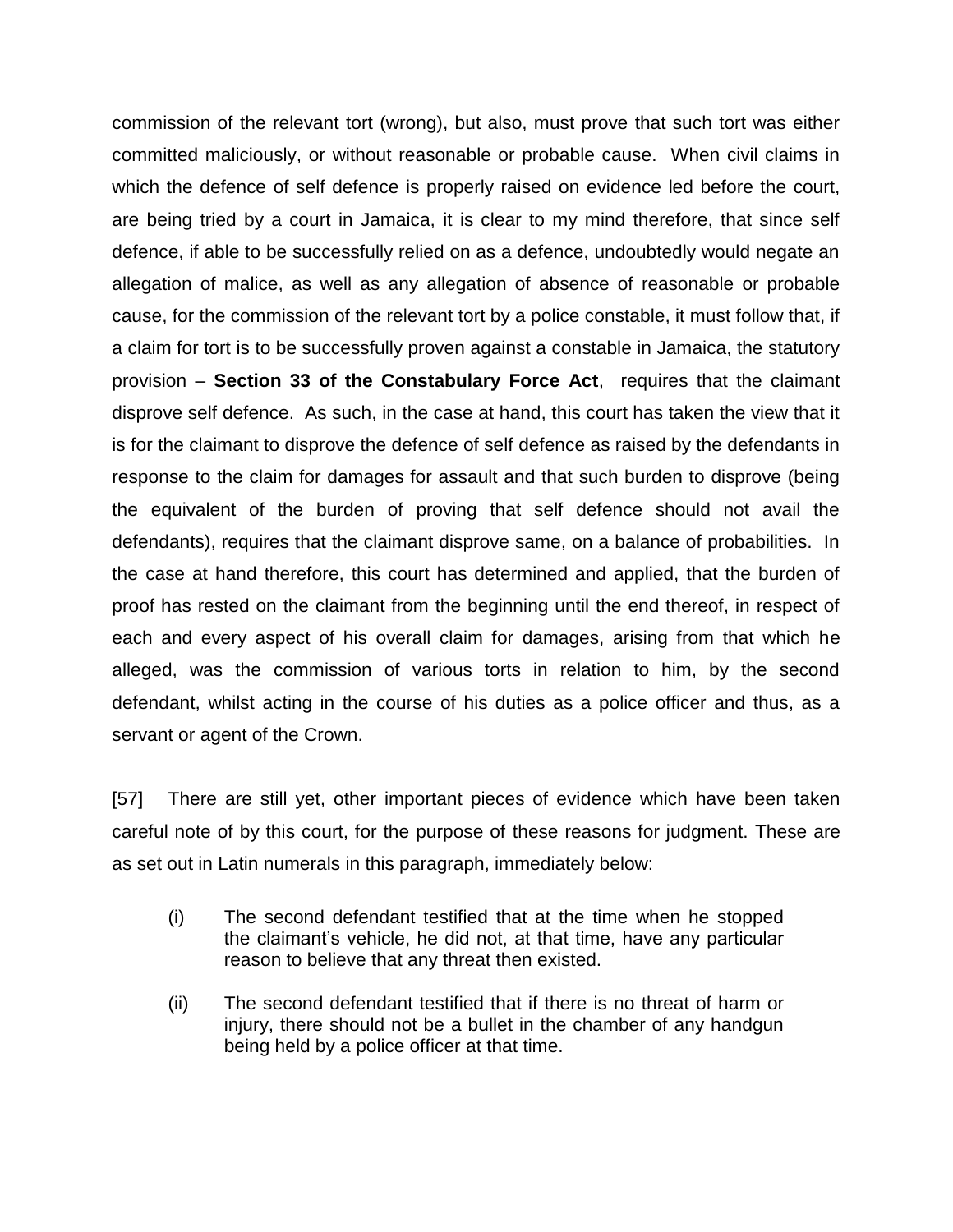- (iii) When asked by the court as to what was the Jamaica Constabulary Force's use of force policy in April of 1999, the second defendant's response was – 'To use as much force as necessary to bring the situation under control and for protection of life and property.'
- (iv) When asked by the court as to what was his objective when he shot at the claimant on that night, the second defendant's response was – 'To neutralize the threat.'
- (v) The second defendant testified that before he saw the flashing metallic – appearing object in the claimant's hand, he already had a bullet in the gun's chamber and that the type of handgun which he then had with him and which he used to shoot the claimant, was a 9 mm. semi-automatic pistol.
- (vi) The second defendant further testified that in order to have a bullet go into the chamber of that firearm which he had with him on that eventful night, one has to pull back the barrel of same and that, in doing that, that is, pulling back the barrel and thereby loading a bullet into that gun's chamber, you can then make that weapon safe by, 'having the hammer in the off cock position.'
- (vii) Prior to the one to two seconds which he testified to, as being the period of time that elapsed between when he saw the flashing metallic – appearing object in the claimant's right hand and when he fired the gun which he then had in his possession, according to the second defendant, that gun was, even from then, (that being therefore, even prior to an alleged threat having first been recognized by the second defendant as existing), half – cocked and therefore, was not only then unsafe, but, contrary to required police procedure, there was also then, already a bullet loaded in that gun's chamber.
- (viii) When asked by the court, just prior to the close of his testimony at trial, whether he thinks that there is any good reason behind the force's policy that he shouldn't, in the absence of any threat of personal harm or threat to personal safety, have a bullet loaded in the chamber of the type of weapon which he had in his possession on that fateful night, the second defendant responded – 'Yes. It would prevent accidental discharge of that firearm, or unnecessary shooting.'
- (ix) When asked, during re-examination, as to why he turned on the police vehicle's flashing lights after the claimant's vehicle had overtaken the police vehicle which he was then the driver of, the second defendant responded – 'I was signalling the vehicle to stop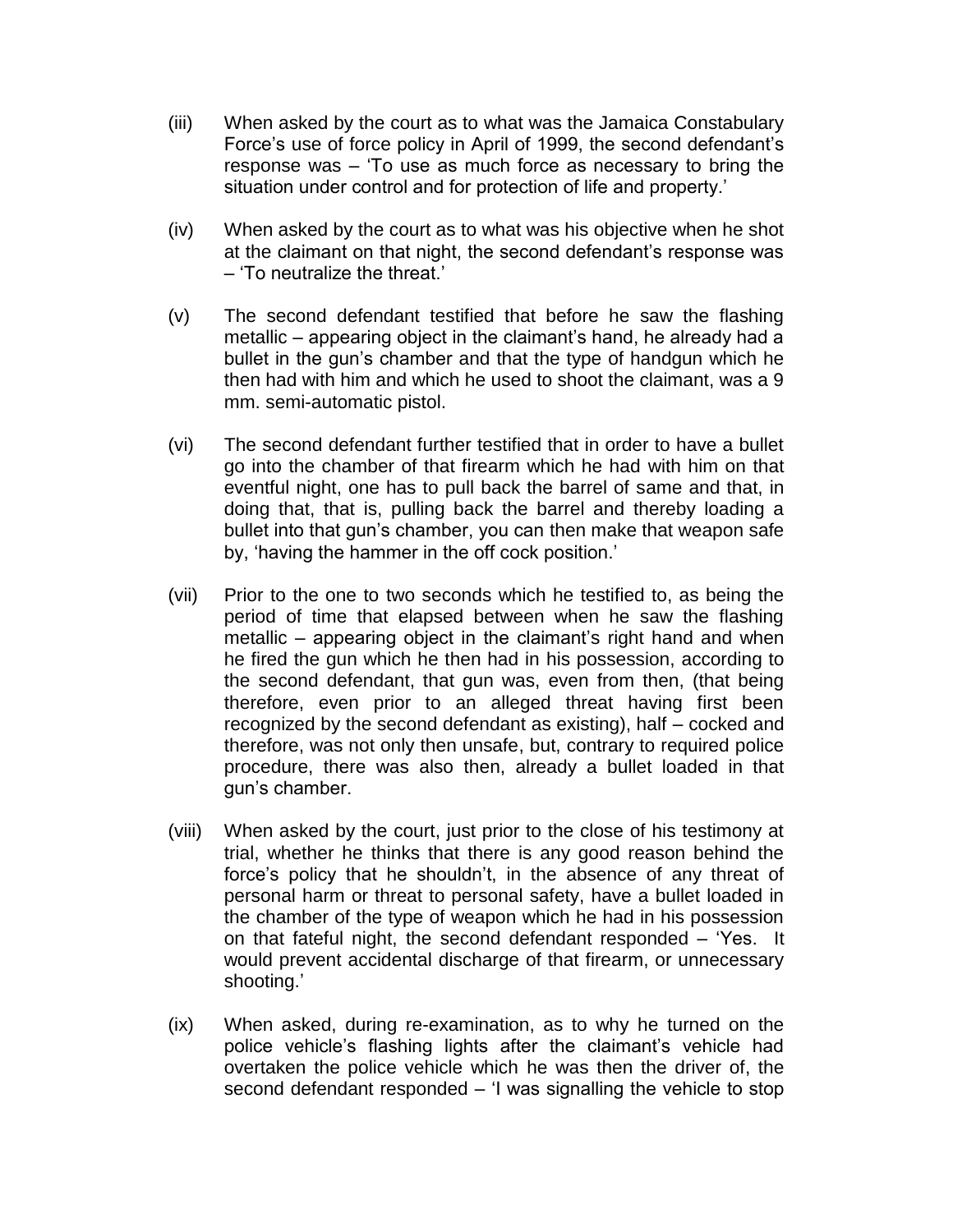to detect any breach of the Road Traffic Act, or any other Act.' This specific answer, it should be noted, since given during reexamination, was therefore provided, in response to 'friendly' questioning of the second defendant, by defence counsel. His answer, as thus given to this court during re-examination, is directly contrary to his evidence-in-chief on the same point, as per the first sentence of paragraph 4 of his witness statement, wherein he stated in reference to the claimant's car – 'Based on intelligence gathered on this car, I signalled the car to stop by means of revolving light, horn and siren.'

- (x) When asked, in cross-examination, whether he was one of those officers who carried his gun between his legs in his lap (this being a question which this court considered as relating to periods when driving or being driven in a vehicle), the second defendant answered casually – 'sometimes.' The next question then asked of the second defendant during cross-examination, was – 'On that particular night, isn't that where your gun was, in your lap?' Answer – 'Yes maam.'
- (xi) When asked by the court as to which hand of the claimant did he see that flashing object in on that night, the second defendant answered – 'the right hand.' The court then next asked him which hand he had fired at, in trying to neutralize that threat (as he – the second defendant, had earlier described such). To that question, the second defendant's response was – 'I didn't actually aim. I was just firing in his direction.'

[58] From all of the evidence as given in this case, by the only two witnesses who testified, namely, the claimant and the second defendant, this court has no doubt, that at all material times on that eventful night, in relation to the claimant, the second defendant acted contrary to proper police procedures, contrary to law and at the very least, manifestly carelessly.

[59] This court so concludes because, firstly, this court accepts that the reason why the second defendant, using the police vehicle's horn, flashing lights and siren, signalled the claimant's vehicle to stop on that night, was because he wanted to determine whether any breaches of the Road Traffic Act, or any other Act were committed by the claimant. This was not, a lawful basis upon which the second defendant could have stopped the vehicle then being driven by the claimant, since at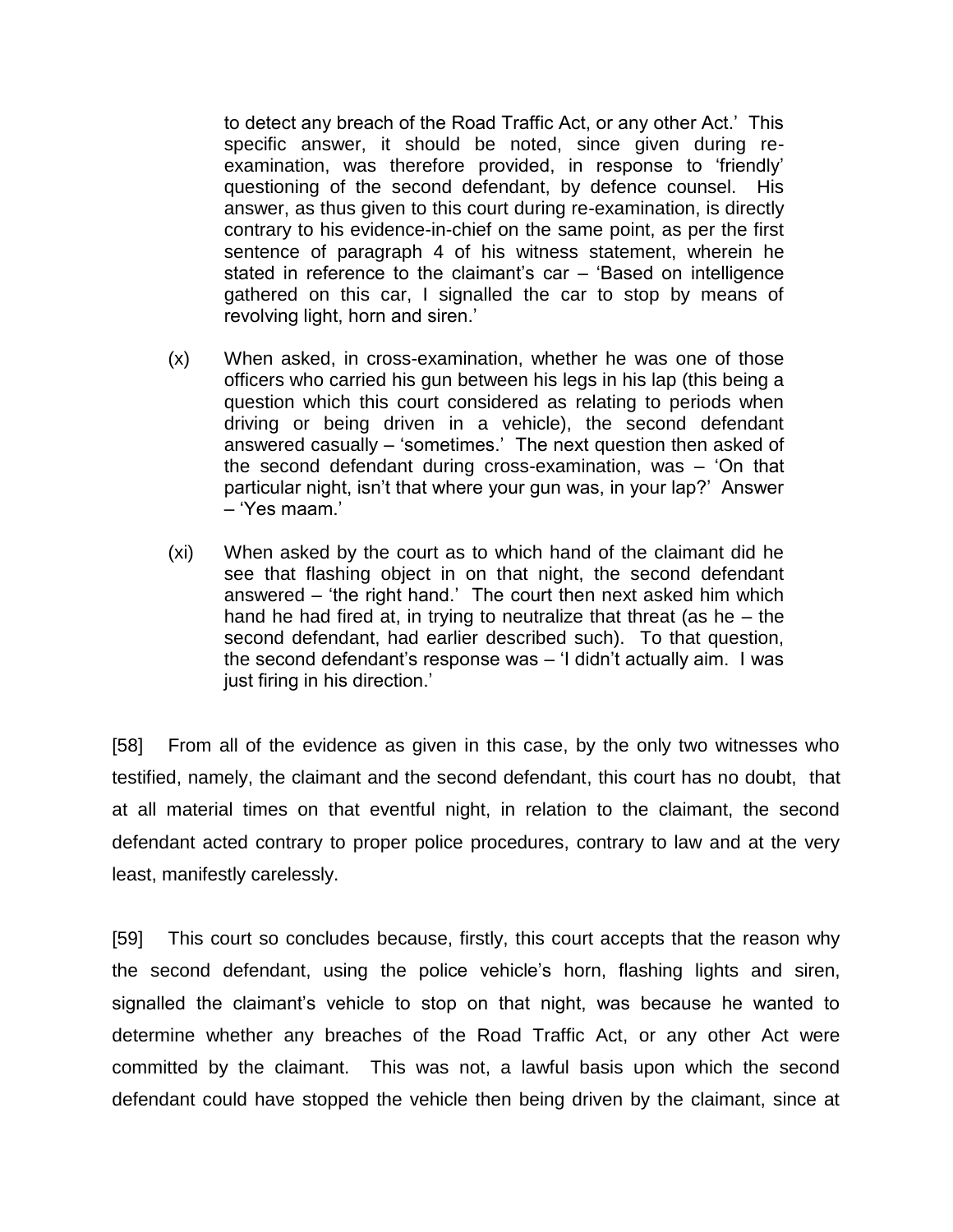that time, from the evidence which was provided to this court by the second defendant himself, it is clear that the second defendant did not, when he caused the relevant vehicle to stop, then have reasonable cause to suspect that an offence of any nature whatsoever, either had been committed, or was being committed by the claimant, either with the use of that vehicle, or otherwise. Thus, to this court's mind, the stopping of the relevant vehicle was, in and of itself, careless at the very least and perhaps even, worse yet, carried out in reckless disregard of the law. Whilst though, I take this as impinging negatively on the second defendant's credit as a police officer, this insofar as it goes towards showing, as did other evidence in this case, that the second defendant, from time to time, acted in disregard of well-established and undoubtedly, thoughtfully established, police procedures and also, of laws to which such police procedures may relate. For the purposes of this case though, I but do not wish to be considered as utilizing this judgment for making any reasoned judgment as to police personnel's powers of stop and search. Such a judgment would not be necessary for the purpose of a final adjudication being made in relation to this claim and accordingly, the legalities or illegalities of the stopping of the claimant's vehicle in this case, was never argued before the court by either counsel herein. This court will therefore go no further than already expressed, with respect to same.

[60] Following on the claimant's vehicle having been stopped, this court accepts the claimant's evidence that the police vehicle which the second defendant was then driving, dove up to and stopped parallel to the claimant's vehicle. I do not accept the second defendant's evidence that he stopped the police vehicle behind the claimant's vehicle, to the right of the claimant's vehicle's rear fender. This cannot be true, since if it were, how then could it have been, as both the claimant and the second defendant have testified, that when the claimant exited his vehicle, he was then directly facing the second defendant?

[61] In any event, having stopped the claimant's vehicle, it was incumbent on the second defendant to have said something to the claimant while he was exiting his vehicle, to inform him either not to move at all, or at least, not to exit his vehicle and to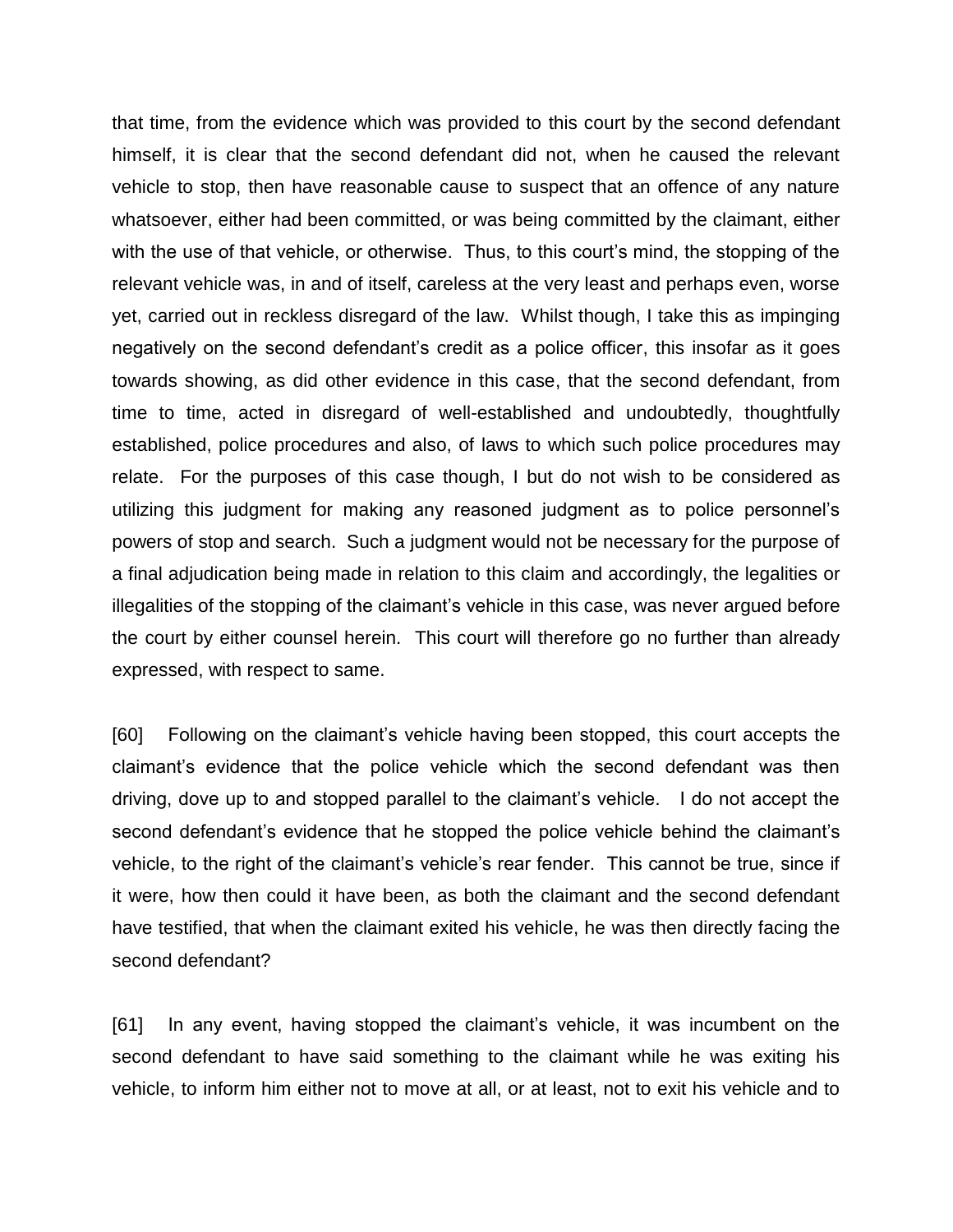keep his hands on the steering wheel, where they could thereby readily be seen. This is important, since otherwise, a regular civilian who is not used to potentially dangerous interaction with police personnel, would not likely be aware that if he puts his hand or hands near his waist, especially if he is then outside of his vehicle, he should then expect to be shot by the police officer who stopped him and his vehicle! It is all the more important also, bearing in mind that in the present case, the second defendant is clearly someone who does not, in general, believe in following proper police procedures designed for greater safety for others, as regards the use by police personnel, of firearms issued to them. Thus, the second defendant had a bullet loaded in the firearm chamber and the semi-automatic pistol half- cocked, even before he had recognized, as he has testified that he did, that any threat whatsoever, existed!

[62] It must be stated at this juncture, that this court readily recognizes that it is not reasonable, in all circumstances, to expect that police personnel, when stopping a vehicle on a road, will be able to be in a position whereby they can properly speak to the driver of that vehicle, without thereby putting themselves in danger, since, in order to do so they would likely, not only have to be in close proximity to, but likely also, in full view of that driver. As such this court believes that it would be prudent for all police vehicles to carry in them, a small portable loudspeaker. This would, to my mind, be a fairly cost effective way of not only assisting in the safety of police officers when stopping vehicles, but also, would assist in ensuring that when doing so, police officers can best ensure the safety of persons who wish to safeguard themselves and that such can be done in a reasonable and responsible manner. Regrettably, nothing such transpired in the events which have led to this claim.

[63] Having allegedly recognized, at least in his mind, that a threat existed, because the claimant, as alleged by the second defendant, reached towards his waist, whereupon the second defendant saw a flashing metallic – appearing object in his right hand, the second defendant then determined that he would fire the firearm which he then had with him, in order, 'to neutralize the threat' – this being the threat of the claimant endangering his (the second defendant's) life. In firing at the claimant in such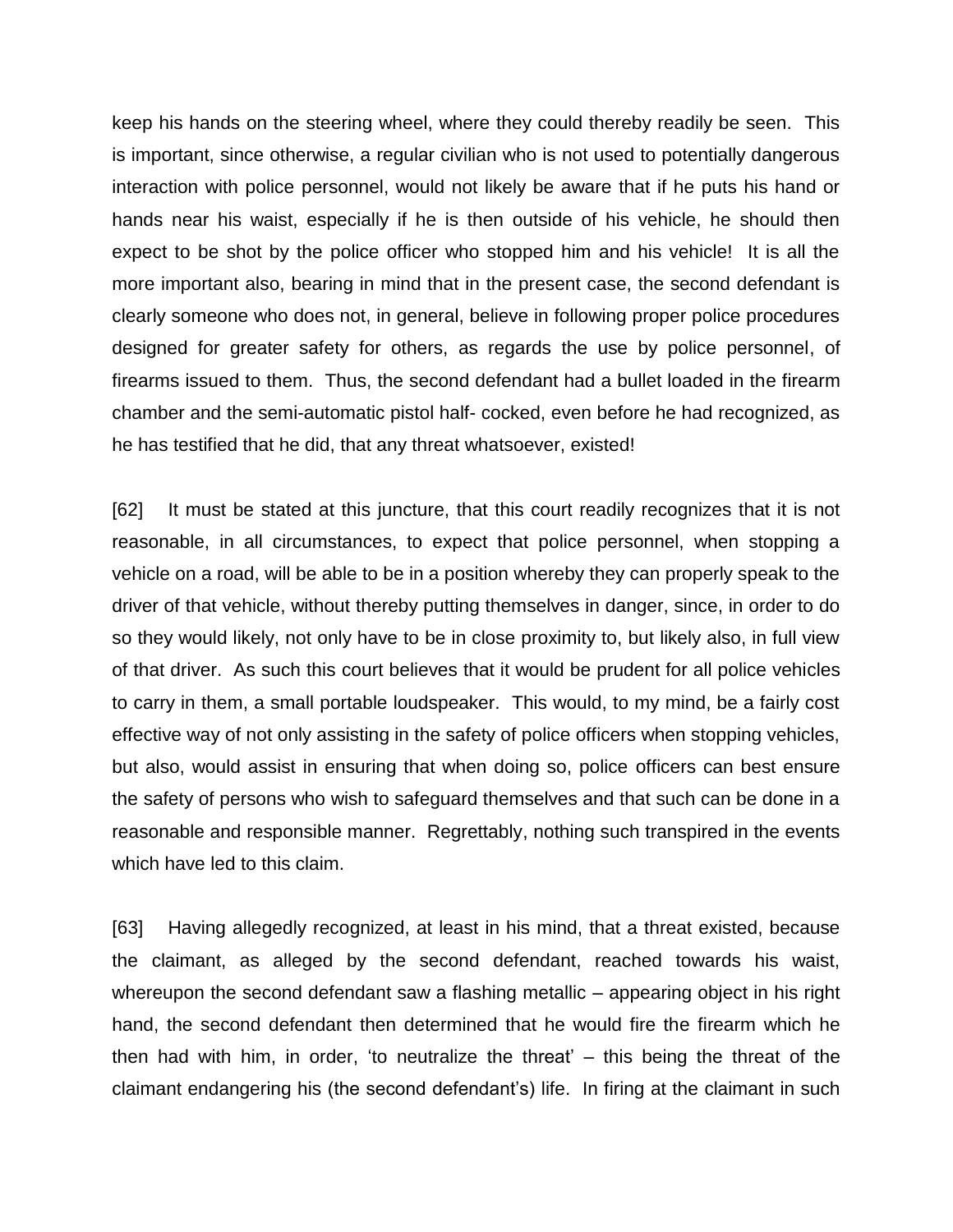a circumstance, what should a reasonable and responsible officer have done? To this court's mind, he should not, as he did, just have fired randomly towards the claimant. He should instead have, yes, tried to neutralize the threat, but should have sought to do so, using only such force as was reasonable. Random firing at someone's head and/or body in such circumstances as existed on the relevant night, even if the claimant's account of those circumstances as they allegedly existed in his mind at the material time, were to be accepted by this court as being truthful, cannot be taken as constituting a reasonable response to the threat which then allegedly existed to his life – in the mind of the second defendant. Instead, the right hand of the claimant should have been fired at by the second defendant, since it was allegedly the claimant's right hand which was specifically being utilized as the means to both pose and potentially carry out such alleged threat. Furthermore, when his right hand was allegedly seen by the claimant with the flashing metallic – appearing object in it, which he then considered as being a threat to his life, the next course to be taken by the second defendant, should have been to order the claimant to drop whatever was then in his hand. This clearly was not done. Remember, it is the second defendant's evidence, that he did not say anything at all to the claimant that night, until the point in time when, after the claimant had been shot and had run away from that scene, he later showed up, accompanied by relatives, at the Port Antonio Police Station.

[64] There is thus, overall, in this court's mind, even if the second defendant's version as to what he honestly believed to have been the threat which he faced from the claimant's actions on the relevant night, were to be accepted by this court, still no doubt whatsoever, that the claimant has proven his claim for damages for negligence with respect to the injury caused to the claimant as a consequence of his having been shot by the second defendant. This would be so because, even if this court were to accept the second defendant's assertion as to what was his honest belief at the material time, nonetheless, it is this court's considered opinion, that in response to such alleged perceived threat to his life, the second defendant acted negligently. In any event though, for reasons earlier provided, when considering the defence of self defence in the context of negligence, the defendant's honest belief is not a pertinent consideration.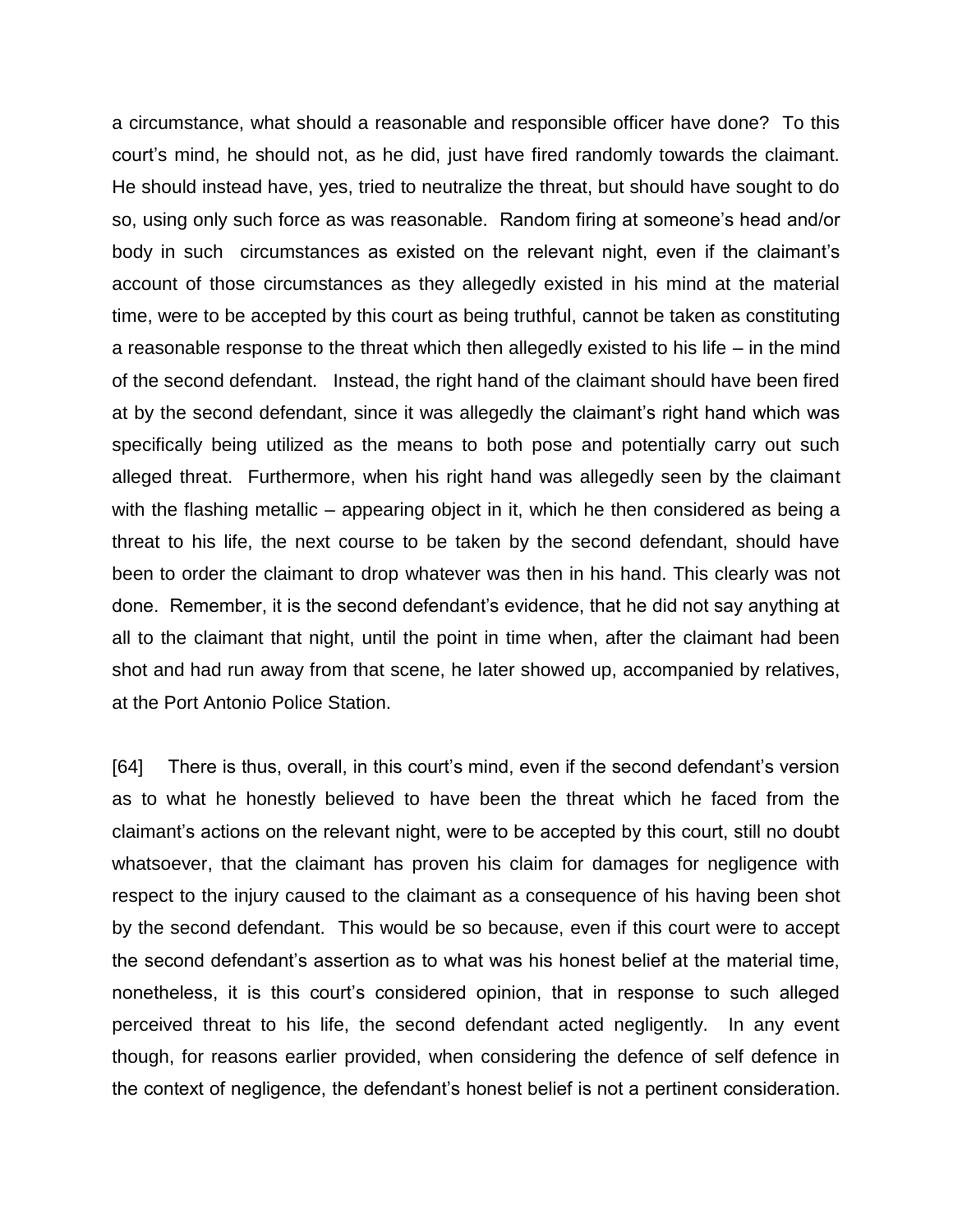Instead, it is the objective consideration of the prevailing circumstances, from the viewpoint of those who would have been directly involved with those circumstances at the material time, that ought to be first considered by the adjudicating tribunal. Thereafter, that adjudicating tribunal must consider whether, in response to how a reasonable person would have reacted to the then prevailing circumstances, the defendant acted in a manner which was reasonably appropriate, given those circumstances.

[65] This court, in any event, does not at all accept the second defendant's evidence that he ever perceived any threat whatsoever, to his life or safety, on the relevant night. Furthermore, this court accepts, from the evidence which it finds to have been proven on a balance of probabilities by the claimant, that the defence of self defence has been entirely disproven by the claimant and that what transpired in relation to the claimant, 'at the hands' of the second defendant on that fateful night, was undoubtedly, the tort of battery, committed negligently, or in other words, without either reasonable or probable cause.

[66] My considered view as to what transpired on the relevant night, as between the claimant and the second defendant, between the time when the claimant's vehicle was stopped by the second defendant and when the claimant, after having been shot by the second defendant, ran away from that location, is that from the time when he exited his vehicle, the claimant was facing the second defendant. The police vehicle which was then being driven by the second defendant had stopped, such that it was then parallel to the claimant's vehicle. Having stopped his vehicle, the claimant did not wait to hear anything from the second defendant. He got out of his vehicle in order to run away from there. He did so out of fear that he would have been arrested and detained on that night, since he was the driving both an unlicensed and uninsured motor vehicle and was then, also driving without a valid driver's licence. The claimant did though, before he had run away, see the second defendant with a gun in his hand. The claimant did not however, run away because he was then fearful that he would have been shot by the second defendant. He did not exit his vehicle with his hands in the air. Instead, as he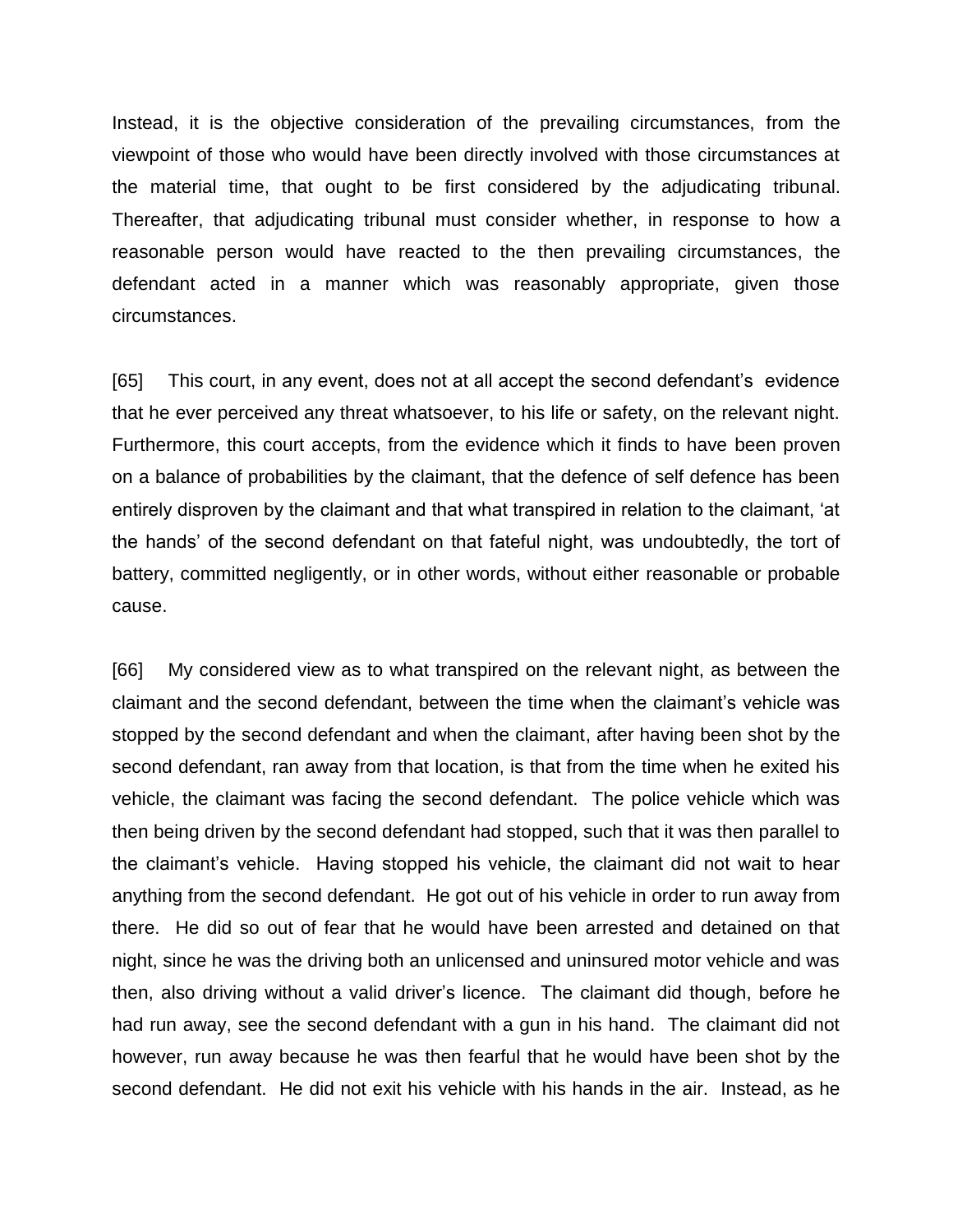exited the vehicle, he quickly began to run away. It was during his initial attempt to run away, that he was shot by the second defendant and he was then shot in his upper left buttock.

[67] The defence counsel, at trial, during her oral closing submission, when asked by this court, whether she could offer any credible explanation as to how it was that the claimant was shot in his upper left buttock, quite properly conceded that she could offer no explanation for this, bearing in mind no doubt, that the evidence of the second defendant was that, at the material time when the claimant had exited his vehicle and thus, at the time when he fired the shot which hit and injured the claimant, he and the claimant were then, 'face to face.' It was when the claimant ran away and thereby turned his back towards the second defendant's face, that the second defendant, who was still then seated in the police vehicle decided, unfortunately for both he and the claimant, to shoot the claimant by firing one shot towards him. That shot did in fact enter the claimant's upper left buttock and thereby injured him, as a consequence of which he has, by means of this claim, claimed for damages (monetary compensation). I do not hold the view of the facts, that the claimant ran after having exited the vehicle, because he was then fearful of the infliction of a battery (unlawful use of force) upon his person, by the second defendant. Actually, the claimant testified that he had no fear at the time when he began walking away (as he alleged), after having exited his vehicle. After the claimant had been shot, I do accept though, the claimant's evidence as given, that he then ran away because he then feared that the second defendant would either kill him, or cause him further harm. Accordingly, I do accept that the claimant was assaulted by the second defendant at that stage.

[68] I find that said shooting of the claimant by the second defendant was committed without either reasonable or probable cause and unjustifiably and unlawfully and manifestly not either in defence of himself, or for that matter, for any lawful reason whatsoever. Police personnel have no legal right whatsoever, to shoot and injure a person who is running away from them and who, at that moment in time when shot, poses no threat to the safety of those officers, or anyone else.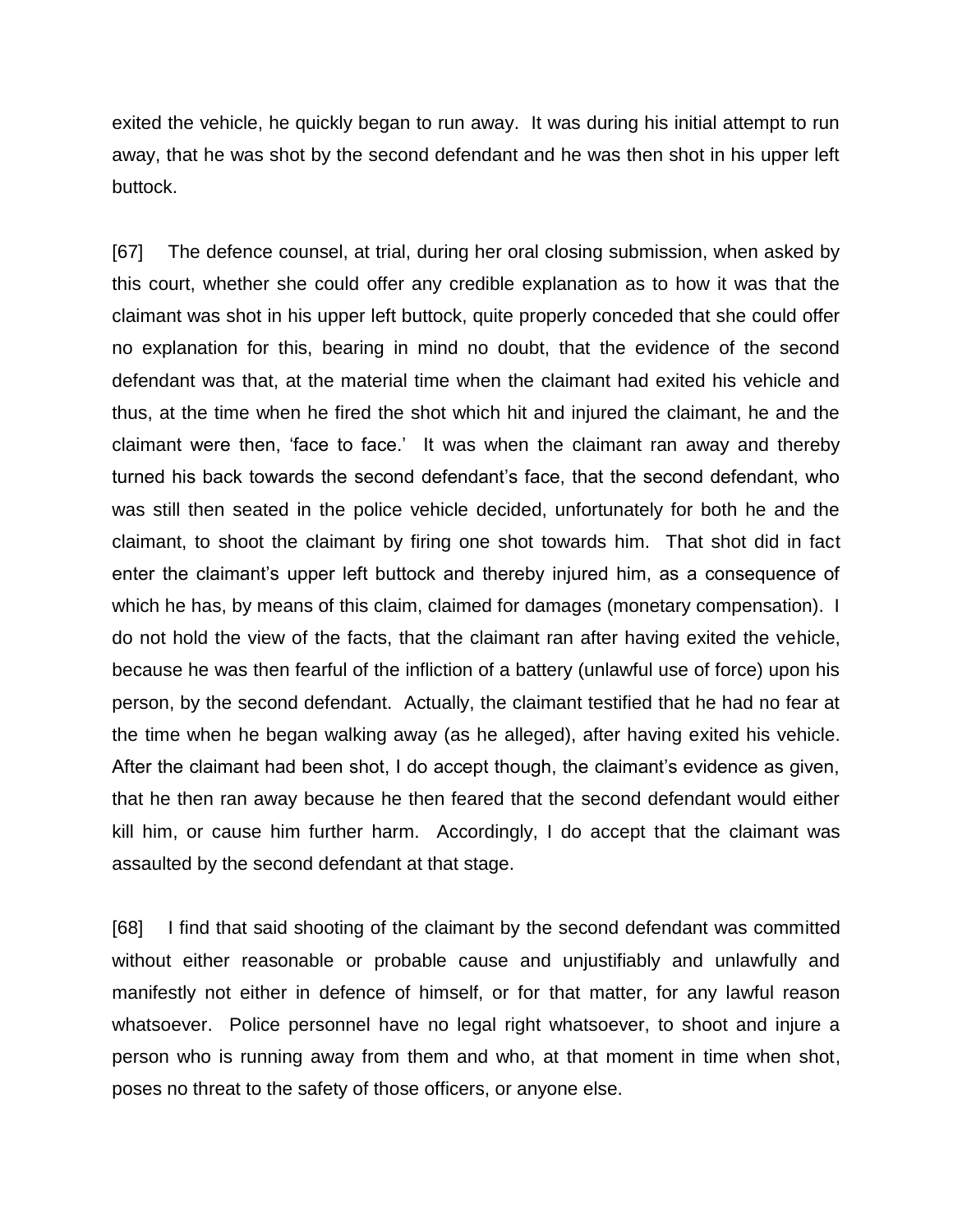[69] As such, it is this court's considered conclusion that the claimant has successfully established, on a balance of probabilities, his claim for damages for assault – as specifically claimed for, in the claimant's statement of case. Even though, in the claimant's statement of case, or in other words, his claim form and particulars of claim, he has not claimed specifically for damages for battery, nonetheless, this court is entitled to award damages for battery, since the nature of that battery – being the unlawful shooting of the claimant by the second defendant is set out in the claimant's statement of case and constituted, at all times, one of the main aspects of same. Accordingly, the defendants are not being taken by surprise.

## [70] **Rule 8.7 (1) (a) and (b) of the Civil Procedure Rules (CPR)**, provides as follows:

*'The claimant must in the claim form (other than a fixed date claim form) - (a) include a short description of the nature of the claim (b) specify any remedy that the claimant seeks (though this does not limit the power of the court to grant any other remedy to which the claimant may be entitled.'*

Based on **Rule 8.7 (1) (b)** in particular, as above – quoted, this court holds the view that the claimant should also recover damages for battery, even though the same was not specifically claimed for by the claimant.

[71] Based on this court's view as to what are the facts surrounding this claim, this court cannot award damages for negligence, which is an alternate claim being pursued by the claimant. If though, this court had been more inclined to accept, at least for the most part, the second defendant's version of the relevant events, nonetheless, for reasons earlier provided in this judgment, this court would have concluded that the first defendant is liable for damages for negligence. Since this court though, has not, for the most part, accepted the second defendant's version of events and instead has, to the contrary, at least to a much greater extent, accepted the claimant's version of events, in the circumstances, the claimant has proven his claim for damages for assault and battery. For reasons earlier provided though, this court has concluded the claimant has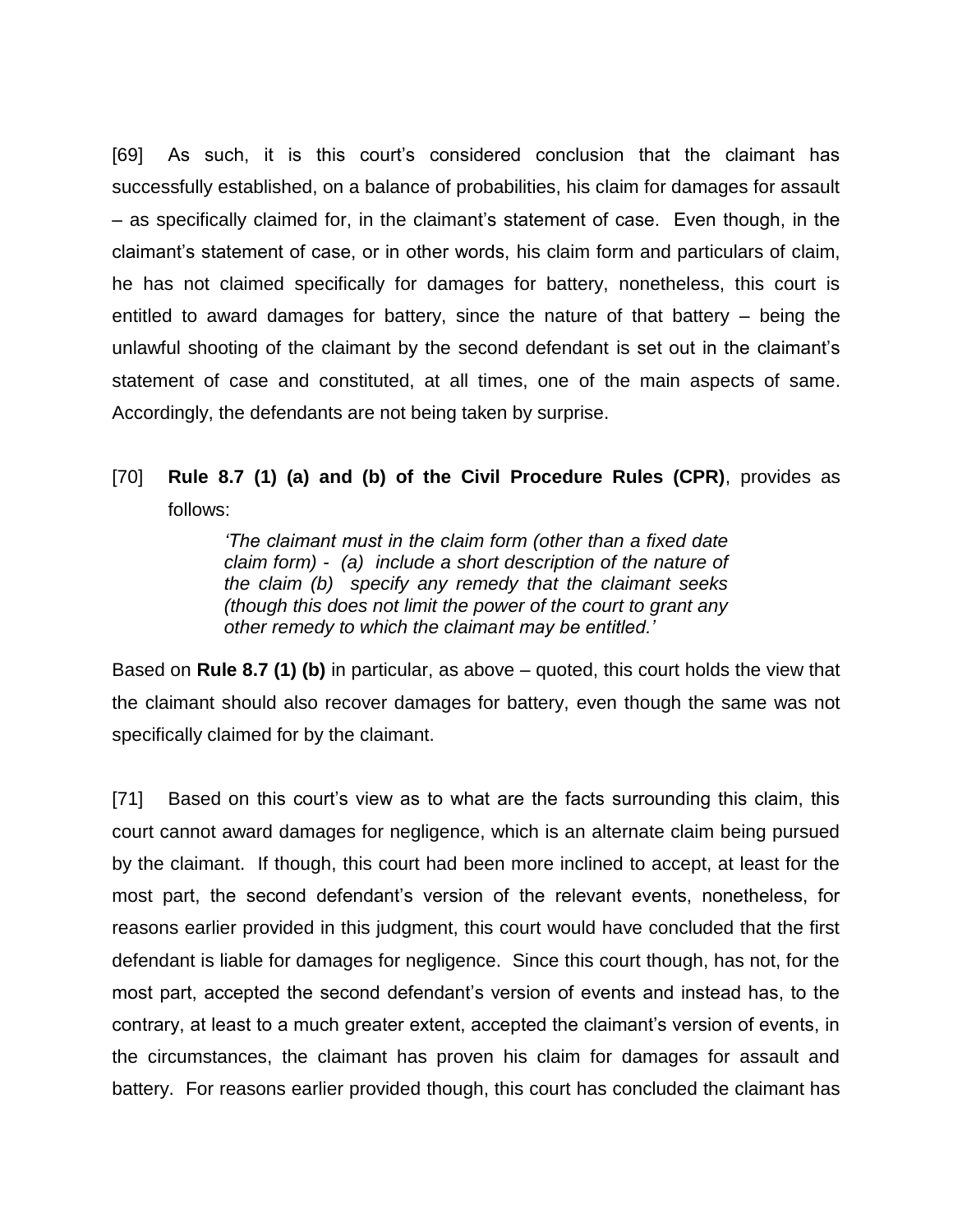wholly failed to prove his claim against either defendant, for either of the torts of trespass to goods, detinue or conversion.

[72] Before addressing another primary legal issue which must be adjudicated upon by this court in order to resolve this claim, which is the issue of the amount of compensation to be awarded to the claimant arising from the torts of assault and battery committed in relation to him, this court must, prior thereto, determine whether it is one or both of the defendants who ought, in law, to be held liable, based on the claim as filed, to the claimant for damages for assault and battery.

[73] There are two defendants in this claim. The first defendant is, according to paragraph 2 of the claimant's particulars of claim, sued by virtue of **Section 13 (2) of the Crown Proceedings Act** and as a representative of the Crown. In paragraph 3 of the said particulars of claim, it is contended that – 'The second defendant was at all material times a member of the Jamaica Constabulary Force in the employment of the Government of Jamaica and was at the material time acting in the execution of his duty.' In the defendants' defence, paragraphs 2 and 3 of the claimant's particulars of claim were, properly and understandably, admitted.

[74] Since therefore, it was alleged by the claimant, and at all times accepted by the defendants, that at all material times, the second defendant was acting in the execution of his duty as a member of the Jamaica Constabulary Force and thus, as an employee of the government of Jamaica at that time, there is no doubt in this court's mind, that the second defendant cannot be held personally liable arising from this claim. It is equally clear, that as alleged in the claimant's particulars of claim, the claimant is never alleged to have acted solely on his own behalf. Instead, it is alleged and indeed accepted that the second defendant was, at all material times, acting in the capacity of an employee of the Government of Jamaica. In the circumstances, if, as this court has determined, he had, while acting in that capacity, committed the torts of assault and battery in relation to the claimant and did so without reasonable or probable cause, he then did so, not while acting on his 'own behalf' – as the law understands such quoted term, but rather,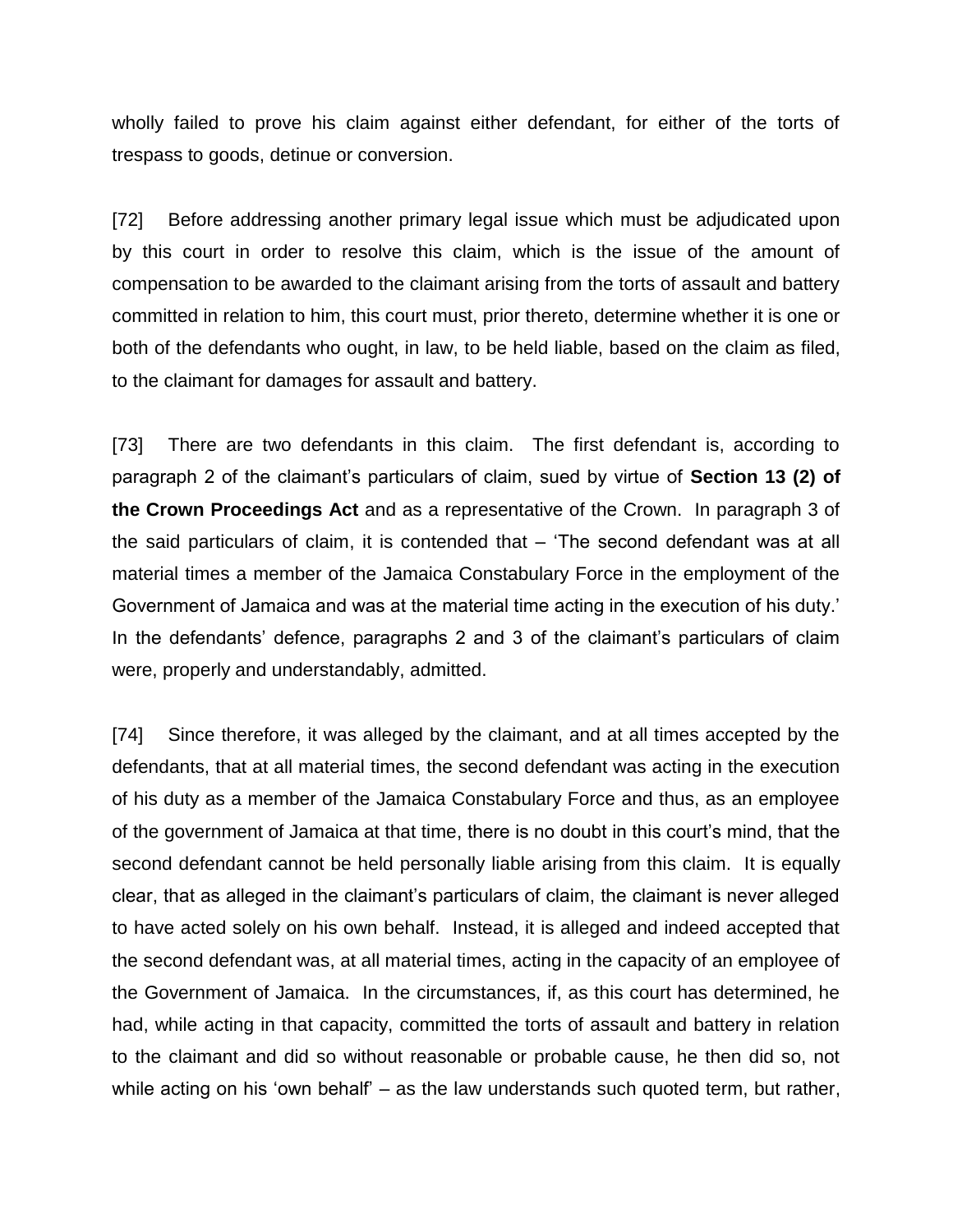while then acting as a Crown 'servant'/employee. As such, the principle for joint and several liability does not arise in the case at hand. That principle could only have arisen and been applied by this court, if it had been alleged by the claimant that, at the material time, the second defendant had either been acting on his own behalf, or alternatively, as a servant or agent of the Crown. This is in fact how claims such as this, ought, as a general rule, to be particularized, in a circumstance wherein the claim is being maintained against both the Crown and the individual defendant whose actions are impugned. In the case at hand, the second defendant is not alleged to have, at the material time, acted on his own behalf. Accordingly, he cannot properly be held by this court, as being personally liable for either of the torts found successfully proven. Thus, all aspects of the claim as against the second defendant, fail. The claim for damages for assault, as against the Crown, as represented in this claim, by the first defendant, succeeds. For reasons already given, the same would apply as to the tort of battery. The first defendant is thus the only defendant held liable, in this claim, for the commission of those torts in relation to the claimant.

[75] This court must therefore now address the matter of damages or in other words, compensation to be awarded to the claimant, for assault and battery. In that regard, the special damages claimed for, in respect of the cost of medical report - \$2,000.00 and registration fee - \$100.00 and dressing- \$130.00, have not been challenged and receipts pertaining to each of these expenses as were incurred by the claimant, were agreed on and admitted into evidence at trial. This court finds such special damages as claimed for in those respects, proven on a balance of probabilities. Two other receipts were admitted into evidence, by agreement between the parties, during trial. Those receipts were as follows: (i) Receipt from Dr. Carl Bruce, dated January 4, 2011, in the sum of \$10,000.00 and; (ii) Receipt from Dr. Kenneth Williams, dated April 29, 2010 in the sum of \$5,000.00. The claimant though, did not, at any time either during trial, or prior to the commencement of trial, seek the court's permission, or prior to case – management conference, amend his particulars of claim, to specifically claim for these two other expenses, in respect of which, there were receipts admitted into evidence at trial. It is undoubtedly, an accepted general rule of law and practice in Jamaica, that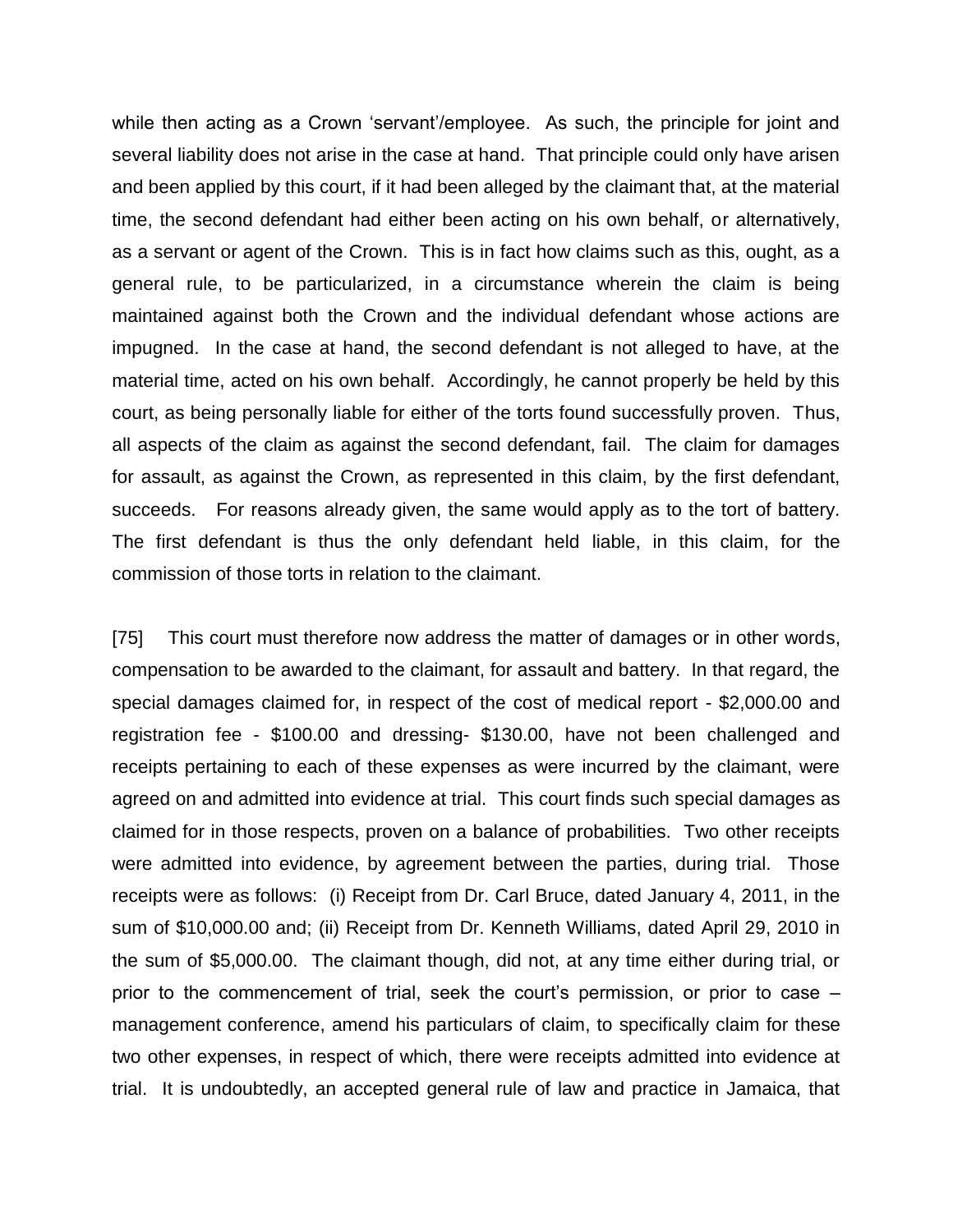special damages ought to be specially pleaded and specially proven. See: **Murphy v Mills** – [1976] 14 J.L.R. 119. In the case at hand, since the defendants' counsel had, at no time, taken issue with the admission into evidence at trial of those two receipts pertaining to expenses which were not at all set out by the claimant in his particulars of claim and since this court concludes that such expenses were undoubtedly in fact incurred by the claimant, the justice of this case demands that the claimant be compensated for same. Accordingly, in respect of out-of-pocket expresses incurred by the claimant as a consequence of the injury unlawfully inflicted upon his person by the Crown, this court awards same as special damages to the claimant in the aggregate sum of \$17,230.00.

[76] Since this court has not determined either defendant as being liable for any trespass, detinue or conversion, in respect of the claimant's vehicle, the claimant's claim for special damages in respect of the claimant's seized vehicle, which was in the sum of \$127,500.00, cannot be awarded. The claimant has wholly failed to prove that he is entitles to any damages at all, in that regard.

[77] The claimant has also claimed special damages for loss of earnings for the period of April 26, 1999 to December 31, 1999, at \$7,800.00 per week, this being the aggregate sum of \$280,800.00. The claimant has contended that he was employed as a mason at the material time. This court accepts his evidence in that respect. The claimant has further alleged that he was employed as a mason by one Mr. Dennis Brown, who is a contractor and that, up to the time of the relevant incident, he had been working with Mr. Dennis Brown for about four years and that at that time, in each week, he was earning \$1,300.00 per day, for each of six days per week that he worked. Thus, he was allegedly earning as his net income at that time - \$7,800.00. According to his evidence as given at trial and also, as a consequence of his having been shot in his upper left buttock, unable to work for a period of eight months.

[78] This court did not receive, through the claimant at trial, any documentary evidence in proof of his earnings. This court knows though, that this is by no means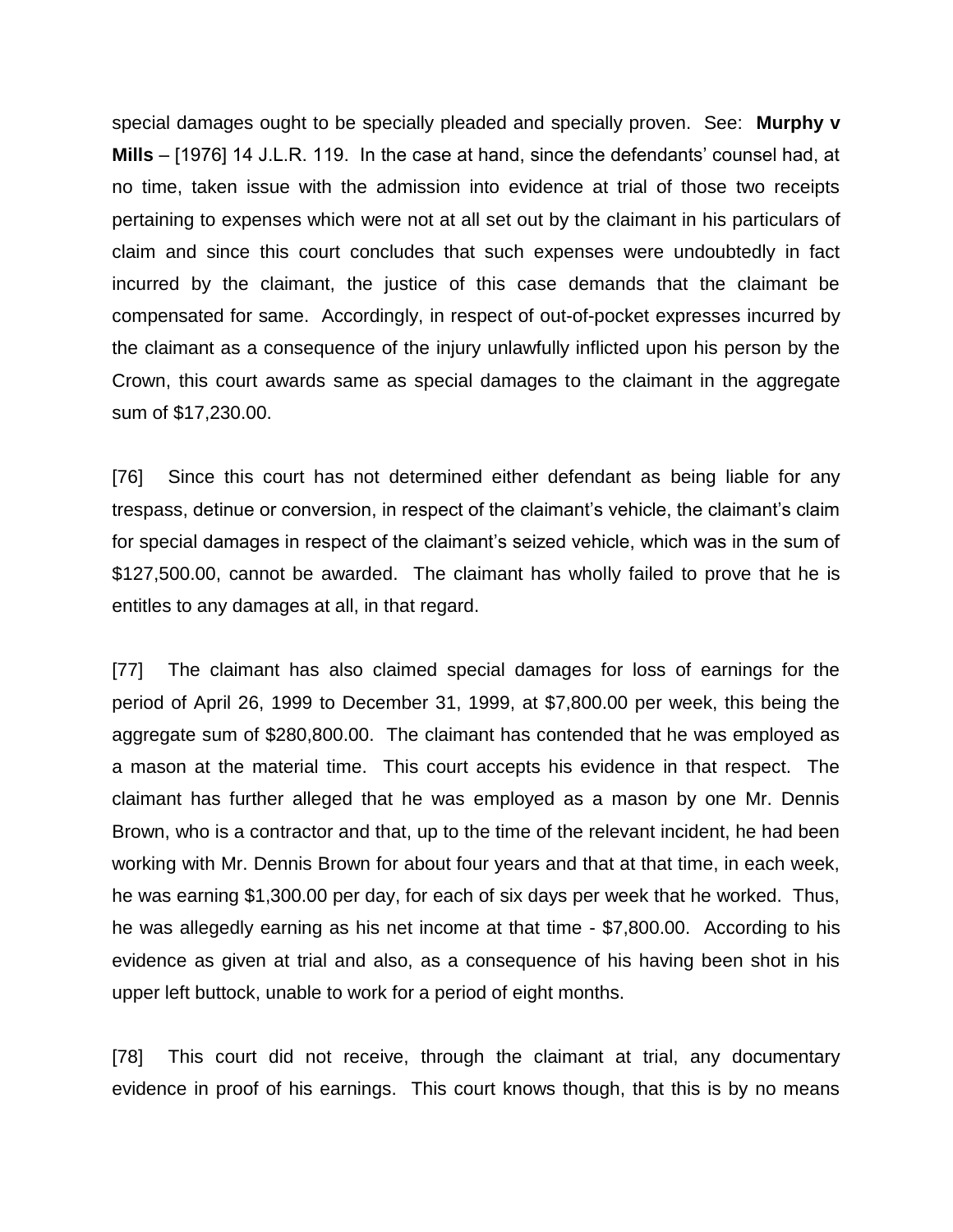unusual in Jamaica, particularly in a circumstance where one is working for a sole contractor in the capacity of a mason. The insistence on the production of documentary proof of earnings would, in such a circumstance as this, be pedantic and contrary to common-sense, in light of the customary Jamaican experience in similar circumstances. This is the exact approach adopted by Jamaica's Court of Appeal in a similar – type situation, in **Desmond Walters v Carlene Mitchell** – Supr. Ct. Civil Appeal No. 64/91 and **Attorney General of Jamaica and Tanya Clarke** – Supr. Ct. Civil Appeal No. 109/2002. In the only expert report which was admitted into evidence at trial, Dr. Kenneth Williams had, in that report which is dated April 14, 2005, made it clear that as a result of the injury received by him, the claimant suffered a partial disability of 25% and that such disability was only expected to have lasted for about three months.

[79] The other material aspects of said expert report, can be summarized as follows: The claimant was first seen at the Port Antonio Hospital on April 25, 1999 at 2 a.m. He was then noticed as having an entry wound to the upper lateral aspect of his left buttock. There was no exit wound and bleeding was minimal. A diagnosis of gunshot wound to the left buttock with little associated injury was made. An x-ray of the area confirmed the presence of a warhead (another name used to describe a 'bullet'), in the soft tissues of the left buttock. The claimant was treated with IV fluids, antibiotics, tetanus toxoid and started on a regular diet. He was admitted to the surgical ward and on April 29, 1999, he was discharged. On May 7, 1999, the claimant was seen in the Port Antonio Hospital's surgical clinic and he then complained of bleeding from the rectum over a five day period. Examination of him at that time though, then revealed, 'a fully healed gunshot wound' and vague lower abdominal tenderness. A diagnosis of colitis was 'entertained.' The claimant's last visit to the Port Antonio Hospital was on June 18, 1999 and at that time, he still complained of left lower quadrant pain. An ultrasound was then ordered however and that ultrasound did not reveal any physical cause for the claimant's complaints. Based on these findings therefore, it is entirely understandable and is accepted by this court that the claimant was, at all material times after his injury, temporarily and partially disabled, to the extent of 25% over a period of three months.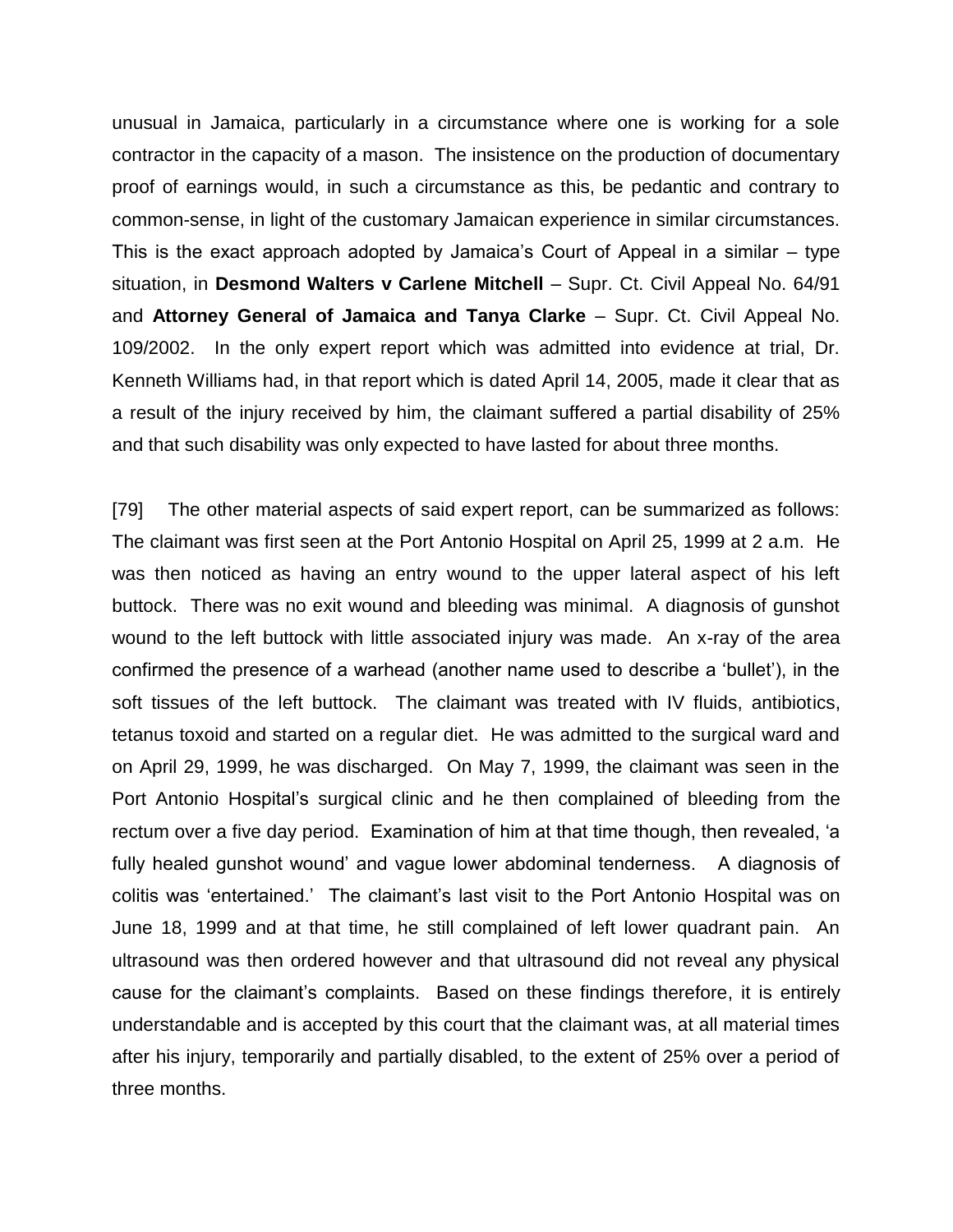[80] This court therefore, does not accept the claimant's evidence that he was unable to work for a period of eight months. If may be that the claimant did not in fact resume work until eight months after he was unlawfully injured by the Crown –acting through its employee – the second defendant, but when he resumed work is not what this court must now consider. Instead, this court must determine when the claimant should have resumed work as usual and therefore, should have resumed earning as usual. That would have been, according to the material evidence in the form of Dr. Kenneth Williams 'expert report as dated April 14, 2005, by three months after April 25, 1999, or in other words, twelve weeks thereafter.

[81] The burden of proving the claimant's failure to sufficiently mitigate his loss, rested on the shoulders of the defendants, as has been laid down by the Privy Council, in **Geest Plc. Lansiquot** – [2002] 61 W.I.R. 212. The defendants' burden in that regard was, of course, entirely relieved by the claimant in this case, insofar as the claimant had, through evidence adduced on his own behalf, as set out in the said expert report, expressly proven that he had failed to sufficiently mitigate his loss, in returning to work after three months post injury, had expired.

[82] In the circumstances, this court concludes that the claimant is to be awarded special damages for loss of earnings, in the sum of \$93,600.00 (\$7,800.00 per week x 12 weeks). As such, this court awards special damages to the claimant in the aggregated sum of \$110,830.00 (\$93,600.00 and \$17,230.00). This court accepts April 25, 1999, as being the date when the relevant incident occurred. As regards such date, this court does not accept the second defendant's evidence that the relevant incident took place on April 26, 1999 and also, does not accept it as being accurate, that the claimant was first seen at the Port Antonio Hospital, at 2 a.m. on April 25, 1999 (as the relevant medical report which was exhibited into evidence at trial has suggested). This court believes such date as given in that respect, to be an error of fact. In any event, even if such were evidence of opinion, it would be entirely open to this court, in its role as the tribunal of fact herein, to decide whether to accept or reject it, either in whole, or in part. See: **Jennifer Swamy v The State** – [1991] 46 W.I.R. 194.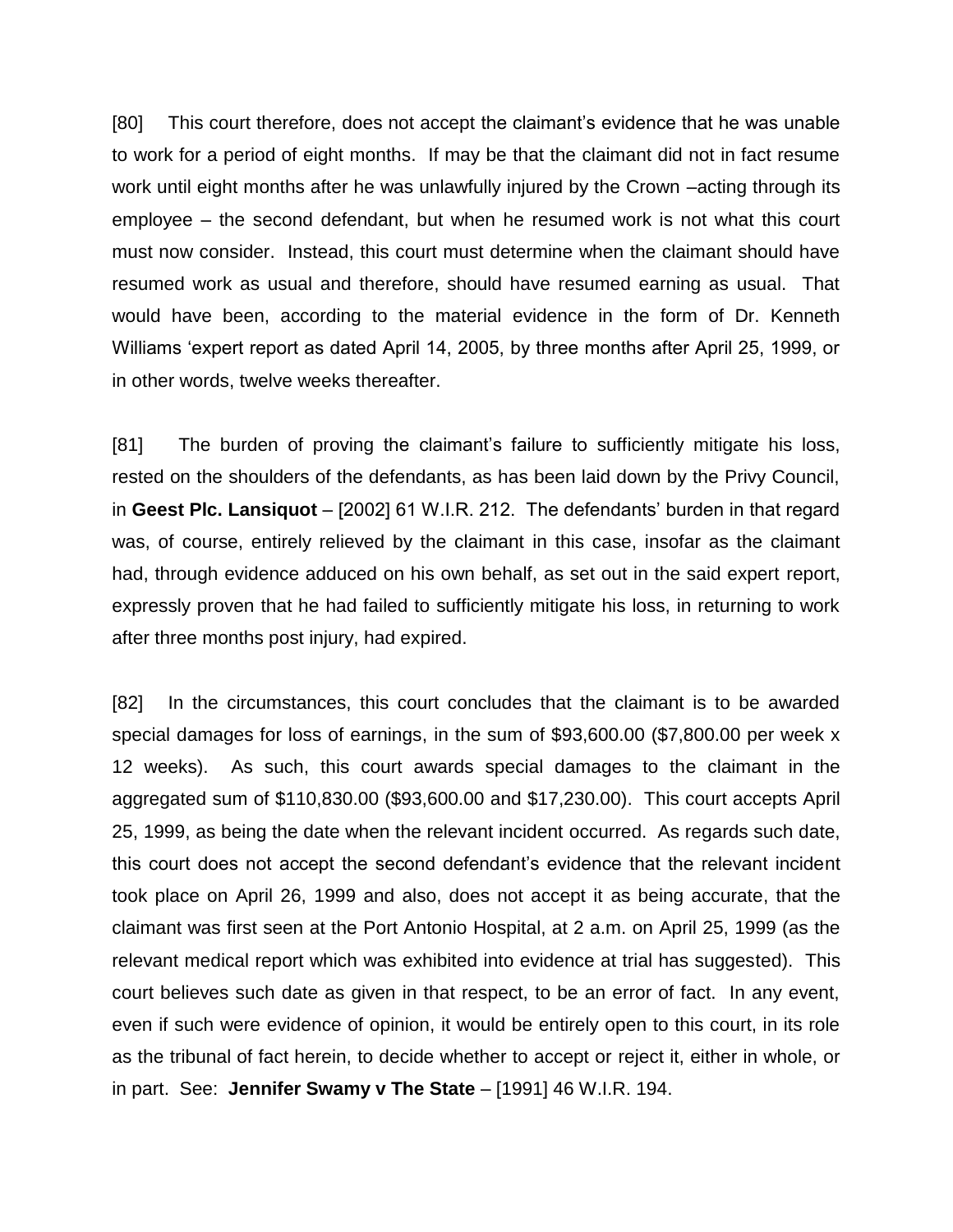[83] As regards general damages, this court takes into account that the claimant has undoubtedly endured pain and suffering and was temporarily disabled for a period of three months. The claimant has given evidence-in-chief, as per paragraphs 2 & 3 of his amended supplemental witness statement, to the effect that up to June 17, 2013 – which is the date when said amended supplemental witness statement of the claimant, was certified by him as being true, he was, even then, experiencing pain and suffering. This court though, as received no independent expert evidence from any doctor, which would serve to suggest that such alleged present pain and suffering has arisen as a consequence of the unlawful injury which was inflicted upon the claimant's person, by the Crown's employee, acting on the Crown's behalf. Actually, the expert evidence adduced on the claimant's behalf makes it clear that after three months post-injury, the claimant would have fully recovered from that injury. As such, this court has not taken into account, for the purpose of assessing the claimant's pain and suffering, the pain and suffering which were alleged being experienced the claimant, up until June, 2013.

[84] This court relies on the two cases as referred to it, by counsel, during closing submissions, for the purpose of assessing general damages. These cases are respectively – **Neville Howitt v Vanguard Security Co. Ltd and Andrew Francis** – Suit No. C.L.H. 194 of 1992; **Pansy McDermott v Garnett Lewis and The Attorney General** – Suit No. C.L.M. 328 of 1998. Other cases were cited to the court by counsel, as regards the sum to be awarded to the claimant as general damages in respect of this claim, but I will not refer to either of those other cases, as I do not believe that the facts of either such case, are sufficiently proximate to those of the claim at hand, to provide any useful guidance to this court, in this case.

[85] In the two cases cited in the last paragraph of this judgment, the claimants had suffered gunshot injuries to the leg, in one case and to the thigh, in the other case. In the **McDermott** case, the wound fully healed and left no permanent disability, but instead, did leave a scar. In the **Howitt** case, the claimant endured pain and suffering for seven years. In the **McDermott** case**,** the sum awarded as general damages, was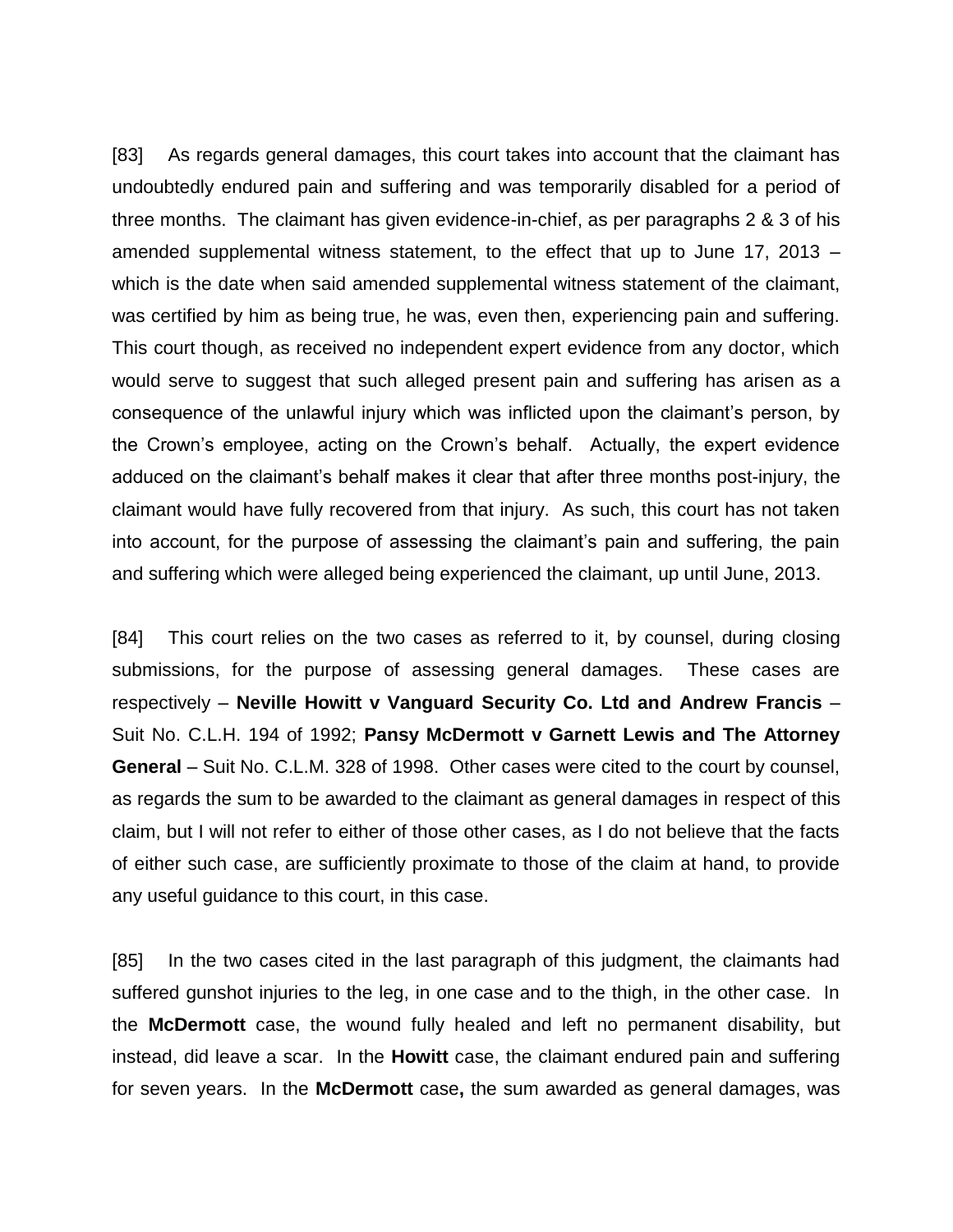\$418,853.00. Judgment in that that claim was awarded in May of 2002. In the **Howitt**  case, the sum awarded as general damages, for pain and suffering and loss of amenities, was \$400,000.00. In the case at hand, no sum is to be awarded as general damages for loss of amenities, this because, there exists no evidence from any medical expert which suffices to establish, on a balance of probabilities, that the claimant has in fact, lost any amenity. In the **Howitt** case, judgment was rendered on May 20, 1999. The Consumer Price Index (C.P.I.) in May, 1999 was: 49.542. Whilst the C.P.I in May, 2002, was: 61.6. The damages award in the **Howitt** case was made in May, 2002. Accordingly, the updated **McDermott** award, as at September, 2013, would be: \$1,704,427.85, bearing in mind that the C.P.I. for August, 2013 (this being the last published C.P.I) is 201.6. The updated **Howitt** award is: \$1,311,219.51.

[86] This court has discounted the award in the **Howitt** case, as updated, by 30%, bearing in mind that no award is being made in this claim, for loss of amenities and also, that in that case, the pain and suffering endured by the claimant was for a much longer period of time, than that endured by the claimant herein. By virtue of such discount, the sum remaining, would be: \$917, 853.66.

[87] Also, this court has discounted the award as made in the **McDermott** case, as updated, by 20%, bearing in mind that no award for loss of amenities is being made as part and parcel of this court's award for general damages in respect if this claim. By virtue of such discount, the sum remaining would be: \$1,363,542.28.

[88] Applying a median (average) of the updated awards as so discounted, this court determines that the sum which should be awarded to the claimant as general damages herein, is: \$1,140,697.97. The claimant is entitled to interest on general damages, at the rate of 6%, with effect from April 25, 1999 and to interest on special damages, at the rate of 6% with effect from the date of service of the claim form and accompanying